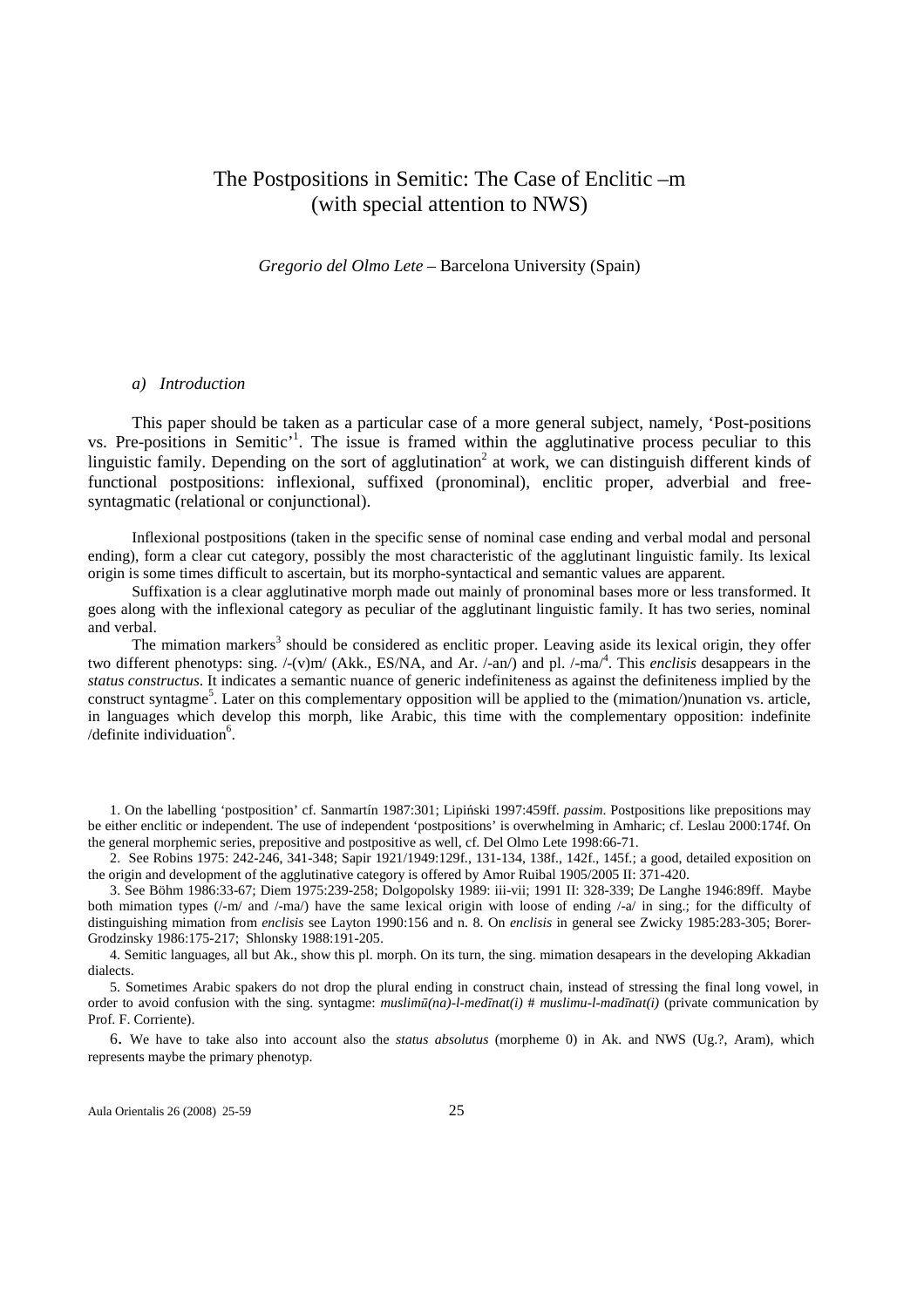We could sketch out the morpho-syntaxis of the nominal determination feature of CS in this way (but without taking into account the internal plural that implies a doubling of the sketch); the scheme should be distributed by languages, taking into account late developments like in Syriac.



As adverbial can be taken certain invariable postpositions with a well defined semantic (adverbial) value and morpho-syntactic function, although the lexical origin remains obscure for some of those functions. Clear examples of this kind are Akk. /-iš/, NWS locative /-h/ [=/-ha/].

Finally, there is a category of postpositions or *encliseis* that have no clear semantic independent function, are free in use and are gathered many times under the heading 'emphatic', 'paragogic', 'final', 'enhancing', 'focalising', 'focussing'<sup>7</sup>. They can be attached to any morphological category (noun, verb, particles) without apparent modification in its meaning and function. Some of them show up a syntagmatic or relational function, namely, they relate the joined lexeme to the previous ones to shape a syntactic unit or 'phrase' along with them (conjunction) or to characterise the following phrase(s) as belonging to a particular category, for instance Akk. *–mi* of direct speech.

Here we are going to analyse a peculiar case of this last category and to assess the different morpho-syntactic functions assigned to it, searching to extend the analysis to he whole range of the Semitic family. Enclitic *-m* seems to be a typical Northwest Semitic morpheme, more exactly 'Canaanite', but in fact is matched by similar phenotyps in the whole Semitic family<sup>8</sup>. In this regard, Amharic manifests an overwhelming use of the enclitic postposition *–m*, surpassing even the Akkadian prototype. Furthermore it must be delt with within the more large frame of the mimation in general, with which it maintains close connexions<sup>9</sup>.

Nevertheless, the aim of this paper is not to collect all or the majority of occurrences of this morph in NWS or in any other Semitic sub-family and to distribute them by morpho-syntactic categories, a task already carried out<sup>10</sup>. We will pay attention to that, of course, but we will focus our interest into pinpointing the actual *semantic and functional bearing* of the morph<sup>11</sup> and into tracing as far as possible its *linguistic origin* within a comparative perspective. In this regard the syntactic context would to be taken into account constantly.

In dealing with this issue, W.C.E. Watson states: "There is no doubt about the widespread use of a final *-m* ... It is more difficult to assign a particular function to this particle (or particles) in every

7. For such labelling see Blejer 1986:240.; also Izre'el 1998:41,72 … The designation 'adverbial', some time used for this morph, covers only partially its functions/uses.

8. Lipiński 1997:470, asserts on the conjuntive –*ma*: "is very likely its (postpositive /-wa/ f.i. in Bedja) phonetic nasalized variant  $-m < -wa$ , what I find highly unlikely, given the coexistence of both elements in almost all the Semitic languages.

9. Cf. in this regard Aartun 1974:51 ("abwechselnde morpholigische Struktur") and n. 2 (bibliography); Tropper 2000:825 ("… getrennt … zu behandeln").

10. After the pioneering studies by Singer (1942-1943), Pope (1951), Hummel (1957) and Gordon (1940/1947/1955/1967), a thorough scrutiny of enclitic *–m* occurrences in the Ugaritic literature has been carried out by Aartun (1974), Watson (1992, 1994, 1996) and Tropper (2000); as for the Hebrew Bible, the studies of Dahood and his disciples (from 1952 onwards), as well as that of Emerton (1996) offer abundant though dispersed contributions; cf. *infra* n.103.

11. Tropper 2000:825ff, like many other authors suggests several functions for the same morph; Watson 1992 points out 9/11 functions supposedly attributable to the so called 'enclitic  $-m$ ', which in his opinion could be reduced to  $3/2$ , emphasis (Betonung, Hervorhebung) and different adverbial functions being the most generaly accepted.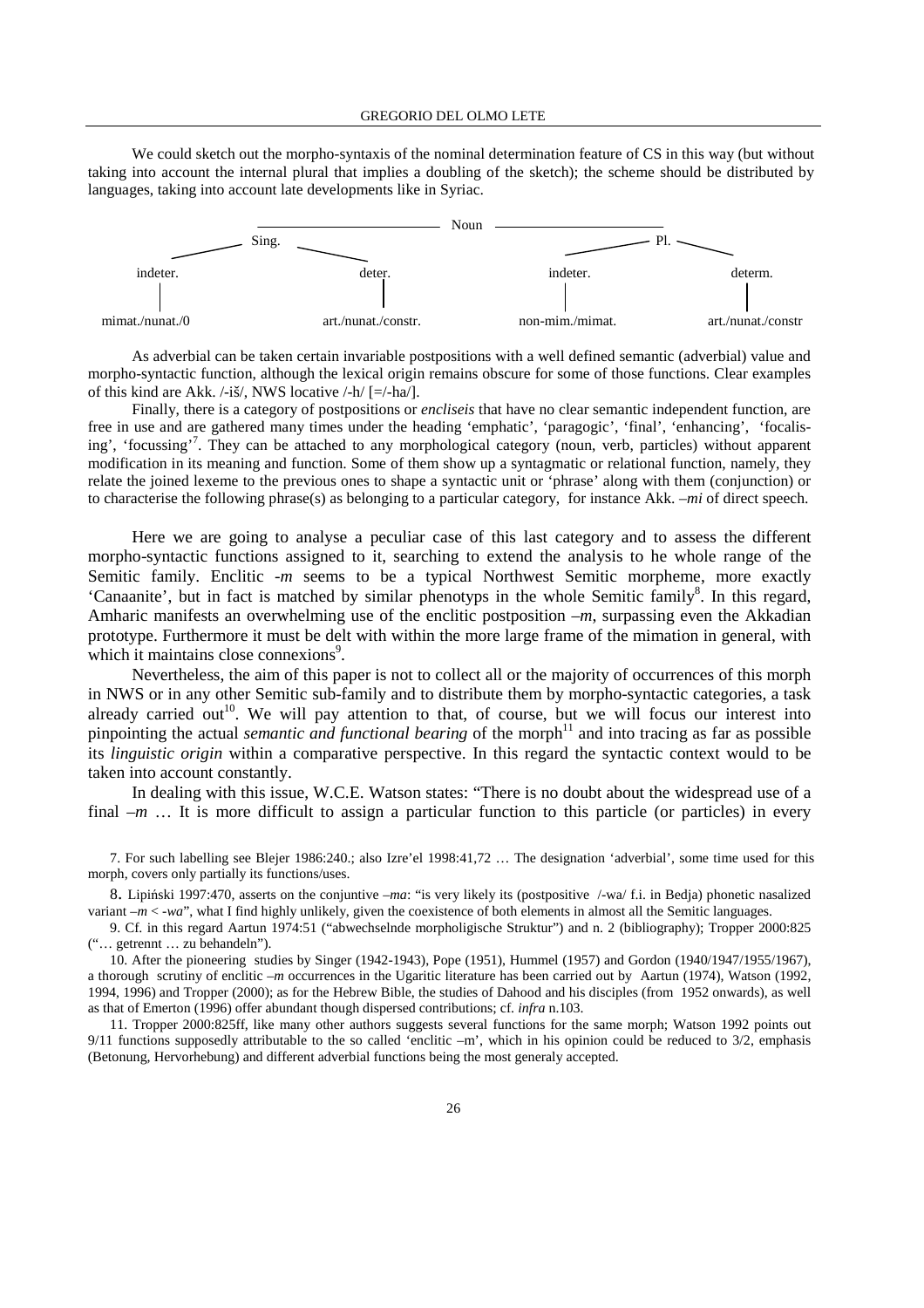particular case" (Watson 1996:268). He goes on: "The question now remains whether there is a single enclitic particle *–m* with numerous functions or whether there are several distinct varieties" (Watson 1994:251). In principle I will lean towards the first supposition looking for an originally single morph (with two parallel allophonies in complementary distribution) with a generalizing and many-sided morpho-syntactic bearing, but as a mere neutral, optional lexical expansion without a particular grammatical function by itself, this character coming out precisely from the postulated lexical origin. In this connexion Gordon's charcaterisation a 'ballast variant' is a good one, I think; also Seminara's labelling - as 'identificativo-anafórico' seems fitting (Seminara 1998:521f), better in any case than the commonly endorsed 'emphatic'<sup>12</sup>. We will tray to substantiate and nuance this suggestion in the following pages.

In this connexion, to posit the universals 'emphatic'/'hervorhebendes' value of the morph, as is generally accepted, on the one hand, does not have into account the originally indefinite lexical value of the morph and, on the other, sounds rather like an unfounded and topical answer. How and why we do know the kind of emphasis/'Hervorhebung' involved in each case, supposing there is any at all, when in many cases there is the same wording with the same apparent meaning, but without the  $-m$  expansion?<sup>13</sup> In my opinion this supposed emphatic character of the postpositional *–m* has to be rejected, as has been generally rejected, or at least questioned, its 'adverbial' function. This function is reached and yielded by the corresponding inflexional case ending, normally ac.  $-a$ , as Pope (1951) correctly posited in my opinion, with the *enclisis* serving as mere neutral and dispensable phonetic 'sealing off' such a grammatical function, whatever it is. This marker in itself has neither emphatic nor adverbial function; those functions lay with the noun according to its position and inflexion $14$ .

# *b) Origin*

As for the lexical origin of this morph, the evidence is ambiguous. In some cases at least (sing. nouns) one would see in the so called enclitic *–m* the persistence of mimation (/-m/, according to the Ak. and ESA pattern), with an indefinite semantic bias, in opposition to the determined *status constructus*, as was pointed out above. In fact, and dispite their clear set apart function, it is a fairly common opinion that both morphs (mimation and the so called enclitic  $-m$ ) have the same lexical origin, as we said<sup>15</sup>. But the appearance of the *enclisis* within constructed syntagmes in Ugaritic, and probably also in Hebrew and Phoenician, along with the general /-ma/ vocalisation in syllabic (Ak., AkEA and AkUg)<sup>16</sup>, to say nothing of its use with verbs and particles, seem to postulate a different origin or at least a different evolving

12. But even the authors who use this designation (Brockelman, Von Soden, Pope, Aartun, Tropper, etc.) are ready to accept the progressive weakenig (lexicalisation, 'Erstarrung') of such emphasis up to its complete disappearance (Aartun, Tropper). Emphasis is a psycologhical semantic overtone expressed by either suprasegmental functions (stress, tone, pitch …) or by specific lexical and granmmatical morphs (interjection, vocative case, imperative mode, topicalising position ...); cf. Van der Merwe 1989; Slonsky 1988.

<sup>13.</sup> Cf. in this regard Hummel's sound considerations: "Many time one might theorize that the enclitic had emphatic force or the like, but it is practically impossible to demonstrate either this or the opposite view the enclitics were meaningless. We rather suppose, however, the the original emphatic force (if any) of the enclitic gradually diminised ..." (Hummel 1957:06).

<sup>14</sup>. Tropper (2000:826) assumes also Pope's (1951:128) opinion that the morpheme has mere emphatic function, no adverbial, that laying in the case ending, normally accusative. But if "there is no proof that the adverbial sense resides in the final *–m*" (Pope 1951:128), there not either any hint about its 'emphatic' function. What means 'emphasis' in this case? *A priori* it seems awkward to charge so much emphasis on the Ugaritic and Semitic in general discourse and poetry.

<sup>15</sup>. Cf. the authors quoted in n.3.

<sup>16.</sup> Also apparently in Hebrew ( $k^e$ mô and similars, ESA *kmw*); but cf. *yômam* and similars. Also Ak.Ug *šanam*; cf. DUL 509. Cf. also the pattern in Amharic/South Ethiopic negative verbal use and assevertative answer [/-m/].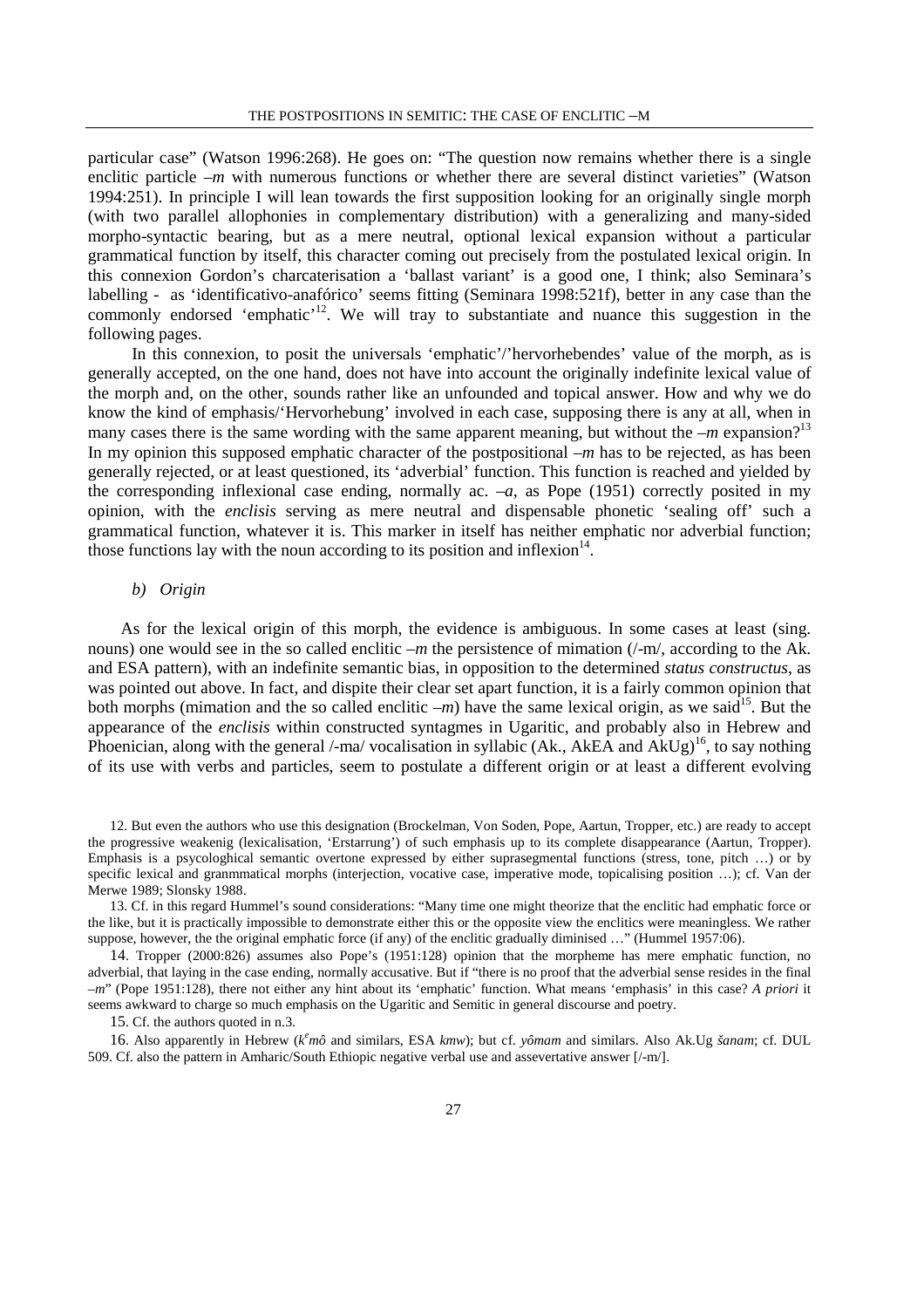stage. So the Ak. mimation (nominal and adverbial: -*Vm*) <sup>17</sup> would remain as the phenotyp of this kind in lack of lexical explanation. But on its turn, the loose of final  $\frac{1}{4}$  in the Ak. sing. could be another case of complementary distribution with the plural ending /-ma/ in CS, both with a generalised, indeterminated, collective semantic bias and the same lexical origin  $(<$  /-ma/)<sup>18</sup>. In any case we had better setting apart (sing.) mimation from the morph here in question (enclitic/final/postponed *–m*); they are supposed to represent two different patterns not easy to put together for the moment. But both coincide in one aspect: none of them has, in my opinion, 'emphatic' value. Nobody will postulate it certainly in case of mimation. That could suggest maybe a common lexical origin for both morphs.

In the case of the enclitic  $-m$ , we are dealing with a postpositional morph<sup>19</sup> of a supposed large functional and semantic range: it comes up in *enclisis* with nouns, verbs and particles as well, and can be labelled a CS issoglose<sup>20</sup>. In this regard, its lexical connexion with the CS interrogative/indefinite pronoun /-ma: $\bar{a}$ /, 'what'<sup>21</sup>, recommends itself from the phonological as well as from the semantic point of view. Its function of truning the plurivalent interrogative into indefinite pronouns is the best and maybe the more original and apparent pattern of this *enclisis*, the postpositional non-enclitic Arabic use of *m*ā being another case of the same pattern or 'function'<sup>22</sup>. In this regard we could label this lexeme as a '(in)definising' or 'generalising/individualising' marker ('-what, -whatever' [it is]'). And once again we find this element in keeping with the role played by 'mimation'. The so feeble and 'generic' semantic charge (indetermination) turns in the long run into a mere prosodic/phonetic expansion/reinforce and enables the element to function as a 'lexicalised ballast variant' in any kind of postpositions<sup>23</sup>. Its original semantic bearing can even either disappear or assume other nuances in the interaction of complementary distributions.

This analysis is confirmed if attention is paid to the character of 'Semantic Universal' with general/indefinite bearing this Semitic element /ma/, 'what(?)' shows  $up^{24}$ . That means that whatever its lexical constituent may be, this Semantic Universal is bound to generate the same 'semantic and morphosyntactic parallel chain<sup> $25$ </sup> in other linguistic families. In fact, apart from the Semitic family, the same

17. Cf. Tropper 2000:311.

18. The Ugaritic evidence could be distributed according to this double pattern, but there is no compelling evidence in this regard. The supposed original sing. mimation in Ugaritic and its persistence in the vocalisation /-mma/ (Tropper 2000:826) lack textual support.

19. For the labelling 'postpositional –m' cf. *supra* n. 1.

20. Cf. Watson 1992:252, n. 251; 1994:102; 1996:267f. The morph is rare in Aramaic and its occurence in Arabic is merely testimonial. In ESA we have rather the phenomenon of mimation, and only sporadically enclisis with some prepositions, pronouns, nouns and verbal forms; cf. Beeston 1984:47f.; Nebes 1991:133-151; Stein 2003:83, 228-230

21. Cf. Brockelmann 1961 I:326ff.; Moscati 1964:115; Gelb 1969:145f., 222; Lipiński 1997:328ff.; Farber 1988:221-228 On the complementary distribution *ma/mi* as probable apophonic allophones cf. *infra* n. 51.

22. Cf. Tropper 2000:825.

23. In fact many authors (De Langhe, Aartun, Segert, Blejer, Watson, Tropper) have hinted at '(in)determination' as one of the functions of the enclitic *–m*. A systematic scrutiny of the occurrences of noun + enclitic *–m* seems to confirm this suggestion in many cases. It could be seen as a secondary supplency of lost of mimation (as suggested long ago by De Moor), able to be set even into construct chains. Cf. in this connexion Buccellati 1996:351 ("The normal state follwed by the enclitic –*ma* is used regularly for a determinative predicate"). Once lexicalised, the morph was attached to other lexemes (prepositions and verbs) where this grammatical function cannot be applied, unless under other considerations. Were things so, one cannot speak either of empahsis or adverbial function, but the morph has to be taken merely as a so to speak free 'splicitor' of an implicit morphosyntactic function still not developed in NWS and that very soon will give way to the pre-/post-positional system of articles. Cf. Watson 1994:102; 1992:239. On the indetermination value cf. also Blejer 1986:132; Segert 1984:112; and the contrary opinion of Rainey 1987:396, 399; cf. also Gelb 1969:146 (the Semitic languages did not express the category of definition/indefinition, determination/indetermination).

24. Cf. Wierwizcka 1995:434; also Wierwizcka 1996:114ff.

25. On this concept cf. Del Olmo Lete 2002:240f.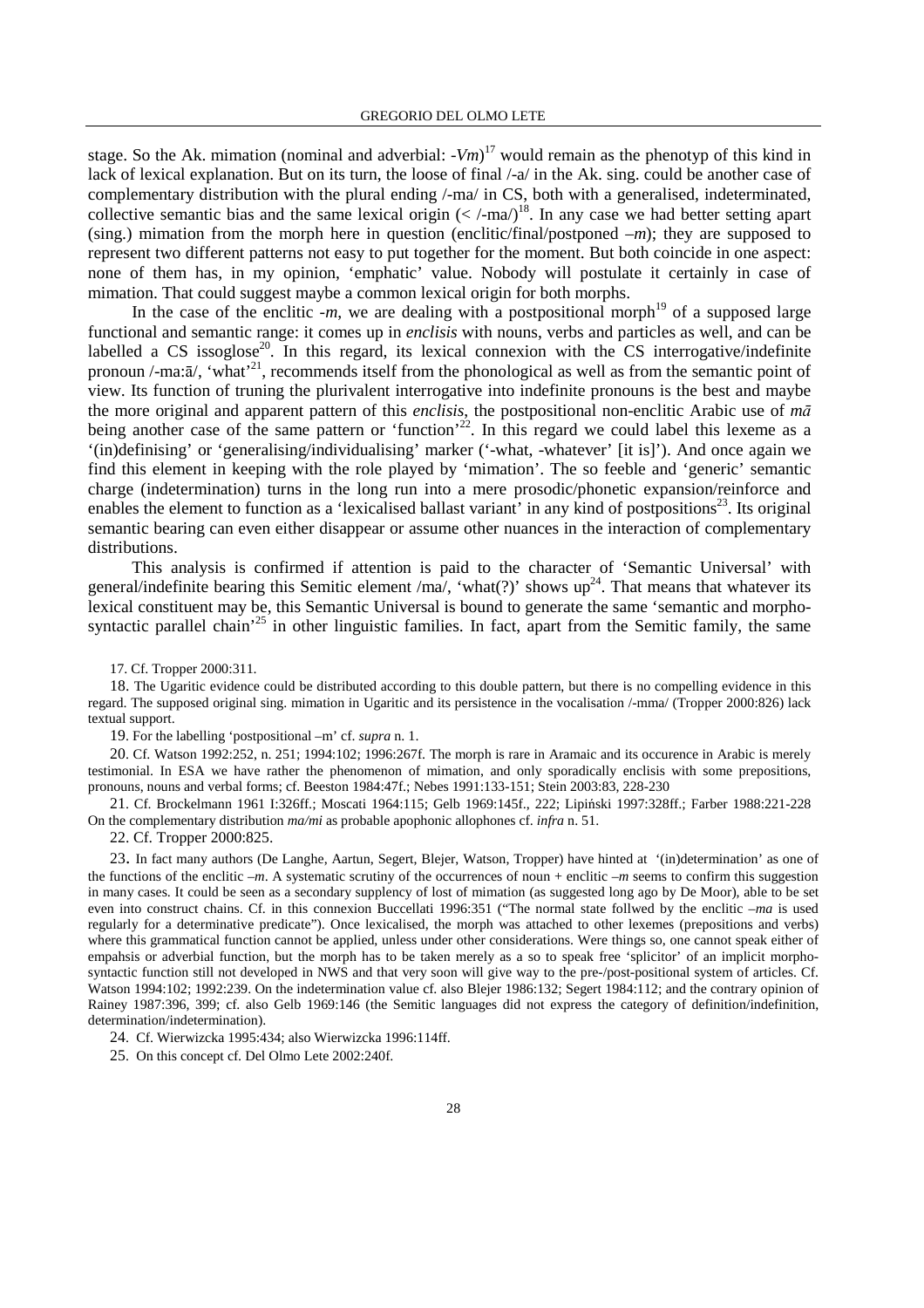phenomenon can be seen, for instance, in postpositional non enclitic Greek particle /τε/ and in the postpositional enclicitic Latin /que/ in its various lexical and syntactic uses. "It seems fairly certain that τε is related to Sanskrit *ca*, Latin *que*, Indogermanic *q* § *e*. Indogermanic *q* § *e* served to connect two parallel nouns or pronouns (perhaps also two parallel verbs) … Further, it possessed a universalising sense in Sanskrit *káš ca*, Latin *quisque* …<sup>"26</sup>. In fact the universalising (indefinitness) and connective (easily derived from the former: 'what'  $>$  'that'  $>$  'the same'  $>$  'also') functions are the most respresentative of this morph. On its turn, Greek particle τε shows a very probable relationship to the indefinite pronoun τις, like Latin *que* to *quis*<sup>27</sup>, which also becomes a generalising marker of indefinite pronoun (*quisque*/) or even a copulative postpositional 'conjunction' after the second or final element of an enumeration (*senatus* [*et*] *populusque*), just in the same way as we find that /-ma/ functions in Akk. The generalisingconnective function, linked to its universal semantic value, spreads in Greek, and in Latin as well, in manifold syntactic (conjuction) and lexical (*enclisis* to pronouns and particles) postpositions as is the case in Semitic  $(Akkadian)^{28}$ .

Leaving aside for the moment this last morph, the semantic charge of the postpositional *–m* in general can be defined accordingly as a lexicalisation (with 0 semantic charge, as mere prosodic/stylistic variant and as such used mainly in literary texts) of an original general indefinite reference to reality, maybe in complementary distribution with /m $\hat{i}$ , as an apophonic alternance (/ma/ # /mi/) applied to humna/non-human beings. This distribution, primary in CS and based on the same phonetic simple element (/m-/), is predictably bound to appear also in the postpositional use we are dealing with. In fact, so it is, as we will see later on.

The generic-indefinite semantic value ('what') and the original interrogative function of the morph, definite in character ('what?'), enables it to play a very flexible role in the semantic field of definiteness/indefiniteness, mainly in languages which have not develop the 'articulation' (also on the base of indefinite pronouns) as a way of solving this problem, as it is the case with Akkadian, Ugaritic and Ge<sup>c</sup>ez. So it is possible to find this marker functioning both ways: as a indefinite and as a definite marker, according to the consideration given the item in question: as "one" category (definite, specific category) or as "a" category (indefinite, common to all its members)<sup>29</sup>. The same can be said to some extent also of the 'article' as a marker of definiteness/indefiniteness. For instance, the sentence: "the king has to accomplish that ...", can be viewed as defining a specific category of actants (kings), but without defining at the same time which individual of the category will act (this king). So, in translating nouns that bear attached an enclitic -*m*, the authors proceed in a free and uncompromised way, using indistinctively definite ('the') and indefinite ('a, some') articles.

In conseqence I find the trend to analyse this element according to its 'functions' (locative, terminative, vocative… ) unsuitable. Such functions are defined in keeping with the apparent sense of the clause. The actual function of the morph has to be deduced from the whole syntactical complex of elements, whatever the morpho-syntactical pattern of the word to which is attached may be. On the other

<sup>26.</sup> Cf. Deniston 1954:496; Kühner 1914:10.

<sup>27</sup>. The enclitic conjunction –*ma* is also present in Hittite with adverbial and syntactic functions of text distribution similar to those of Greek /µεν/ and /τε/ and Latin /que/; cf. Watson 1994:103; Gütterbock-Höffner 1989:91-99 (-*ma* enclitic conj. relates words or clauses to each other through pairing or apposition", p. 91). For Lycian cf. Carruba 1969:74ff: "Thomsen… unterscheidet drei me: me<sup>1</sup>, koordinierend (= gr. δέ) und leicht subordinierend (vgl arab. *fa*); m<sup>2</sup>, leit einen Satz, der einem Realtivsatz folg, oder in gleicher Weise nachgestellte, andere Sätze; wenn andere Wörter als das Subjekt den Satz einleiten, vertritt me<sup>3</sup> das Subjekt selbst und steht nach diesen Wörter vor dem Verb" (p.76).

<sup>28</sup>. Cf. Denniston 1954:497ff.; Kühner 1914:10ff., 33ff.

<sup>29</sup>. Cf. Hummel 1957: 86, who quotes Barth 1967:169-176 (particularly p.170).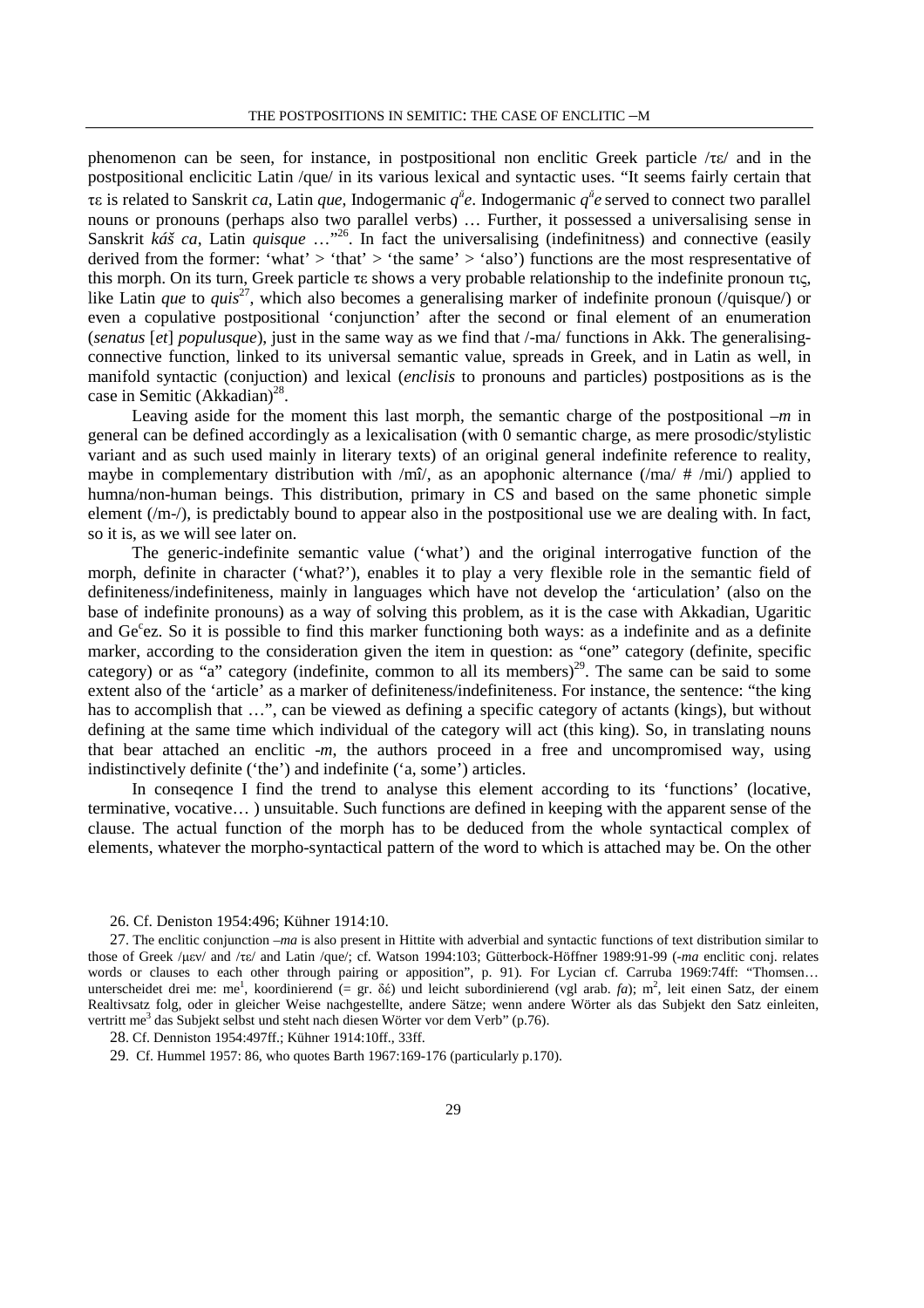hand, the Akkadian model is not the best one to uncover the specific uses of the NWS branch. We are faced with two contrasting as much as converging models.

#### *c) Language distribution*

1.- A**kkadian** is the language where the *–m(a) enclisis* seems to show up more systematic and defined syntactic functions. Starting from its original value as a Universal Semantic, I think we can explain their genesis easily, for instance, the conjunctive/connective value: 'something' > 'what' > 'this' > 'the same' > 'also' > 'and', impliying originally always a certain 'logical', i.e., contents connexion, not mere juxtaposition or 'copulative' value ('and')<sup>30</sup>. This concrete use however remains restricted to Ak. and South Ethiopian (Amh. and Har.). The intent to uncover it also in Ug. will be later rejected. In this case as in the following ones no emphasis whatever can be detected. That is also the case with the optional *enclisis* to the predicate of nominal clause, where it plays the role of a copula like the personal 3 p.p., a common Semitic issoglosse: 'what' > 'this what  $(= is)' >$  'namely'<sup>31</sup>. A similar derivation can be found in the quotation value, exclusive of Ak., again, not be be found in Ug.: *enma/umma* … -*ma/-mi*: '*ecce* ... what (is/says)<sup>32</sup>, very similar to the former conjunctive function. The pretended 'hervorhebendes' value, when *–ma* is 'enclitised' to any word (pronoun, noun, verb, even particles!), beter characterised as 'identifizierendes' ('something', 'that' > 'just that', cf. *supra*), if there is at all, comes from the syntaxis (f.i. position) or semantics of the clause, not from the *enclisis*, as we have pointed out repeatedly $33$ . Such a universal use excludes emphasis and plays better in favour of a lexicalised sentence organiser like was the function of similar element in Greek (cf. *supra*). It operates at syntactic not at lexical level. Above all, to speak of a 'betonendes *–ma*', when joined to different particles, is completely out of place, to my opinion<sup>34</sup>. In the interrogative constructions the empahis lies within the suprasegmental element (tone) and the interrogative lexis (interrogative either pronouns or adverbs), themselves variants of this primitive universal (*mannu*, *m*ī*nu* …), the *enclisis –ma* serving only as an 'adverbialiser', namely, almost as a marker of classe or 'determinative' of function. To speak then of "Verstärkung der Frage" by  $-ma$  in this case seems rather unnecessary<sup>35</sup>.

The transfer also from interrogative to indefinite pron./adv., through a sort of reduplication or addition represents a secondary construction that presupposes the primacy of the simple form<sup>36</sup>. Such duplication of elements can be seen also in the *enclisis* of *–man/min* even to previous *–ma* (*šumma-man* > *šumman*) <sup>37</sup>. In the case of the vocative enclisis *–m*ē, lexically in this case a transforamtion of *–mi*, the emphatic value of the nominal inflexion or the use of well define prepositions makes useless to speak of such postposition as 'Verstärkung des Vokatives".

The function of enclictic *–ma* as sentence organiser is actually very much apparent in its manyfold usage in syntactic patterns of any kind: interrogative, conditional, coordinative, in conjunction with (or as

30. Cf. Von Soden 1995:221f.; Reiner 1966:104 (-*ma*: "sentence connective or emphasis"); Buccellati 1996:480; Hasselbach 2005:176ff. ("In Sargonic letters, -ma is regularly used to connect logical o temporal sequences"). For the semantic gliding cf. Wierzwicka 1996:144ff. And for the general use of this *enclisis* in Ak. cf. also Gelb 1969:xx, 95, 107, 145, 159, 222.

31. Cf. Von Soden 1995:221f., 224; Gelb 1969:145 ("Taking *ma* and *mu* to be the signals marking the absence of certain morphemes, it is tempting to assume that there two markers originally represented a word with the meaning 'anyone', 'anybody', or 'anything'").

- 33. Cf. Von Soden 1995:221, 224.
- 34. Cf. Von Soden 1995:221.
- 35. Cf. Von Soden 1995:221.
- 36. Cf.Hummel 1957:88.
- 37. Cf. Von Soden 1995:221.

<sup>32</sup>. Cf. Von Soden 1995:219, 221f., 224.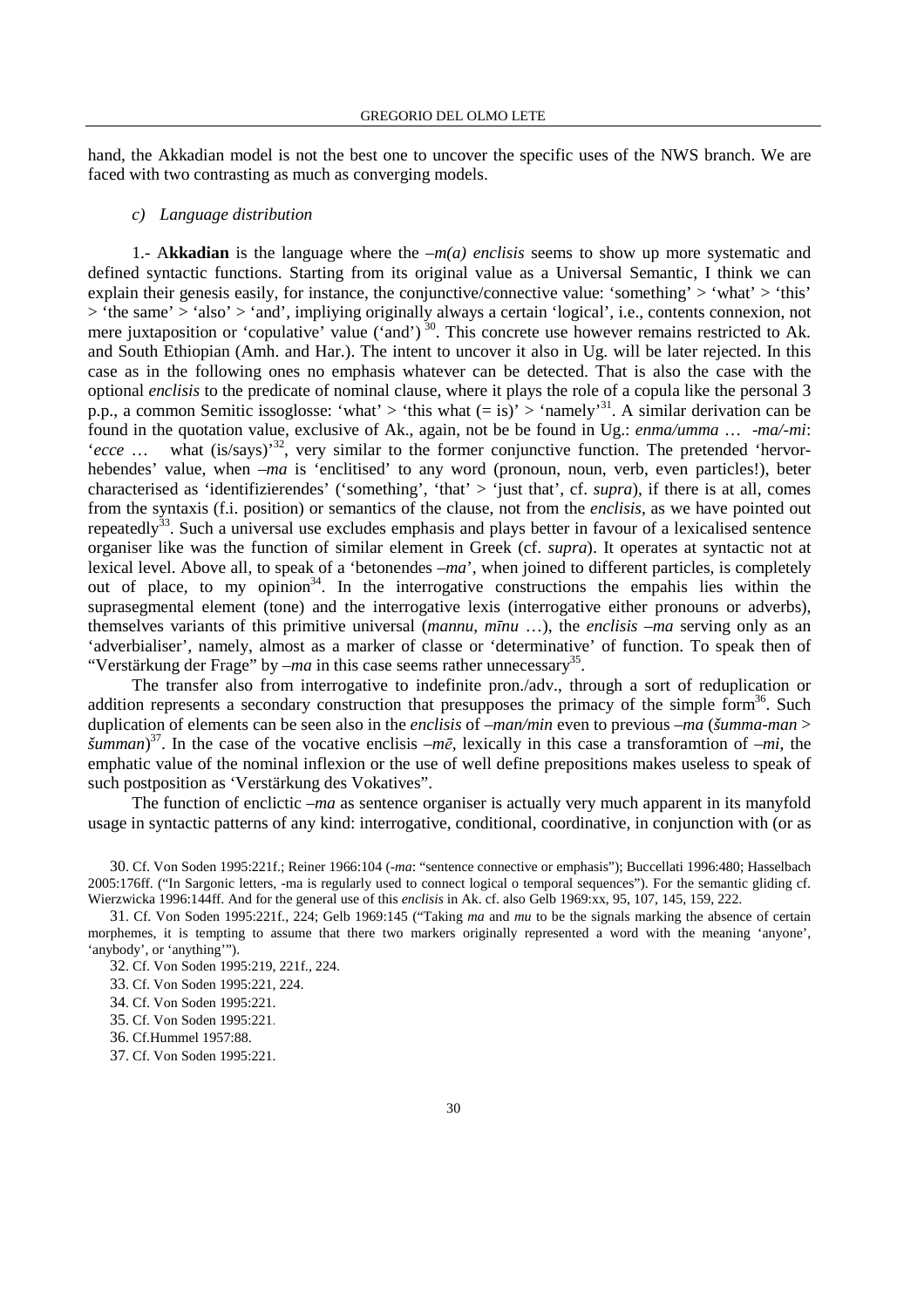an implicit alternative to) specific particles like /u/ or /šumma/, usually in the protasis<sup>38</sup>. This universal syntactic capability comes out from its originally semantic indefiniteness of which its neutral copula function is the best pattern. By itself such an *enclisis* cannot cover such a large syntactico-semantic field, were not for the presence of specific markers or syntagmes which it just seals of  $f^{39}$ .

2.- Within this frame the **Ak.Ug.**<sup>40</sup> shows some peculiarities that betray the Canaanite *substractum*, apart from the common Ak. elements<sup> $\bar{4}1$ </sup>; for instance, in the peculiar use of  $-ma$  and  $-mi$  in direct speech. Van Soldt singles out also the use of  $-mi$  "as a suffix with obscure connotations in other contexts": attached to adverb/interjection *anumma* and to verbal forms (probable under Hurrian influence). Furthermore we have the indefinite pronouns *mannu* and *minû* expanded with –*ma:*ē <sup>42</sup>. The coordinative –*ma* appears also, according to Van Soldt, in this dialect after a topicalised word, after predicate, in the last item in repetitive series of two or three items: "in most of the examples cited a meaning 'also' or 'likewise' would fit the context"<sup>43</sup>; it appears suffixed also to adverbs and adverbial expressions<sup>44</sup> .

3.- As for the **Ak.EA<sup>45</sup> ,** the use of enclitic *–ma* covers all the possible positions recognised by the Ak grammar. It can so accompany the independent as well as the suffix pronoun<sup>46</sup>; also it may be added to adverbs and adverbial expresions<sup>47</sup>, to conjuctions<sup>48</sup>, verbs<sup>49</sup> and the direct object of the verbal clause<sup>50</sup>; it shows up also the combined use of *-ma*/*-mi* of direct discourse. Peculiar of this dialect is the

39. Cf. Gelb 1969:222 ("The use of enclitical is lexical, and therefore optional"). We do not dispose of updated study on the Akkadian of Mari that enables us to assess its peculiarities in this connexion: cf. Finet 1956:224ff. Lambert 1967, Limet 1975 and Westenholz's 1978 grammatical studies do not touch on this subject. For the Akkadian of Boghazköi cf. Labat 1932, pp. 48-50 (mimation), 62f. (indefinite pronouns), 72f. n. 12 (adverbial accusative): "à l'époque d'Hammurapi, l'emploi de l'acussatif pour marquer le lieu, le temps, la matière, était encore très vivant »), 78ff. (conjuctive and coordinative functions ; particle *šumma*, *ki-ma*, *ki-m*ē).

40. Cf. Van Soldt 1991:459ff. (Ugaritic influence), p. 469f; Huehnergard 1989:203-210, 280f.

41. Cf. aššum, šumma, kīma; ayyakamma, ammaka, anumma/ē, ammīni(m), appūna(ma), assurri(m), kīam, kīamma, kīšūma, *urra(m) šera(m)*, *p*ī*qamma*, *šaddaqdim*; particularly *šanam(ma)*, *šan*ī*tam,* 'furthermore' (< 'in the second place'); see Van Soldt 1991:463 for the distribution *k*ī*/k*ī*ma*. – The following references and quotations send back to Van Soldt's grammar of the Akkadian of Ugarit (pp. 469f.).

42. Cf. *mamman*, *mamma*, *mannumma*, *mannumm*ē; Van Sold 1991:408f..

43. Cf. Van Soldt 1991:514f.; also Huehnergard 1989:205; but cf. *infra* 23f.

44. Cf. *appunama*, *dannišma*, *ana daritimma*, *urra šeramma*, *assurimma* …; see Van Sold 1991:515. – For the respective use of the enclitic –m at Alalakh cf. Giacumakis 1970:59f.; Arnaud:1998 does not touch on this subject; he deals only with the demonstrative pronoun *anamû* (p. 185s.). PPNN may freely take enclitic *–m* (*Ammitaqum-ma*; cf. Zeeb 1992:452ff.) and adverbial forms like *baltum-ma* (*ibd.*, p. 452) are also witnessed.

45. Cf. Rainey 1996 III:227-248; Izre'el 1991:323-337; 1998:41-72 (the material is limited to letters coming from the kingdom of Amurru).

46. Cf. Rainey 1996 III:230ff: per. *anaku-ma*, *atta-ma, miya-mi*, *panuia-ma*, *išmeni-ma*; ind. *mimma*; also with confusion between interog. pronouns *mi*- and *man*.

47. Cf. Rainey 1996 III:232; Izre'el 1991:327: *anum-mma*, *app*ū*na-mma*, *ašr*ā*nu-mma*, *šurru-mma*, *kinanna-ma*; *kabatu-ma*  u su'ruma, haia-ma, ūmiša-mma, ina umi u umi-ma, šata šata-ma, ištu pānānu-mma, ina pānī pānī-mma, ina šatti šattī-mma. To figure out any emphatic value beyond the adverbialising function of the morph in those examples seems to me complete out of place.

48. Cf. *šum-ma*, *šumma-mi, allu-mi*, *k*ī*-ma*, *enu-ma*, *an*ā*-ma* …

49. Cf. inf. *pa*Ãā*ri-ma*, *a*§ī*-mi*, *dag*ā*li-ma* …; few cases with finite forms: *ibaššaku-mi, y*ī*pušu-mi, yuppašu-mi*, *nikšudummi*., *ma*≠sirā*-mu*, *duku-mi*, *l*ī*d*·*-mi ...*

50. Cf. Rainey 1996 III:231ff.

<sup>38.</sup> Cf. Von Soden 1995:224, 254ff.; Lambert 1967:29ff. registers the varian –*em* in the Ak. of Mari (< -*i-am*); Worthington 2006:334-358.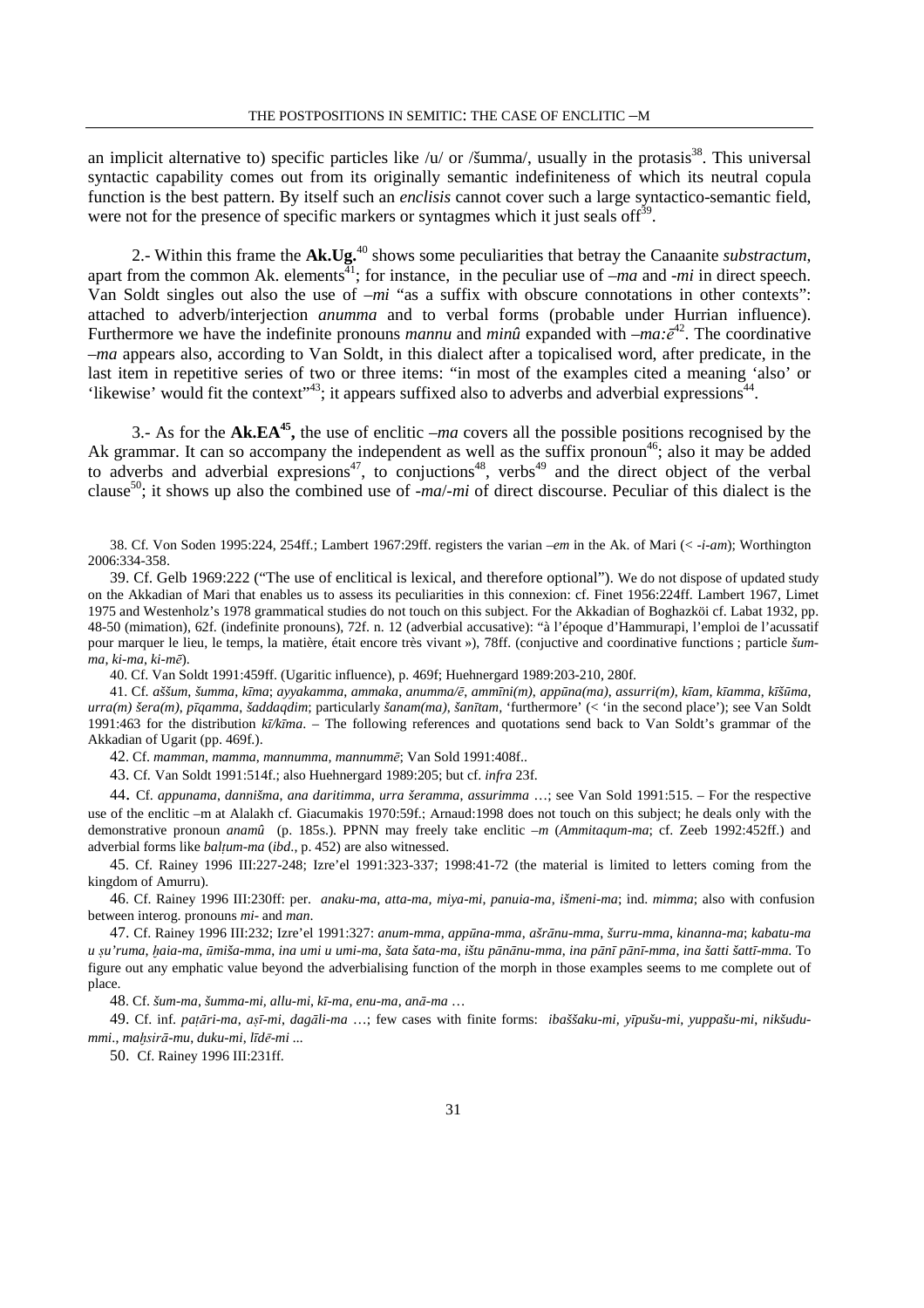supplantation of  $-ma$  by  $-mi$ , "far more common"<sup>51</sup>, and the absence or rarity of  $-ma$  as a conjunction, mainly copulative<sup>52</sup>. The explanation of those uses as 'emphatic', as Rainey holds<sup>53</sup>, are rather insatisfactory and he is obliged to nuance constantly this assessment. The enclitic element simply functions either as marker o 'sealer' of an emphasis already syntactically obtained<sup>54</sup> or as an adverbialiser of modal accusative (*kita-ma*). Its role is rather more syntactical (clause organizer) than semantic.

As for the enclitic –*mi* and its variant -*me*, beside its extensive use supersiding –*ma*, one must bear in mind its feasible dependence on the Ug. enclitic  $-m$ , of unknown pronountiation<sup>55</sup>. In this regard its use in the middle of a construc chain (with nouns, prepositions, infinitives and clauses)<sup>56</sup> is to be pointed out, a typically Ugaritic morph (cf. *infra*). It appears also as a quotation mark in letters, attached to different words<sup>57</sup>. Finally Rainey records the posible uses of -*mi* to which also an emphatic value is accorded: with verbs, adverbs and particles and infinitive complements<sup>58</sup>. In all those cases, not to speak of interjections, another element carries already the emphasis, as was pointed out formerly in regard to –*am*.

In this connexion it is interesting the treatment Izre'el accords to the peculiar morph  $-m\bar{e}$  as a 'nominalising' and 'adverbalising' particle, either generalising or least<sup>59</sup>. It seems that there is a difference in the use of –*ma* and –*m*ē as could be ascertained from the use of *k*ī*ma* and *k*ī*m*ē, before nouns and phrases respectively, some times in the same text. "The nominalising force of the enclitic *–m*ē in these cases (when we have other nominalising elements) is redundant when attached to a pronoun". The peculiar character of this variant morph is probable due to its Hurrian origin. "Sinilarity in usages and in form would indeed result in the replacement of a genuine Akkadian particle –*ma* by a Harrian one"<sup>60</sup>.

4.- The **Ak.Em.** offers a series of functions similar to those of the Ak.EA according to the analysis carried out by Seminara. Interesting is the recognised value of -*ma* as 'anaphoric-identificative' particle

51. Izr'el 1998:42, 73 assess in this way the use of this morph in the Ak.EA: "The use of *mi* by some scribes seems to be more stylistic than gramatical … The Akkadian cognate *ma* is used instead of *mi* by some scribe …". But he adds: "The particles *ma* and *mi* may be distinct for some scribes… The mayority of the CanAkk scribes, however, maintain only one of these practices, in which case the particle utilized is to be regarded as an EMPH, *although* (underlining is mine) it may be added to focalized constituents all the same. This systematic reduction is the result of contamination between the two components of CanAkk: in Akkadian, *ma* is used only as FOC marker, *mi* being as DS (direct speech) marker. Canaanite, on the other hand, uses *mi* as an EMPH marker . Another use of Akkadian *ma* is as a conjunction, a use which was not assumed by CanAkk. Few CanAkk scribes mark direct speech by *mi*". Cf. also Garbini 1960:163f. ("non è possible stabilire il valore esatto di –*ma*, -*mi*")

52. Cf. Rainey 1996 III:227f; Izre'el 1991:323ff. (in some cases in the combined morph *–ma u*).

53. Cf. Rainey 1996 III: 228, 240. Cf. also Izre'el 1991:325ff. ('focussing'); cf. n. 50. The liberty shown by the Canaanite-Amorite scribe as for the place and element of the phrase to which this morph is added turns out to be a good case in favour of its merely syntactic function (clause distribution), without any 'emphatic' (semantic) bias.

54. In this regard a clause like *amur anaku panuiama*, "behold, as for me, it is my face …" (Rainey 1996 III:230), shows enough emphasis already by the redundant use iof the pronoun to need any carcaterisation as such because of the 'emphasising' *–ma.*

55. Cf. Rainey 1996 III:234ff. "The wide range of examples in which enclitic –*mi* is employed *not* as a marker of direct speech shows that at least some scribes from Canaan viewed this particle as the equivalent of the Akkadian –*ma*" (Rainey 1996 III:248).

56. Cf.: *ana-mi* LUGAL, *šusu-mi abiia*, *ubili-mi* KASKAL.ïÁ *šarri*, *abat-mi* URU*Magidda*ki , *a*§*e-mi* ERÍN.MEŠ  $p$ *itati*, *awat-mi* tišteme ...

57. On –*mi* as marker of direct speech in relation to its position in the clause cf. Izre'el 1991:330ff. As pointed out above, this function is in perfect agreement with the basic value of the original /ma/: as marker of specification of the clause, not of emphasis.

58. Cf. Rainey 1996 III:240ff.

59. Cf. Izre'el 1991:333ff.: *mannum*ē, *m*ī*numm*ē, *immat*ī*me*, *k*ī*m*ē, *k*ī *ma*§īmē …

60. Cf. Izre'el 1991:336f. Rainey takes it to a simple variant of –*mi*; cf. *supra* n. 54.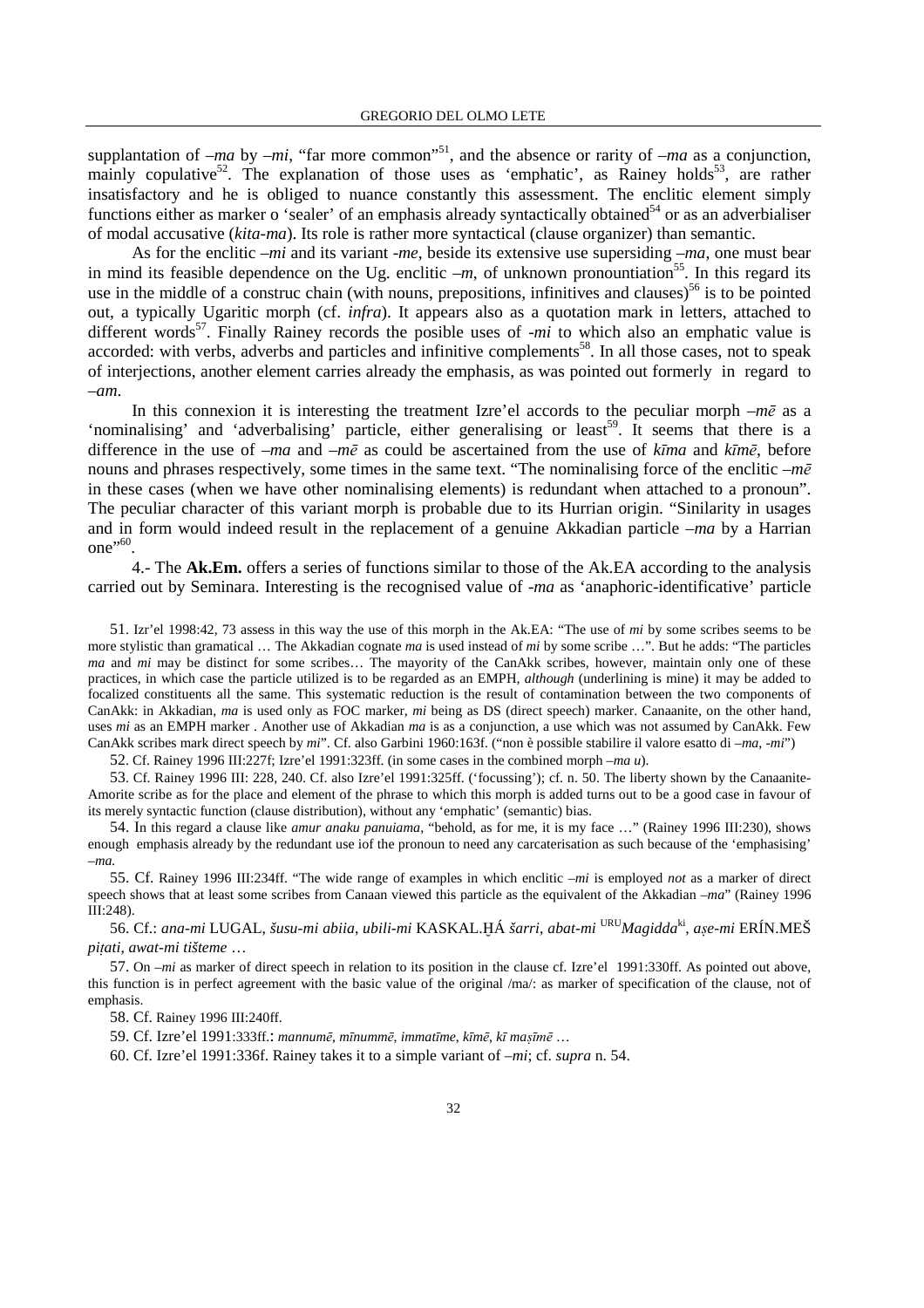$(<$  "that cited", "the same") added to nouns in posterior position<sup>61</sup>. The same usage can be found in adv. *ašriš-ma* and the pron. *šâšu-ma* (cf. Ug. *km-m*). Variants of this identificative, non copulative, usage are the restrictive ("that only"), in anterior position this time, and the correlative ("l'uno ... l'altro")<sup>62</sup>. The indefinite value enters in the normal semantics of this morph (*šanû-ma*, "un altro", *matima-ma*, 'mai', *šama*, "chiunque"). We would have also with possessive pron. an 'emphatic' value of -*ma*, but in all the examples adduced the emphasis is already shown by the position of the pron., the topicalisation of the nouns or their semantics ("all"). In any case Seminara's uniform translation by "(lo) stesso" implies a very low emphasis, better characterised as 'identification' according to his previous labelling.

The suffixation of –*ma* to adverbs, adverbial locutions and formulae of direct speech is that of normal Ak., central and peripheric<sup>63</sup>. In this connexion Seminara points out wisely: "Talvolta è difficile determinare l'essata connotazione semantica aggiunta da –ma …", given its alleatory presence in similar phrases. "Preferisco sospendere il giudizio intorno al valore semantico di –*ma*, piutosto que ricorrere ad un generico significado enfatico<sup>"64</sup>. In some cases the usage of  $-mi$  seems aberrant, but even there "più che una funzione enfatica, mi pare di avervi riconosciuto un valore di coordinazione simile a quello del enclitica – *ma*<sup>\*65</sup>.

This coordinative function of –*ma* in the Ak.Em. shows up a profound influx of the West-Semitic *substratum* with its own coordinative conjuction /wa/, Ak. *u*. Both share and exchange syntactical functions in a type of language used to reproduce traditional formulae more than to follow grammatical correctness<sup>66</sup>.

Endly, the seemingly fixed Ak. way of introduction of direct discourse by –*ma* and its determination by –*mi*, as far lexical constituents and position in the phrase go, shows in Ak.Em. a large diversity of variants as a result of a 'scholastic' use of the morphs, already lexicalised and which the Emariote scribes search to employ in a free and approximative way $^{67}$ .

5.- For Ug. we send to the later detailled treatment<sup>68</sup>.

6.- The presence of enclitic –m in **Heb**. was first pointed out in enlarged prepositions and adverbial expressions that will be adduced later on<sup>69</sup>. Nowadays the grammatical issue has drawn the attention of

61. Cf. Seminara 1998:521f. ."Un smile impiego di *–ma* à attestato anche nelle 'genealogie' reali dei testi redatti a Karkemish" (n. 98, sending back to J. Huehnergard's dissertation: *The Akkadian Dialects of Carchemish and Ugarit*, Harvard Univ. 1979, p. 116).

62. Cf. Seminara 1998:523f.

63. Cf. *akiama*, *urra šerama*, *šertama*, *ginama*, *akanama*, *ištu umi annima* … *umma* X-*ma*, *ana* X *qibi-ma*, *umm*ā *ana* en-*ia-ma …*; and conj. *e:in*ū*ma*, *šumma*, *kim*ē, *k*ī*ma*, *l*ā*ma* …

64. Cf. Seminara 1998:525.

65. Cf. Seminara 1988:526.

66. Cf. Seminara 1998:546ff, 549f, 554.

67. Cf. Seminara 1998:576ff..

68. Tropper 2000 has been used as the reference grammar; cf. its review on-line by D. Pardee (http://www.univie.ac.at /orientalistik/Afo.html#pardee).

69. Cf. Bauer-Leander 1962 I:529, 639, 641; Modern Hebrew grammar accepts this morph even inside the construct chain; cf. Meyer 1969 II: 299; 1972 III:26, 31 cf. 1996 I:21 (-*ma* as determinative); Joüon-Muraoka 1993 I:341f. Muraoka in his book on the *Emphatic Words and Structures in Biblical Hebrew* (Jerusalem/Leiden 1985), ignores enclitic –*m* as an emphatic particle. Even dealing with adv. *'omn*ā*m* and *gam* he does not develop this issue. Driver manifested a clear reticence in this connexion, although he sees rests of it in Hebrew. But even in those cases other explanations are posible, f.i. prolative suffix; cf. Driver 1956:129, n. 16, 130 n. 2 cf. Driver, CML:130 n. 2; cf. *infra* (Dahood).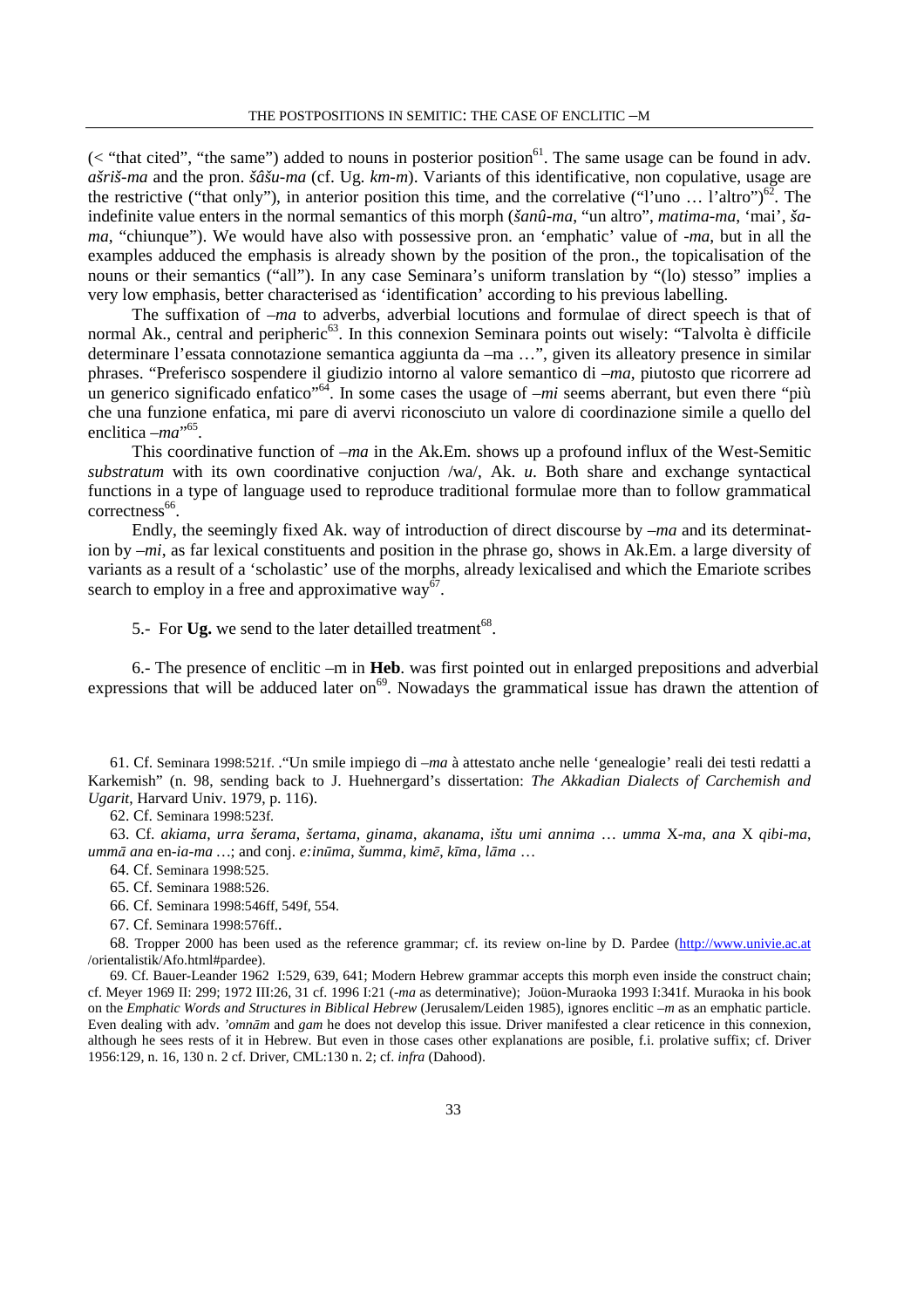several scholars<sup>70</sup>. We will below take into account with detail all the adduced cases of this morph in Hebrew. In any case it turns out to be a bassically poetic/stylistic maker, whence its restricted use/survival in Biblical Hebrew prose, frequent in Psalms with some remans in wisdom and postbiblical Hebrew.

7.- **Phoen**., inspite its small textual literary corpus, exhibits examples of some of the uses of enclitic  $-m$  typical of NWS: with prepositions/conjunctions, nouns, construc chain, adv. expressions, pronouns … <sup>71</sup>. These examples will be taken in and commeted below. In the case suf. *–m* of 3 p.s.m./f. Krahmalkov speaks of 'excrecent consonant': *ndr-m*, 'his vow', *bini-m*, 'his son'<sup>72</sup> .

8.- On the contrary **Aram**. retains, in all its dialects, but left-overs of this morph: with prepositions/conjuctions and some adv. expansions<sup>73</sup>. Futhermore, some adverbs like *twbn* and *ywmn'* may be transformations of original –*m* endings (?).

9.- In the **Ar.** language the use of the postposition /ma/ is attested also with prepositions, as an enclitic or independent particle, called by Arabic grammarians 'the redundant *m*ā*'* (*m*ā *'azz*ā*'idat*) <sup>74</sup>, thus maiking clear the lexical origin of the *enclisis* better than in any other Semitic language and certifying at the same time its opaque semantic function. Wright deals with it as the 'indefinite pronoun' simply, specifying all its prepositive and postpositive enclitic usages after adverbs, nouns, particles and certain verbs of time: "…if added to certain adverbial nouns, it gives them a conditional and general signification, as the Latin termination *cumque* …; if appeded to *'inna*, *'anna* … hinders their regimen (see later) …; in apposition to an indefinite noun, it has a vague intensifying force (as a reiteration of indefinitness, already in the semantics of the noun and of the verb [*m*ā *'addaym*ū*nat*, *'azzam*ā*niyyat*], then 'redundant') …; added to the affirmative *la* it serves to strengthen the affirmation (the 'strength' goes with the particle)…; it is often inserted after the prepositions … without affecting their regimen …". That last phenomenon, common to other Semitic languages, may well illustrate the mere phonetic nature of that *enclisis* and its consequent compatibility within the construct chain, the prepositional syntagme functioning as a construct chain; while the 'hiderning of the regimen' when added to certain conjuctions reflects a different syntactic structure.

10.- Leaving aside the function of mimation for absolute (and even in some cases definite) state, the usage of enclitic *–m* is in **ESA/Sabaic** limited to some common enlarged prepositions and to some personal and place names<sup>75</sup>, along with some oscure examples attached to verbal forms. But regarding

70. Cf. the bibliography (also of Dahood's pupils) and notes accompaning the different categories adduced of enclitic *–m* in Hebrew; also Emerton 1996:321-328; Ch. Cohen 2004:231-260.

71. Cf. km, lm; hl-m; hn-m ...; Krahmalkov 1991:259, 268, 285f., 289 ("The archaic accusative ending –am is retained in the Punic adverb HNM, 'gratis'" (?)); Segert 1976:162 (*km*: "extended form").

72. Cf. Krahmalkov 2001:26f. The Phoenician grammar takes this ending as suffix. pronoun of 3.p.s.; cf. Friedrich-Röllig 1999:66 n. 1 (& 112), while KAI 5:2 (*rb khnm 'lm nrgl*) is taken as "eine vereinzelte falsche Genetivkonstruktion" (p. 216 [&308]). On his turn Driver, who in a first moment was favourable to the acceptance of this morph in Hebrew and Phoenician, later on manifested a clear reticence; cf. Dahood *Biblica* 49,1968, 89f.; cf. n. 69.

73. Cf. l<sup>e</sup>mā, k<sup>e</sup>mā, b<sup>e</sup>mā; y<sup>e</sup>mām, syr. īmām; Brockelmann 1961 I:474; Dalman 1960:215, 239; Segert 1990<sup>4</sup>:234 (br-m), 236 (*ky-m*, *kn-m*), 357 (zk-m), 538 (*k <sup>e</sup>m*ā, *l <sup>e</sup>m*ā, 'verstarktes /l/'); Muraoka-Porten 1998:337f. ('*p-m*, '-*m*).

74. Cf. ba<sup>c</sup>da mā, mimmā, kammā, bimmā, <sup>c</sup>ammā; rubbamā, <sup>c</sup>indamā, laytamā, <sup>c</sup>allamā, la<sup>c</sup>allamā; 'aynamā, ḥayṯumā, *wayham*ā, \*ayru m*ā, *'ayyum*ā, *š*ā*ta m*ā, *kulli m*ā *…* (Wright 1967 I:277f; II:178, 192f., 224, 276).

75. Cf. *bn-m*, *bn-mw*, *kn-mw* (?), *-b-mw* (?); Brockelmann 1908/1961 I:473f.; Beeston 1984:30f., 47-49, 54 (" …-*m* or –*mw* which is facultatively attached to the end of a word, without perceptibly modifying the sense of the word in the sentence … The arbitrary nature of this insertion can be seen from contrast between (forms with and without it) … But … one could assign some degree of emphasis to its use …"; Höfner 1943:56ff., 114ff. For this author too "die hervorhebende Funktion des *mw* ganz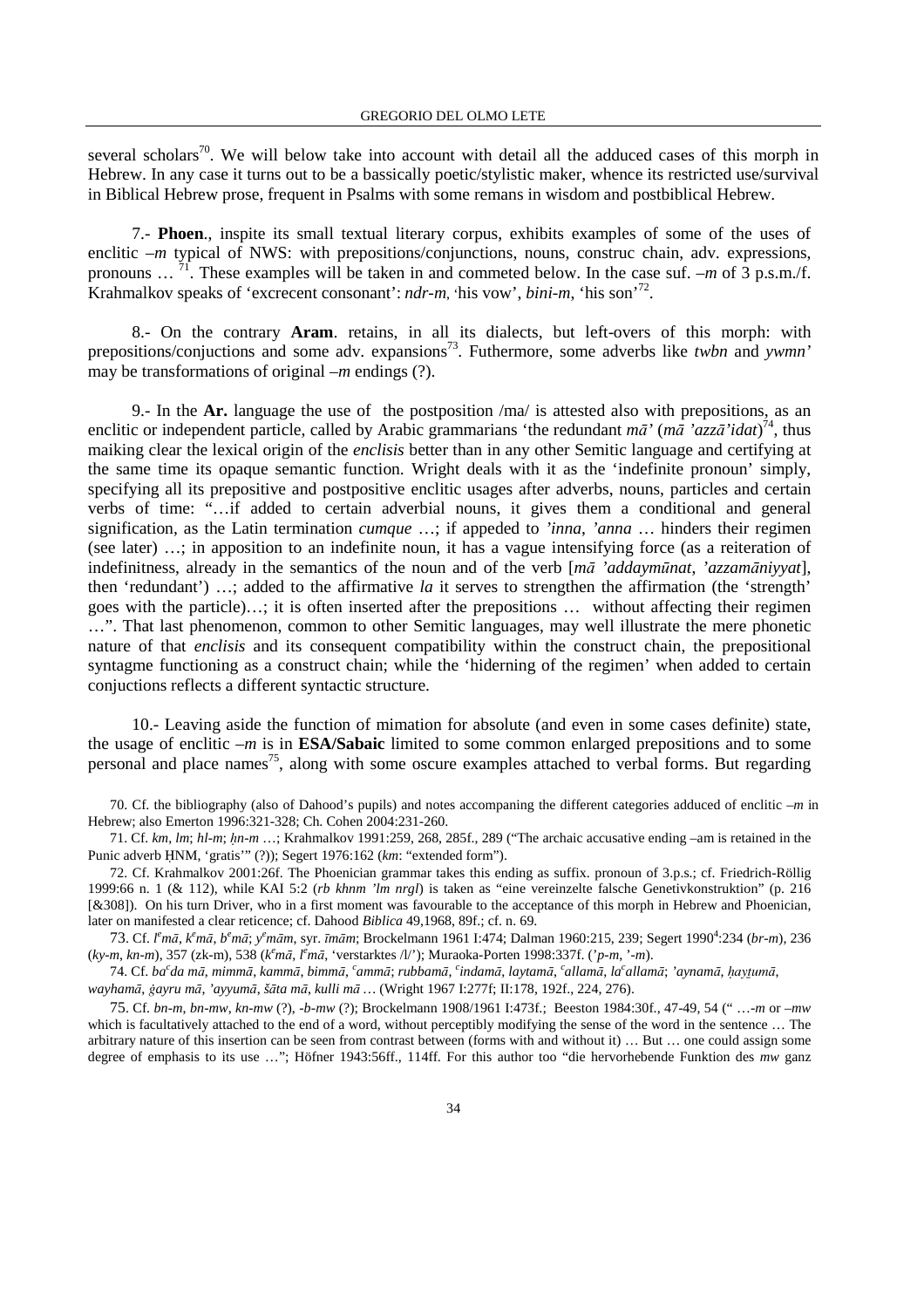Qatabanian Beeston points out: "Enclitic in the form –*m*, -*mw* and -*'y* are common to a particularly noteworthy degree, and attached to all parts of speech, including (which seems no to be the case in Sab) nouns and adjectives (Beeston 1984:67).

11.- As for the MSA: "In all the MSAL (except Soqotri for demonstratives), there are deictic forms with an *–m* or *–n* ending<sup>"76</sup>. Nor even the simple prepositions (/b,l, k/) exibit the common Semitic *–m* expansion.

12.- On the contrary, in classic Ethiopic/Ge<sup>c</sup>ez enclitic *-m* is omnipresent: with prepositions, adverbs, conjunctions, pronouns, pronominal suffixes …<sup>77</sup>. Interesting is the presence of a particle like *mi-mma*, with disjunctive nuance 'or'  $( $m$ <sup>3</sup>, 'what' + -*mma*), y *'> sma*, as introducer of the direct$ discourse. Both recall similar usages in Ak. –*ma*. On the contrary, the presumed 'Hervorhebung' function of this –*mma* must be understood as simple lexical expansion (indef. pronouns) or syntactical organisation (*k*ə*-mma*) 78 .

13.- In the two other Nothern Ethiopic dialects, closer to Ge<sup>c</sup>ez, namely, Tigre and Tigriña, the usage of enclitic  $-m$  is basically limited to the lexicalised formation of indef. pronouns and particles<sup>79</sup>. *am(ma)* is also used in Tigriña to form adjectives, while in Tig. ending *–am* of pl.m. of adj. represents rather a case of mimation. Interesting is in both languages the remains of coordinative functions of this morph: Tig. postpositive *–ma*, 'also, even' and *ma*, 'or' (in alternative)<sup>80</sup>; while coordinative *–(a)n*, 'and', in Tigñ. may be a phonetic transformation of *–m* (cf. *supra* this function in Ak), like the verbal negation *'ay ...* -*n* would correspond to an original morph with *-m*, like in Amh. (cf. *infra*)<sup>81</sup>.

14.- As pointed out above, **Amh**. is the Semitic language, along with Ak, in which this *enclisis* is used in the most general way. It enters not only in the shaping of indef. pronouns, starting from the interrogative, "the enclitic  $-(a)$ *mm* ... may be suffixed to any word" as well: verbs, nouns, pronouns, adverbs… Sporadically some adj. may be formed with suf. –*(*ə*)mma*. In addition to the pref. *al*- marks, enclitic  $-m$  rounds up the negation in the perfect and imperfect verbal forms<sup>82</sup>. It also a marker of coordination in enumerations ('and, as well as …') and alternative answer ('me, too…'); reinforces, or better said, precises, calls the attention to ('that') the suffixed word; serves as proleptic value ('as for'), as a transformation of its consecutive function<sup>83</sup>. In the same way and as a phonetic variant, "the particle – *mma* may be attached to any part of speech", namely, verbs, nouns, pronouns and adverbs, with similar values: 'as for, well, indeed …' as a marker of identification or contrast. In this way it serves to organise the discourse.

natürlich ist", what I do not find proved: see also Stein 2003:228ff.: "… deren Funktion in eine Verstärkung der Aussage des betreffendes Satzteiles su suchen ist"; but "überdies müssen wohl zahlreiche mit den enklitischen Partikel verbundene Konjunktionen bereits als lexikalisiert gelten …" (n. 169). For a complete treatment of the topic see Nebes 1991:133-151.

76. Cf. Simeone-Senelle 1997:393f.

77. Cf. Brockelman 1908/1961 I:474; Dillmann-Bezold 1907:118f, 378f., 381; Tropper 2202:142, 145f, 147, 252: *'*ə*m-ma*, *kemma*, *ka-ma; tem*ā*l-em*, *g*ē*ša-m*; *we'*ə*tu-mma*, *mannu-mma*, *'ayt*ē*-un-ma, m*ā*'z*ē*-un-ma*.

78. Cf. Tropper 2002:151f., accordingly brought under the heading "Logische Satzpartikeln".

79. Cf. Tigr.: *man-ma* ('nobody'!), *m*ə*n-ma, ka-ma, ke-m*; Raz 1983:33, 44, 84, 87, 92f.; Tigñ.: *ka-may, kä-mz*ə; Kogan 1997:433, 441, 443; Yohannes 2002: 77f., 122, 124,

80. Cf. Raz 1983:87, 89

81. Cf. Kogan 1997:442.

82. Cf. *infra* n. . But -*m* is not by itself a negative particle; Bejer, W 92:251; 96:267f;

83. Cf. *mann--*ə*mm*, *m*ə*n--*ə*mmm*, *yät--*ə*mm* …, *antä-mm*, *ziyya-mm*, *ahun-*ə*mm*, *zare-*ə*mm* …, ə*nnässu-mma* ; Leslau 2000:25, 174f. ; Cohen 1936:100, 125f., 150, 164, 170f, 312, 316.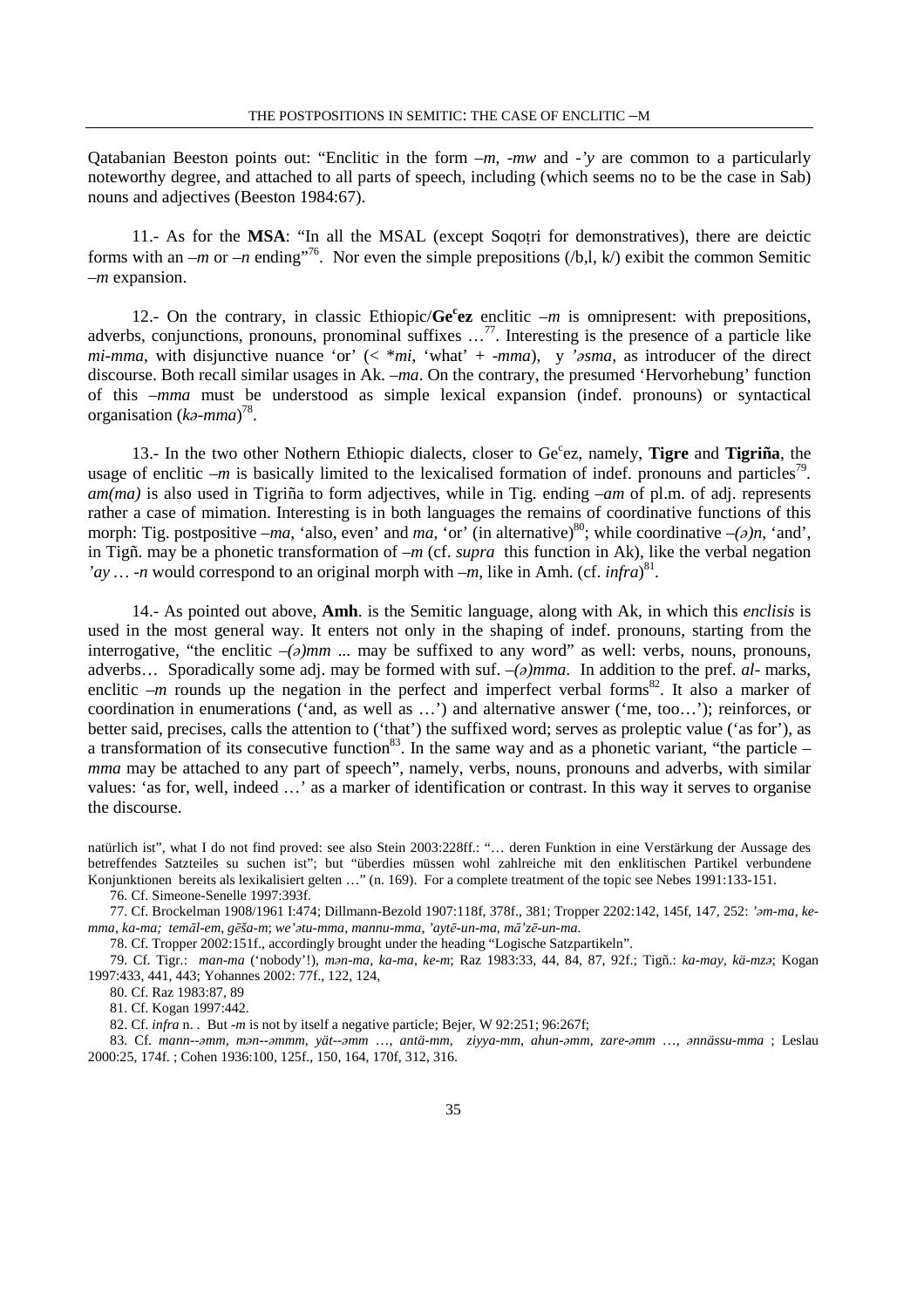15.- Southern Ethiopic Semitic, **Gur.** and **OSE** (Outer South Ethiopic), reflects a situation similar to that of Amh., though not so well witnessed. So we have enclitic  $-(a)m(ma)$  affixed to pronouns (indef.), adverbs, nouns (enumerations) and verbs in any pattern, specially to the so called 'converbs' (not to simple prepositions), with indefining value in some cases ('any…') and the usual coordinative in others ('again, also, and …'); with negative verb it assumes also this sense (cf. *supra* Amh.), at noun and clause level  $(-m \ldots -m, mi \ldots -mi,$  "neither  $\ldots$  nor")<sup>84</sup>. "With the *discourse suffix* –*m* (underlining is mine) the meaning (of the conditional functor  $ba$ - ....  $-m$ ) is 'even if/though", asserts Gutt<sup>85</sup>, while Hetzron, talking about enclitic particles in Gunnän-Gurage languages ("preceding all other suffix") says: "the most important one is –*m*(-), a multifunctional particle (converb, past tense, conjoining) which, after the first phrasal element may stand for a constrastive topic 'as for', and some other kind of emphasis"<sup>86</sup>. As can easily be ascertained, 'emphasis' bears here a rather detracted value. I find Gutt's assertion more felicitous in order to definine the function of the enclitic  $-m^{87}$ .

#### *Development*

Given the bearing of this morph in NWS and its prevalence in Ugaritic, the texts of this language will be the starting point for our analysis, but we will pay heed to occurrences in other Semitic languages, with special attention paid to the Akkadian of Ugarit as well as to that of the Amarna letters. In this connexion Van Sold asserts: "Although the problem of *–ma* in Ugaritic needs further clarification, at least the phenomenon appears to be attested in this language  $(Ak.Ug.)$  as well<sup>388</sup>.

To begin with we will deal with lexemes in which the lexicalised nature of the enclitic *–m* is more apparent (with prepositions, suffixed pronouns, verbal forms) to pass afterwards to consider the occurrences of postpositional /–m(a)/ with nominal independent and constructed lexemes to which either functional/adverbial or emphatic functions are applied. For us, the mentioned morph merely shows a redundant generic duty in all cases, as stated above.

#### 1) Indeclinable Particles

It is impossible to ascertain any either emphatic (or adverbial, of course!) bearing in the postpositional phonetic expansions of *prepositions*: Ug. /b-m/, /l-m/, /k-m/<sup>89</sup> and their parallels in almost all Semitic Languages<sup>90</sup>.

84. Cf. ə*mmat-*ə*m*, ə*mmant-me*, *att-em*, *att*ə*-mä*, and with desimilation *m*ə*n-*ə*n*, *man-*ə*n* (<-əm); Leslau 1979:53, 105, 385, 407. Interesting is the use in those languages of *balä* in direct speech quotations (cf. Ak- -ma/-*mi*).

85. Cf. Gutt 1997:514, 531.

86. Cf. Hetzron 1997:546f., 549.

87. In the *12th Italian Meeting of Afroasiatic Linguistics* held at Ragusa (Sicily) on June 6-9, 2005, where he called attention to the function of *–ma* as the 'true' state/movement postposition, adversative and clause modifier in Cushitic Gawwada.

88. Cf. Van Sold 1991:515. Also Huhnergard 1989:281: "The frequent use of non-coordinative –*ma* and some of the unexplained instances of enclitic *–m* my reflect the still obscure Ugar. Enclitic *–m*".

89. Cf. Aartun 1974:59-60; Watson 1992: 229s; 1996:260-261, 264; Gordon 1998:93, 103; Tropper 2000:780-81, 828-29, 830, 832; DUL I 2004:443-45. Questionable instances: *b-m ty ndr* (KTU 2.13:14-15); *k-mhm* (KTU 1.15: III 22-25); *km mrm* (KTU 1.12 I 11); *k-m-t* (KTU 2.19:2-4; cf Aartun 59-60; DLU 447); *km aht* (KTU 1.16 VI 50s) (cf. Watson 1996:263). Cf. in NWS: Heb.  $k^e m \hat{o}$ ,  $b^e m \hat{o}$ ,  $l^e m \hat{o}$ , Heb.Mish  $k^e m \hat{o}$ ,  $k^e m \hat{o}$ ; Phoen. k-m; Aram.  $l^e$ -mā,  $k^e$ -mā; Syr. 'ayk-mā; - Contrast /lm/ < /lamā/, 'why' (Amor., Ug., Heb., Aram., Syr.,Ar.; cf. Tropper 2002:754; DUL 499), where /-mā/ maintains its pronominal original bearing.

90. Cf. Ak. *kī*-ma, *kī*-mū, *kū*-mu, *kū-m*, as phonetic variants; cf. Von Soden 1952:165), *lā-m(a)*; also ē-m(a), šu-mma, ištu-m, *elu-m*, *balu-m*, *aššu-m* (see Von Soden 1995:204ff., 212; // *ki*) ; **Ak.Ug**. *k*ī*-ma*, *k*ī*-m*ē, *k*ī*mu* (Van Soldt 1991:460); also **Ak.EA**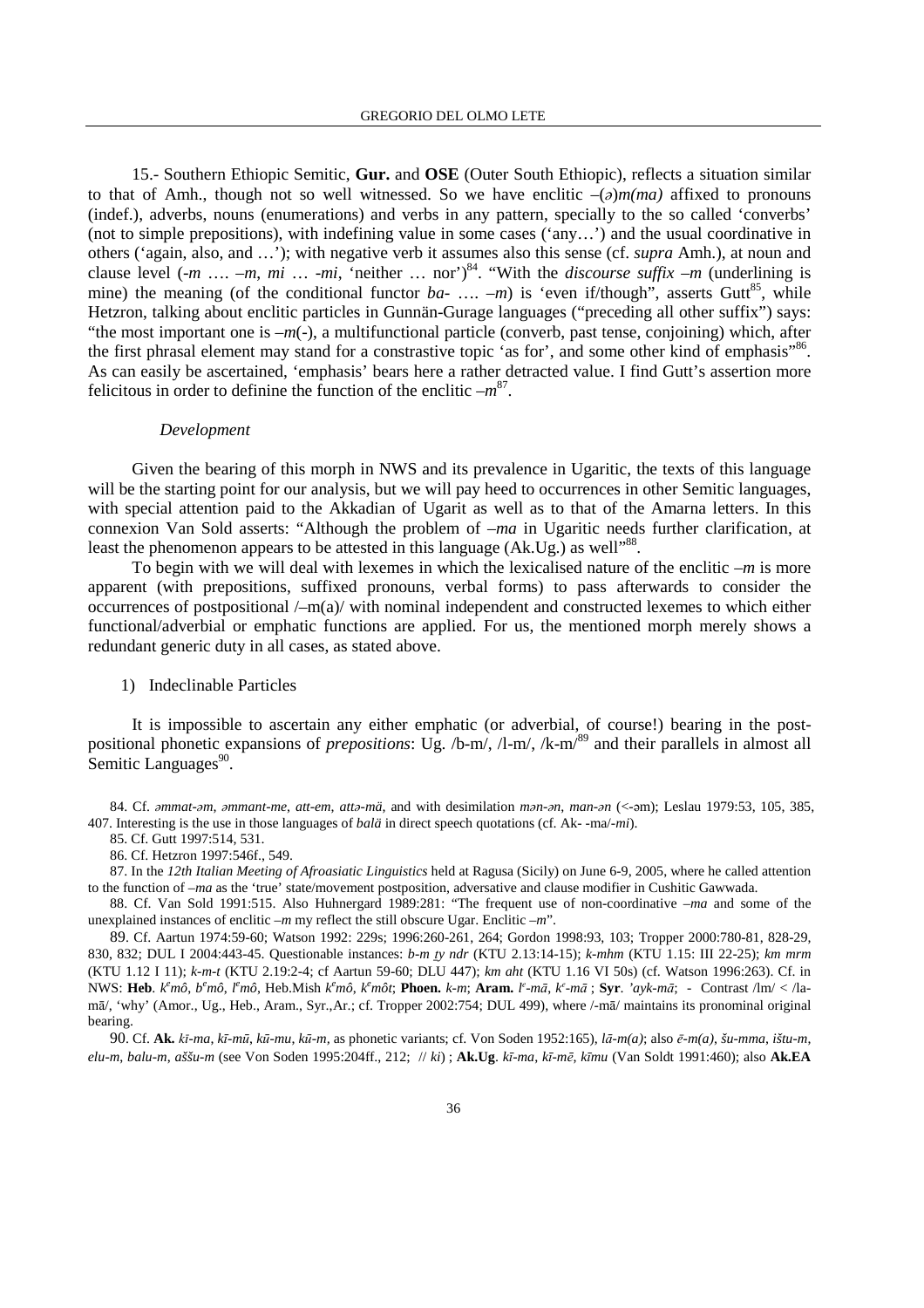All those forms, go back to common primitive /ba-mā/, /la-mā/, /ka-mā/. The definitive confirmation of the lack of semantic bearing is offered by the frequent parallelism of those morphs with the simple ones in Ug. and Heb. (  $///b-, I-, k-/-/91$ . The entire semantic charge lays in the prepositional marker, the postposition serving only to release it as a lexeme. The sometimes presumed emphatic value of those forms as second variant in poetry, in parallel with the simpler morph, is pure speculation: the 'emphasis' or 'focussing' lays in the parallelism itself not in this 'ballast variant'<sup>92</sup>.

The mentioned original semantic value of this postposition (definiteness/indefiniteness) maybe originated in this lexical system, as a sort of mimation of mono-consonantal nouns/prepositions. In this case we would have to presume that the system of Semitic prepositions made up a primary monosyllabic nominal category, a presupposition that nevertheless cannot be proved<sup>93</sup>. It could be also probable, on the contrary, that this enclitic postposition came in here as a later development, starting from its widespread use with nouns and verbs. The nonexpanded phenotyp seems primary. On the nominal pattern of the prepositional 'construct'chain and its possible phonetic 'raison d'être' cf. *infra* p. 41f.

Lest frequent is this 'ballast variant' with other prepositions, but in principle any of them could have it. The frequency hangs basically on the large semantic range covered by the three adduced prepositions that displaced the rest. See, for instance, Ug.  $\ell$ m-m/, /bn-m/, /bd-m/ $^{94}$ .

The same can be said of *subjunctions/conjunctions*: Ug. /hl-m<sup>/95</sup>, /k-m/; /<sup>c</sup>d-m<sup>/96</sup>; *adverbs*: Ug.  $\lambda$ aḫr-m/(?), /ik-m(y)/, /<sup>c</sup>l-m/, /b-k-m/ (< \*/b-kn-m/), /h-m/, /ht-m/, /km-m/, /lbd-m/, /mid-m/<sup>97</sup>; and *existence and deictic particles:* Ug. /d-m/, /in-m/, /inn-m/, /inm-m/, /d-m/, /h-m/<sup>98</sup> .

*a-na-mi*, *qa-du-mi* (cf. Rainey 1996 III:11ff); **Ar**. *bi-m*ā, *ka-m*ā; also *<sup>c</sup> am-m*ā < \**<sup>c</sup> an-ma*, *mim-m*ā < \**min-m*ā (for the vocalic variant /bi-/ cf. Ak. /ki-/ : condicioned apophonies ; **ESA** /b-m/, /b-mw/; **Ge** *ka-ma*; *k*ə*-mma*; **Tig**. *k*ə-m; **Tigñ.** *käm*; **Amh**. *kämä***; Gu.** *(yä) … kä-ma*, *(yä) … ko-m*. For **Ebla.** cf. Pagan 1998:81f: (*a(:i:u)šta-ma*); on Ak. 'prepositional expressions', cf. Von Soden 1995:207f.: "Substantive, die mit adverbialem Endungen oder im Adv. Akk. oder in Verbindung mit eigenlitchen Prp. Im präpositionalem Sinn gebrauchen werden".

91. For new readings of this morph in Heb. cf. *b-m(y) mdmnh* (Is 25:10), *k-m 'klt* (Is 9, 18), *wytn l-m-w zhb* (Ps 72:15), *'yn bm-w tm* (Is 1:6); *btwk-m ym* (Ez 26:12); *mbly-m šm* (Job 4:20), *k-m mšnh* (Is 61:7). The particle /gam/ is left out, given its obscure etymological parsing. To avoid overloading this paper, we omit the reference of the authors who porposed each example supposedly found in the Ug. texts and in the Hebrew Bible, unless in special disputed cases. The quotations will lead easly the reader to the adecuate bibliographical item.

92. In this regard Tropper (2002:825ff) is right when he speaks of enclitic *–m* as "Erweiterung von Nomina", "Stilmittel der Poesie", "Variation im Parallelismus", "längere Ausgeltaltung", namely, as mere phonetic/prosodic variant, semantically neutral. On the contrary, its 'emphatic' functions ('Hervorhebubg', 'Betonnung', 'Steigerung'), in any position of the clause, I do not find proved. On the other assigned functions (distributive, copulative) we will talk later on; they must be assessed from the syntactic construction itself (cf. Tropper 2002: 830-31).

93. Cf. del Olmo Lete 1998:38f.

94. Cf. KTU 1.14 VI 37: *<sup>c</sup>m-m pbl* (Aartun 1974:53, 60: < *<sup>c</sup> an-ma* (?) ; Tropper 2000:781, 830; Watson 1992 :240); KTU 1.5 VII 16: ktr bn-m <sup>c</sup>dt / bn ym (Watson 1992 :231), KTU 4.123:1f.: bd tt w / bd-m tt (Watson 1992:233, 238). For examples from Ak.EA, Syr. and Ar. cf. nn. 45, 73-75.

95. As a deictic particle (*hl*, 'look'), this morph has correspondences in other Semitic languages: **Ak.EA** *allû-mi* (EA*passim*); **Heb**. *hal*ō*-m*, **Phoen., Pun.** *hl-m*, *alu-m*, **Ar**. *halu-mma*; cf. Tropper 2002:332. Cf. also following n. Ak. *an(n)numma* (< Ug. *hn*, Heb. *hinneh*).

96. Cf. Tropper 2000:747, 797, 800ff, 832; Aartun 1974:58-59 (although /hl-m/ non as a conjunction), 61; Watson 1992:244, 246;1996:263. Dietrich-Loretz' analysis of /kmt-m/ as an adverb in 2.10:12 ("und das (is) so!") I take as very unlikely (Cf. Watson 1992:230). For other languages see **Heb**. *c dy-m y<sup>c</sup> zr* (Jer 48:32), *<sup>c</sup> d-m hrh* (Ps 147 :15) and for seeming cases of *w-m* (cf. Michel 1987:172), **Ak**. *k*ī*-ma*, *akk*ī*-ma*, *aššu-m*, *ullânu-m*, *a(n)nu-mma*, *šum-ma(n)*, *en-ma*, *um*ma, šum-ma ... x-ma, um-mā-mi, um-mā, am-ma, lū-man, ra'ī-ma, qīša-m, qīšam-ma, idû-m, appitti-mma, mindē-ma, ana šurrīma, tušā-ma, ultā-man, ammā-min, lū-mā, lūman, lā-mā, lā-man (Von Soden 1995:207ff., 219f); AkUg. supra nn. 40-44 (Van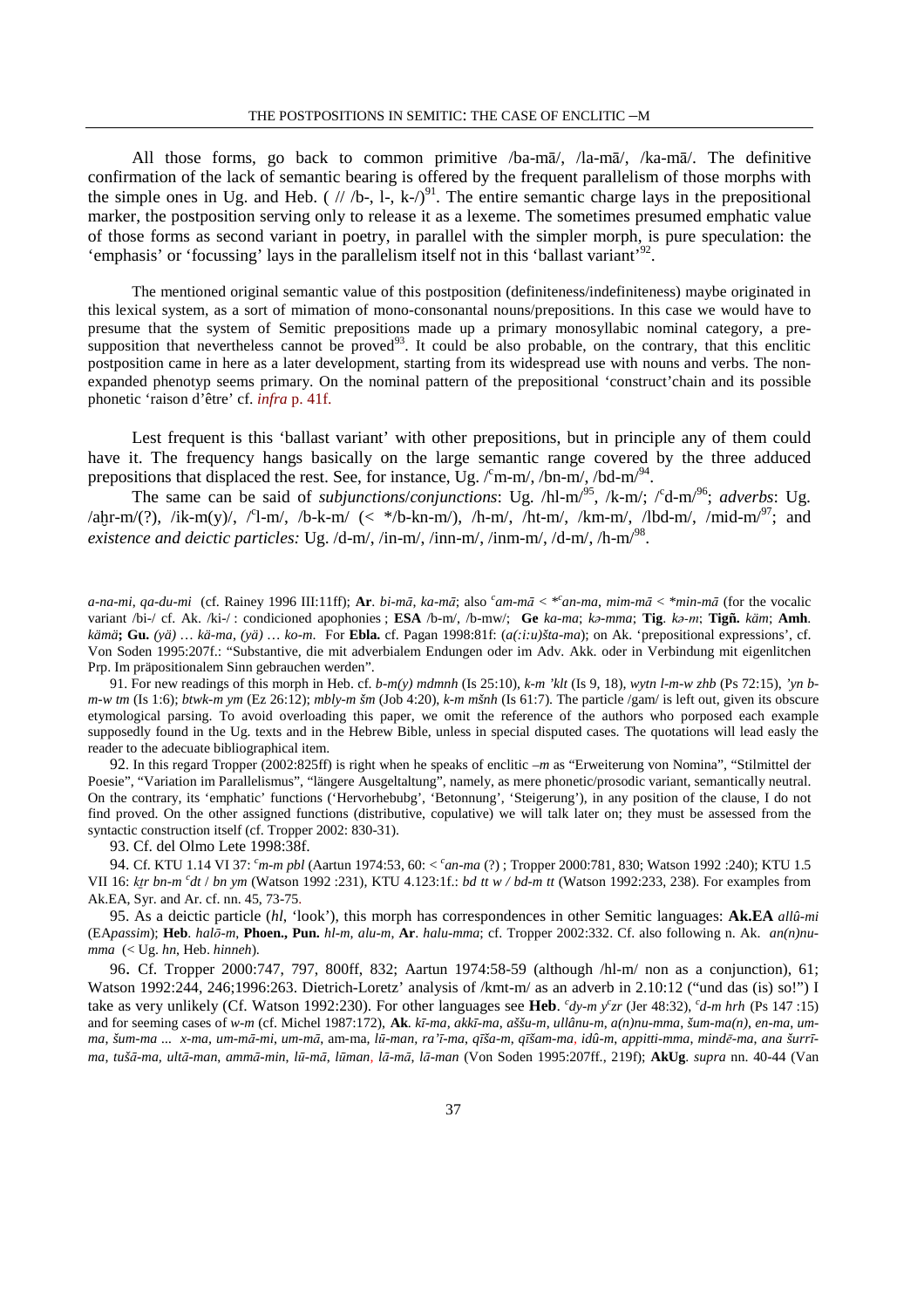In all those morphs the semantic bearing lays in the simple element and its original, maybe noninflexional<sup>99</sup>, ending, the *enclisis*  $-m$  functioning only as a general marker of a verbal/lexical, mostly adverbial function, but not of a specific semantic-functional category by itself $100$ .

#### 1) Pronouns

Another case where the neutral semantic bearing of this postposition comes out clearly is the *enclisis* to pronouns, either personal or indefinites, independent or suffixed. This grammatical use is common in almost all the Semitic languages. Any precise semantic bearing remains uncertain and the presumed emphasis is also here merely hypothetical. Its generalised use plays rather in favour of a lexicalised morph. In case of the indefinite pronouns indefiniteness is apparently underlined<sup>101</sup>, as a primitive and homorganic semantic result: Ug. /at-m/, /d-m/, /dt-m/, /mnk-m/, /mhk-m/, /mn-m/, /asr-km/, /<sup>c</sup>n-k-m/(?), /aḫ-y-m/, /npš-h-m/, /brlt-h-m/, /b-h-m/, /y-l-k-m/, /nbšr-k-m/<sup>102</sup>.

Sold 1991:463; Aartun 1974:61; Tropper 2000:747, 801); **AkEA,** *supra* nn. 45-60 (Rainey III:67ff, 183ff); **Ar.** *'i*Ä*-m*ā, *'i*Äā*-m*ā, *tum-ma, havtu-ma* (Wright 1976 I:291; Aartun 1974:61; Tropper 2002 :326).

97. Cf. Tropper 2000: 331, 743, 754, 745 (/< b-km/), 832, (sobre /b-km/ p. 745, 749); Aartun 1974:57-58 (para *šbcd-m*, p. 58), but in my opinion *al-m* (KTU 1.82:8) does not exist in Ug. as an expanded negative adverb ; Watson 1992:264; 1994:97-98, 101; 1996:264 (*km-m* (…) (lat/it. 'communque', ac. … ar. ). Cf. in **Ak**. adv. endings /am/, /-um/, /-a/ < /-am/ ..., ā*n-um*, *-Ùn-um*, *-išam*, -alt-am, ayyikī'a-m, ēkī'a-m, ayyānu-m, ayyiša-m, ayyakam-ma, ayyišam-ma, alum-ma, annīkī'a-m, annīkê-m, annaka-m, annânum, a(n)nummânu-m, annīša-m, ullīkī'a-m, ullīša-m, ašrānu-m, ammaka-m/allânu-m, ammânu-m, /ašrakī'a-m, elênu-m, imitta-m, šumēla-m, ahīta-m, ahītamma-m, ahulamma; ištū-ma, matī-ma, matē-ma/matim-mu, immatī-ma, immatimma; and variants and compositions: pīgam lā pīgam, enna-m, pāniša-m, lū-mâ, a(n)num-ma, ullu-m, aharru-m, haram-ma, haram-me, warkānu-m, urkānu-m, warkata-m, urkata-m, pānānu-m(ma), pānā-(ma), pānī-ma, pānītam-ma, ullimitta-m, ana mīni(-m), ammīni(-m), miššum, aššu mīni-m, minâ-m, immīni-m, mim-ma, kī'a-m, kê-m, kâ-m, kī'am-ma, apputtu-m, ullânu-m, ullânum-ma, elênu-m, ellânumma, itti'im-ma, qātu-m, qātam-ma, rêdu-m, šahātu-m, kayyānta-m, kayyāna-ma, kayyamānam-ma, purqida-m, [ba-mâ]? (Von Soden 1952:202f., 215-221); also **AkEA**. Rainey III 1ff. [suffixes: -*am*, -*um(ma)*, -*um*, -*išam*], 109ff, 115ff137ff, 151ff; **Ar.** , the negation *la-m* (< /lā + m(V)/), *la-mm*ā (< /lā + m(v) + mā/) (Wright 1976 I:287; for **Heb.**, **Aram.**, **Ar., Eth**. cf. nn. *supra* about those languages. – For Heb., apart from the well known 'adverbs' *šilšôm,* ú*inn*ā*m*, *y*ō*m*ā*m, r*·*q*ā*m* (cf. EA *rêqa-mi*) cf. *infra* nn. 18f. the nominal adverbialisation.

98. Cf. Aartun 1974: 58f, but *aph-m* (KTU 1.2 I 13) is very dubious, also *i*<sub>1</sub>-m (KTU 1-5 III 24); Tropper 2000: 793f, 798 [/him(ma)/, two functions], 809, 822, 832. Neither does a postposition /w-m/ seems to exist in **Ug.** [cf. KTU 3.9:6, and n. 96 for Heb.]; Tropper 832; Watson 1992:230; Moran 1961:61 [*hm(h)* 'deictic particle']. The same may be said of *al-m*, 'nay!' (cf. Gordon 1998:357, 359; Dahood 1965:50). Cf. also **Ak.** *en-ma*, *allû(-mV)* (Von Soden 1995:219); **Heb.** *hnh-m* (2Sam 16:5); **Ar**. *inna(-m*ā*)* (Wright 1976 I:284). Cathcart 1975:68 reads *hwy-m lmwt* in Sir 41:1 (with the manuscrit B and the Masada Scroll), namely, interj. hwy + enclitic –m.

99. Cf. Del Olmo Lete 1998:48ff.

100. For criticism of Akkadian functionalism cf. Von Soden 1995:220f.; *supra* p. 5.

101. Cf. Von Soden 1952:171-175..

102. Cf. Tropper 2000:228 ("Selbständige Personalpronomina und Pronominal suffixed sind bisweilen zur besonderen Betonung durch enklitische Partikeln erweitert, im eizelnen durch –*n*, -*m* und (wahrsch. Auch) –*y*. Häufig steht das betreffende Wort betont am Satzanfang"). The emphasis, if there is any, comes from the redundant use of the pronoun with the, mainly imperative, verbal form and from the topicalised position in the clause (cf. Tropper 2000:228, 832; cf. above Buccellati 1996:215, 383ff, the only author, to my knowledge, who pays enough attention to this fact, enumerating all the grammatical and lexical ways of expressing emphasis, among them 'enclitic particle'). In this case the 'Betonung' comes from the redundant use of the pronoun also. For the Ug. examples cf. Aartun 1974:55f.: Tropper 2000:242-244, 832; Watson 1992:229, 236; 1994:96; 1996:265. On the contrary the quoted interpretation of *yblh-m* (KTU 1 4 I 36f.) seems dubious (Watson 1994:98; the quotation function is unknown in Ug.). For other languages: **Ak.** *ayyu-m, mannu-m,* and other indef. + -*ma* (Von Soden 1995:61ff.: "etrstarrte Kombinationen"); **AkEA** *a-na-ku-ma*, *a-na-ku-mi-*/, *šu-ni-ma*, *pa-nu-ia-ma*, *iš-mé-ni-ma* (Rainey 1996 I:103-124; sometimes *miya*, 'who', *mannu*, 'what' < WS); IndP + -*m(*ā*)* also in Heb. (*hemm*ā*h*, *m e 'ûm*ā*h*), **Ar.**,. **ESA:Sab.**, **Meh**. (*d*ō*-me*  < Äā*mV*, *d*∞*-me* < Äī-*mV*), **Eth**. (*mann*ū*:*∞*-ma*), **Tig.**, **Tigñ.**, **Amh.**; cf. Aartun 1974:51 n. 2, 56, 58 for the bibliography. For **Ebl.** pronouns cf. Pagan 1998:75ff. A few cases of suff. pronoun with enclitic *–m* can be found also in **Pun.** (Freidrich-Röllig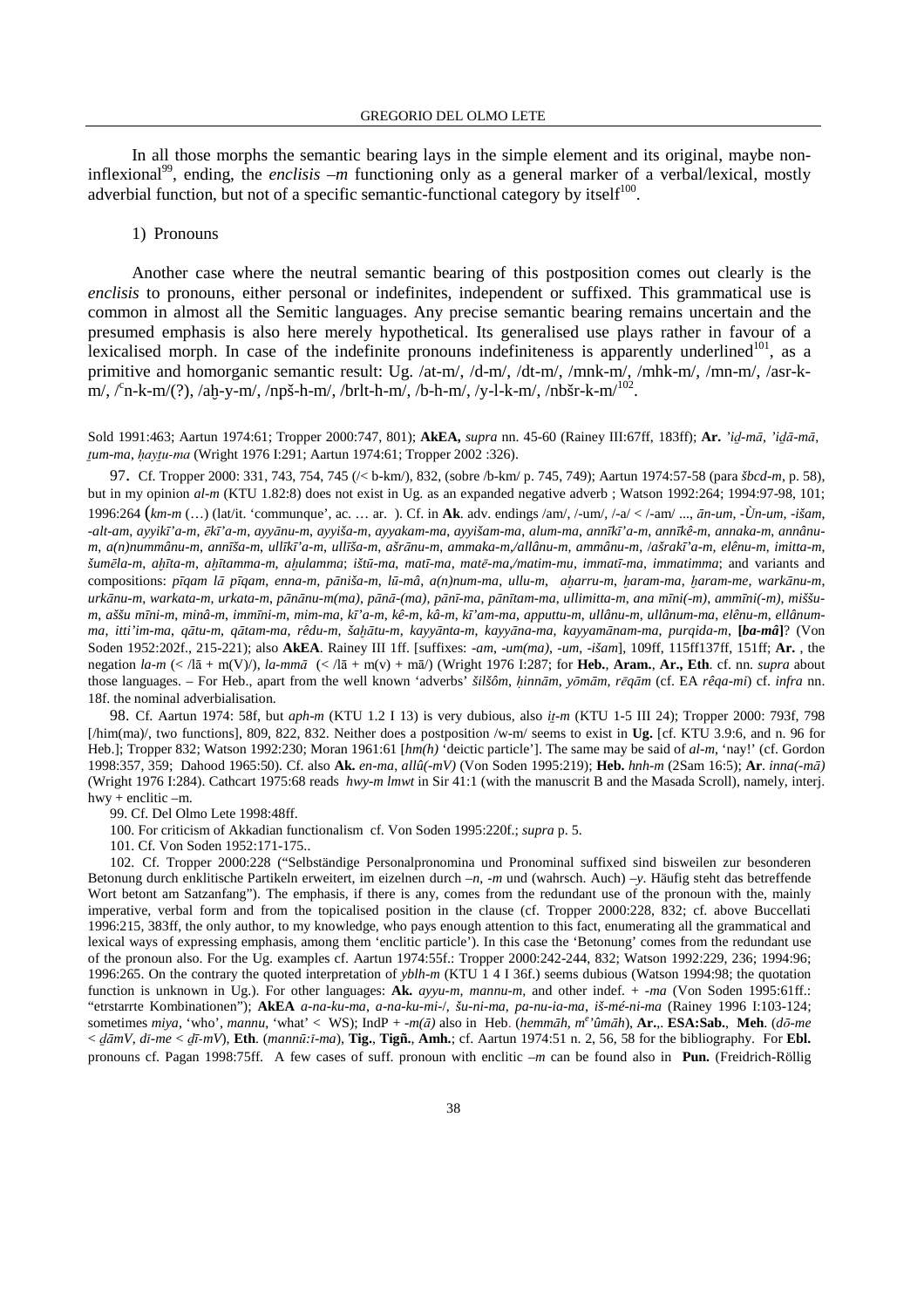A number of suffixed pronouns with enclitic *–m* have been suggested in the Hebrew Bible:

*w'tw–m rbbt qdš* (Dt 33:2) *'p hbb <sup>c</sup>mw-m* (Dt 33:3) *wd'g lk-m* (1Sm 10:2) *ngšyw-m <sup>c</sup>wll* (Is 3:12) *<sup>c</sup>md ldyn <sup>c</sup>mw-m (*Is 3:13) *wntn lk-m 'dny* (Is 30:20) *kbdw-m š'h* (Is 30:27) *k'yn ngdw-m 'ps* …(Is 40:16-17) *<sup>c</sup> wbšw mtbw'tk-m* (Jr 12:13) °*'y <sup>c</sup> wnblh-m ynp*§w (Jr 48:12) *<sup>c</sup> r c hw / m<sup>c</sup> rw-m* (Hab 2:15) *ntth śmhh blby-m <sup>c</sup>t* … (Ps 4:8)  $phw /$ *arbw-m* (Ps 5:10) *wlšwny-m dbq* (Ps 22:16) *hytny-m yrdy br* (Ps 30:4) *wlškny-m 'yd* (Ps 31:12) *'lhym lngdy-m* (Ps 44:5) *pdywn npšw-m* (Ps 49:9) *pdh bšlwm npšy-m qrb* …(Ps 55:19) *lw'* °*mk lngdy-m* (Ps 68:14) *lšn klbk-m* (Ps 68:24) *p p c*  $b$ *ydw-m hqr(y)-'rs* (Ps 95:4) *'*ú*rytw / šmw-m* (Ps 109:13) *wykrt m'r*§ *zkrw-m* (Ps 109:15) *yr't yhwh*  $\int^c \sin \theta \, dP$  (Ps 111:10) *tš*<sup>c</sup> *l'dny-m(i) šmrym lbqr* (Ps 130:6) *šyrw lnw-m šyr* (Ps 137:3) *gly-my / klm* (Ps 139:16) *lmlky-m* (Ps 144:10)  $\dot{m}$ -bstr pny-m tś<sup>'</sup>wn (Job 13:10) *w c th bny-m šm<sup>c</sup>* (Pr 5:7; cf. Pr 7:24; 4:10 …)<sup>103</sup>

*my* mdd  $b\breve{s}$ <sup>c</sup>lw-m ym (Is 40:12) *l kpy-m / ngdy* (Is 49:16)? *nk-m wr'y* (Jr 13:20) *bry lk-m ywšbt* (Mic 1:11)  $b$ *všw<sup>c</sup>tk-m ygyl* (Ps 21:2) *c* §*mw* (Ps 38:20) *c lt lnw-m hyklk … (*Ps 68:29) *lta lnw-m hyklk* (Ps 68:30) *klmh pny-m wzr …* (Ps 69:8) *r c r* / *plt(w)-m* (Ps 102:18) *h lmlky-m* (Ps 114:10) *ntmnw b<sup>c</sup>ynk-m* (Job 18:3)

The Ugaritic grammars limit themselves in this case to register the morph, unable to suggest any convincing semantic function attributable to the *enclisis*, above all in case of suffixed pronoun. At the most the currently adduced 'emphatic' nuance, if actually there is any, lays in the redundant use and position of the same pronoun.

#### 2) Personal names

The third case in which the *enclisis* of this postposition becomes semantically neutral is that of PNN, including also DNN. Neither determination nor emphasis can be called in cause, both aspects being already bound to them. Only starting from the syntactical structure of such lexemes and from their position in the clause can this problem be put in some cases. But the alternantion of names with and

<sup>1999:30, 66, 154 (&</sup>gt; /u/ [?])); with relative pronouns enclitic -*m* is found in **ESA: Qatab.** (Beeston 1984:67) and **Amh.,** which also uses *-m* as an article (cf. Kaye 1990 I:134).

<sup>103</sup>. Most of those texts will be find in Singer 1942-1943; 1948; De Langhe 1946 ; Pope 1951; Hummel 1957; McDaniel 1968 (Lam); Dahood 1965 (UHPh), 1974 (Psalms); Van Dijk 1968 (Ez 26-28); Tromp 1969; Blommerde 1969 (Job); van der Weiden 1970 (Prov.); Del Olmo Lete 1971 (Jer 14-17), Sabottka 1972 (Zeph.); Cathcart 1973 (Nah.); Kuhnick 1974 (Hos); Aartun 1974:51-61; Penar 1975 (Sir); Viganó 1976; Irwin 1977 (Is 28-33); Ceresco 1980 (Job 29-31); Boadt 1980 (Ez 29-32); Althann 1983 (Jer 4-6); Michel 1987 (Job 1-14); Zurro 1987; Cohen 1990; Watson 1992/1994/1996; Emerton 1996; Tropper 2002.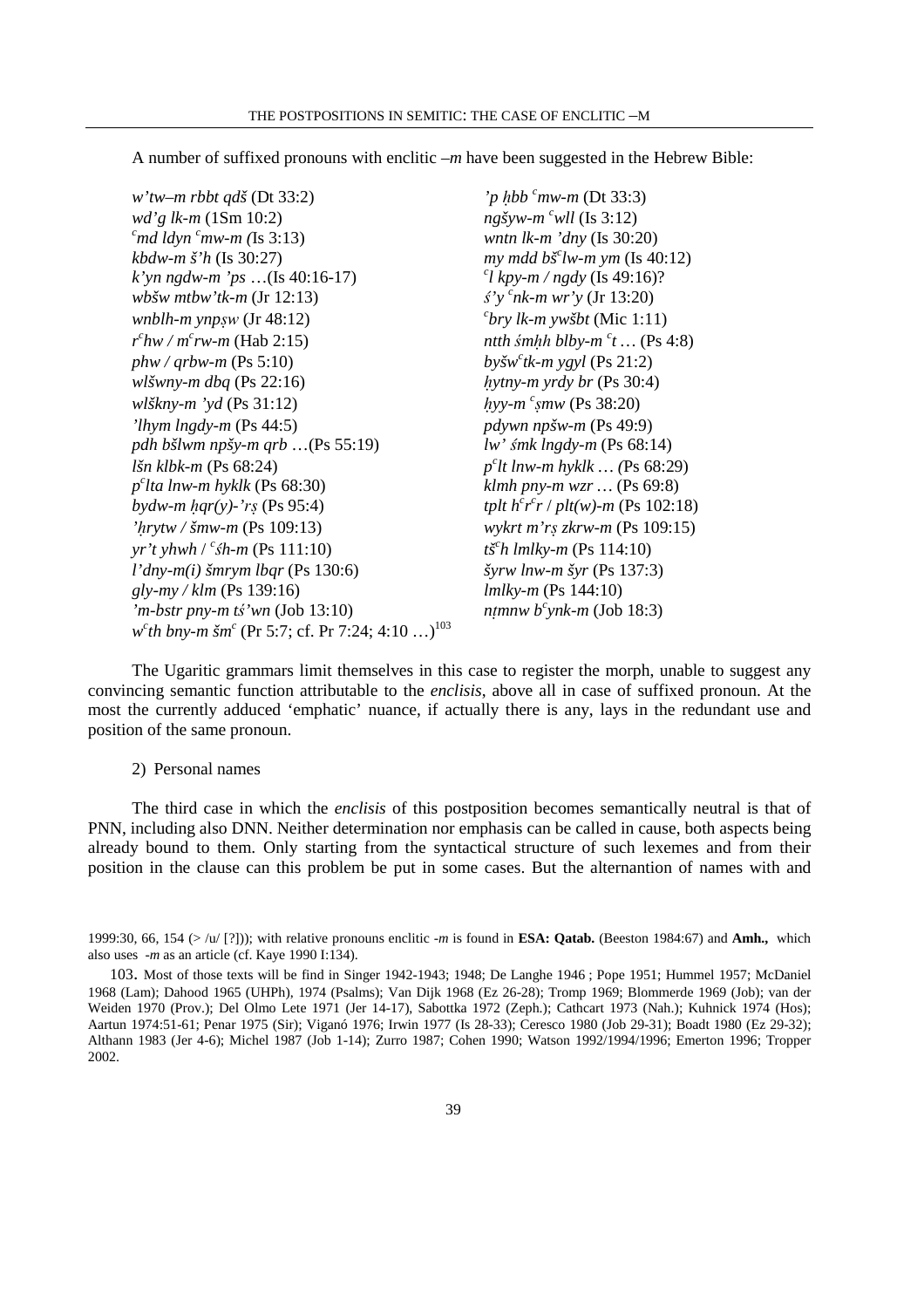without this postposition points to consolidated phenotyps, independently from their grammatical inner construction. The *enclisis* functions as a merely discretional phonetic expanded phenotyp.

To my knowledge, Watson is, for the moment, the only author who has paid attention to this question in Ugaritic and has listed the most complete series of such expanded PNN<sup>104</sup>. The names witnessed in Ak.Ug. are also offered by him. This list will be implemented with PNN from the onomastic elencha of other Semitic languages.

To visualise the situation in Ugaritic the instances with and without enclitic *–m* are set out by Watson himself; to which, as pointed out above, the DNN must be added, quoted by Watson also when they come out in the texts $^{105}$ :

| arš / arš-m          | $b^{c}l/b^{c}l-m^{106}$                 | $hty / hty-m$                       | $pt/d$ / $pt/d-m$                                |
|----------------------|-----------------------------------------|-------------------------------------|--------------------------------------------------|
| ill / ill-m          | $brs$ / $brs$ -m                        | $zry / zr$ -m                       | $sry / sry-m$                                    |
| ilt / ilt-m          | $gny/gny-m$                             | $\mathsf{y}$ dn / $\mathsf{y}$ dn-m | $\check{s}p\check{s}$ / $\check{s}p\check{s}$ -m |
| ulluri / ulr-m $(?)$ | $hr / hr$ -m                            | $ytr / ytr-m$                       | $td/t$ ğl / $td/t$ ğl-m                          |
| bly / bly-m          | $h\,by/h\,by-m$                         | $pgi/pga-m$                         | $ty / tt-m, ty-n$                                |
| ktr  ktr-m $^{107}$  | $i$ <i>l</i> $i$ l $-$ m <sup>108</sup> | $mt/mt$ - $m^{109}$                 | $bbt/b$ bt $m^{110}$                             |
| hss/hss-m            | ittbn-m $MN$ <sup>111</sup>             |                                     |                                                  |

This impressive list rules out any attempt of attributing to the morph *–m* any specific semantic bearing; the lexicalised variants appear simply optional and semantically neutral. On the other hand, the syllabic transcription confirms the state of the art, only the vocalisation of the morph is ambiguous:  $\frac{1}{2}$ -ma/,  $\frac{1}{2}$ -mi/,  $\frac{1}{2}$ . This situation points to the inflexional state of those PNN, as it is the case in the Ugaritic king lists involving the 'determinative' /DINGIR: $i1$ / $i13$ .

| $abm/a-bi$ -ma                      | $br\sin / bur$ -zu-mi-                               |
|-------------------------------------|------------------------------------------------------|
| $ibrm / ENn$ -mu                    | hrm / DUMU-ha-ra-mù                                  |
| illm / <sup>f</sup> i-la-la[a]m (?) | htym / hu-ti-ja-nu, DUMU-ha-at-ti-ya/-ha-at-ti-ya-ma |

104. Cf. Watson 1992:246-249, 342; 1994:97; 1996:261, 265. The classical elenchus of Ugaritic PNN is that of Gröndahl 1967, that naturally needs to be completed.

105. Cf. for instance Watson 1992:220, 224; 1994:95, 101; 1996:265 – Other dubious DNN remain aoutside the list: /add-m/ (KTU 1.70:5: Ak. (!)) (Watson 1994:99 < /Adad-ma/), /lim-m/ (Watson 1994::95); / bclmÄr/ (KTU 4.172:3) (Watson 1996:264). – Cf. also Layton 1990:164ff.

106. In *ym l mt* // *b<sup>c</sup> l-m yml*[*k*] (KTU 1.2 IV 32) (Tropper 2002:827) we have double duty /l/ with *–m* as balance variant, with a certain stylistic nuance; the real emphasis lies in the particle /l/; cf. Gr. μεν / δε. Cf. Watson 1992:236; 1996:267 – The six *b<sup>c</sup>l-m* in KTU 1.118:5-10 (and par. are interpreted in the Ak. version as a simple numerical series; the reading *b cl-m*, 'am folgenden Tag', has no verisimiltude whatever, in my opinion, *pace* Tropper 2002 332, 832.

107. Cf. Tropper 2002: 827, 830; Aartun 1974:39.

108. Cf. Ar, *'all*ā*humma* (Tropper 2002:827). *Il-m* is some times ambiguous ('God'/'gods'); cf. *yd ilm* (KTU 2.12:12) (Watson 1992:225, 230, 242); not in the case of *rbt il-m* (KTU 1.4 V 3) (Watson 1996:265). For the same problem with Phoen. *ilm*, cf. Benz 1972:243.

109. Cf. *k mt-m <sup>c</sup> z mid* (KTU 2.10:12f), but see above n. 99 (Watson 1992:220, 225 (?); 1994:101).

110. Cf. Watson 92:242; Del Olmo Lete 2004:614f.

111. KTU 4.269:30; cf. Watson 1994:100 (?).

112. Cf. Watson 1992:251. It is difficult to ascertain whether we have two different particle -ma // -mi or just twO variants of the same, according to the central Ak. and Ak.EA (Tropper 2002:825). On the other hand cf. loc. Ak /-u(m)/ and the ending EA /-uma/ (Tropper 2002:326). In the Ak.EA the usual variant –*mi* with PNN may have been induced by the NWS personal pronominal /mī/, 'who', as could also be the case with its variant /-mē/ (i.e. with PNN; cf. Aartun 1974:39; Watson 96:267). On the vocalisation *ma*/-*mi* Humme 1957:l 95, n. 83.

113. Cf. Del Olmo Lete 2006:168; Arnaud 1999:154f. Cf. also Huffmon 1965:104ff., 118; Streck 2000:255ff., 284ff.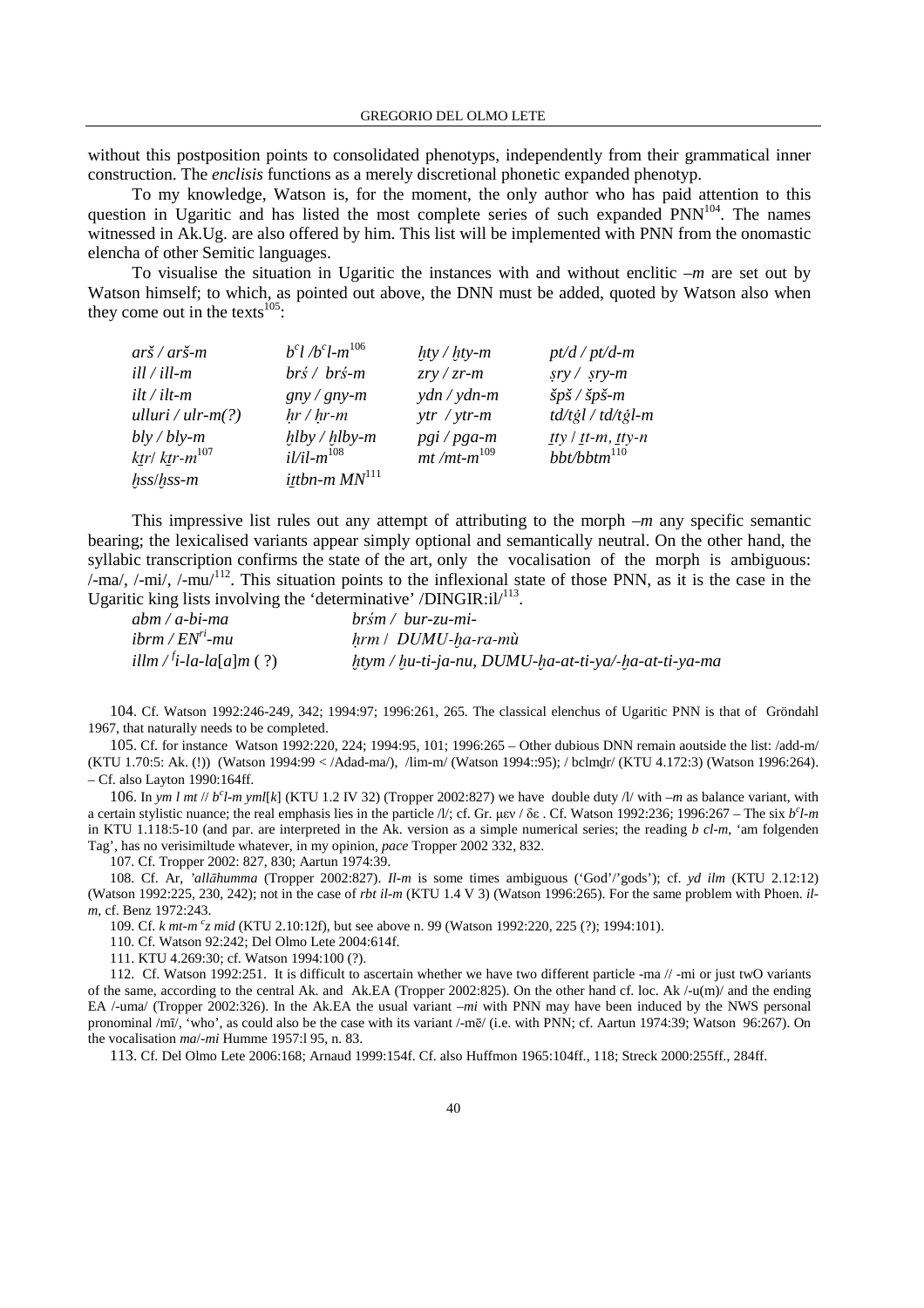| $\lim /ir(?)$ -m[u(?)]       | $y$ trm / ja-tar-mu, ja-tar-mi, ja-ti-r[i (?), DUMU-ja-ta-ri                           |
|------------------------------|----------------------------------------------------------------------------------------|
| ulrm(?) / Ulluri             | $pd$ / <sup>f</sup> pi-id-[da(?)]                                                      |
| $blym/bu-lu-ya$              | $sry / s[u]$ -r[i]-ja                                                                  |
| $Bacalmi-išlam/Da-adá-mi114$ | $^{c}$ bdmlk-m / IR <sub>3</sub> -LUGAL-ma (abdi-milku-ma/abdi-šarruma) <sup>115</sup> |

A peculiar instance present the names in vocative<sup>116</sup> case, where the postpositional  $-m$  seems to have an emphatic value. But anew this value is inherent to the case ending, emphatic by itself, and when there is a will of more emphasis a real emphatic prepositive particle is used  $(y-1)$ ,  $A$ - $\cdot$ ). Cf. *y ym-m*, *y b<sup>c</sup>lm* (4), *y btlt-m*<sup>117</sup> vs. *il-m* (4),<sup>118</sup> *b*<sup>*c*</sup>*l-m*, [*nhr*]-*m*,

At Ebla we find some examples of the use of postpositional –*ma*, already at variance with –*mi*, with PNN, which Pagan understands, according to the current trend, as 'asseverative in function', that is to say, 'emphatic' ('truly, indeed ...')<sup>119</sup>. After nouns and verbs: *abu-ma*, *adam-ma*, *hanna-ma-Dar*, *pūma*, *yiddi(n)-ma-'Il*, *šar-'ilum-ma*, *'*ū*la-ma*, *bu<sup>c</sup> du-mi*, *šar-mi-('i)lu*, probably by euphonic reasons; also affixed to independent pronouns:  $\ddot{s}i$ -na<sup>c</sup>maqu-ma,  $\ddot{s}i$ -ma-Kura,  $\ddot{s}u$ -ma-tāb,  $\ddot{s}u$ -ma-'Il,  $\ddot{s}uwa$ -ma-wabar,  $\ddot{s}u$ *ma-Kura*, probabley to avoid unsuitable phonetic sequences, as will be substantiated later on; and to suffixed pronoun as well: *mut-ī-ma*, '*uzzī-mi*. On the contrary, the only example of *-ma* between *nomen regens et rectum* I find rather suspect: *p*ū*-ma-'Il*, 'truly the word of 'Il' (?), better 'the word is he, El', unless we considered as such the *encliseis* to prepositions: *'ašta-ma-'Il*, *'ašta-ma-Kura*. But expanded prepositions were maybe not felt as nouns, as was the case with Ug. /lm, bm, km/.

Also in 'Amorite' (Mari, Ugarit), already in plain NWS sphere, we find this kind of *enclisis* of – *ma*, grammatically accepted (?) already, in PNN: *bi-in-ma-a-*≠*i-im*, *bu-nu-ma-*<sup>d</sup> *IM*, *bun-na-ma-AN*(?), *milku-ma-'el*, *q*ā*mu-ma-'a*≠um, *q*ā*mu-ma-'el*, *a*≠*um-ma-'el*, *a*≠*um-ma-d*ā*ri*; *ilu-ma-ila*<sup>120</sup>. There is apparently a tendency to avoid the encounter of the sequence  $\langle u: \dot{u} \rangle$  or the joining of the non-vocalic absolute form of the *regens* with the *nomen rectum*; but cf. *ahu-'el*, *dimru-ahu*, *abu-halum*, *ammu-halum*. The phonetic condition seems, then, free and alleatory. In a case like  $ha$ - $ab$ - $du$ - $ma$ - $\alpha$ *Da-gan*, the avoidance of the sequence of similarly beginning syllables (/du-da/) was maybe decisive (?). Apart from those compounded PNN with *enclisis* in construct chain, a great many lexical units either including or ending in –*ma* are also extant from this linguistic area , with and with out –*ma*: *šumi-yam-am*, *an*ā*ku-'ilama*, *'amta-'ila-ma*, *'ilu-ma-'ila*, *'iš<sup>c</sup>* ī*-'ila:u-ma, šad*ī*-ma-'el*, *r*ā*p*ī*-m-'el*, *b*ā*n*ī*-m-'el*, Ä*imr*ī*-'ilu-ma*<sup>121</sup> . From Alala≠ a few cases are extant: *abi-ma*, *iatira-ma*, *bin-qa*§*ira-ma*, *aštar-mu*, *nuri-el-mu*, *uri-elmu* 122 .

114. Cf. Watson 1996:267.

115. Cf. Watson 1992:249; also Layton 1990:165: *bin-ili-ma-rakub*, *balu-ma-*§*eri*, *iatar-mu*; is the second one a case of *enclisis* within the construct chain?

116. Cf. Tropper 2002:317; Watson 92:234-236 - In *l*≠*tn-m b<sup>c</sup> l* (KTU 1.24:15f (Watson 1992:234-36; Aartun 1974:52; Tropper 2000:826), we do not have a vocative: *Yarhu* does not get married to any of Baal's daughters, he even refuses it, so he cannot be called  $\mu$ *tn-m b<sup>c</sup>l*; also the parallelism rules out this version. Translate then: "make yourself a son-in-law of Baal" 117. Watson 1992:234236; Tropper 2000: 313-19, 826-27.

118 Cf. Watson 92:235 (1.2 I 18) (?).

119. Cf. Pagan 1998:83, 229. The PNN are normalized in NWS transcription. See also Zurro 1981:487f.; Krebernik 1988:99, 348 (*šar-ma-i-lum*, *šar-me-il* …); Fronzaroli 1988:13.

120. Cf. Huffmon 1965:118ff. Streck 2000:141, 170f., 279, 304.

121. Cf. Streck 2000:266, 277, 279; cf. also Gelb 1980:415-423, for the 'Amorite' PNN including or ending in –*ma*, left aside the ending –*um*.

122. Cf. Layton 1990: 159f.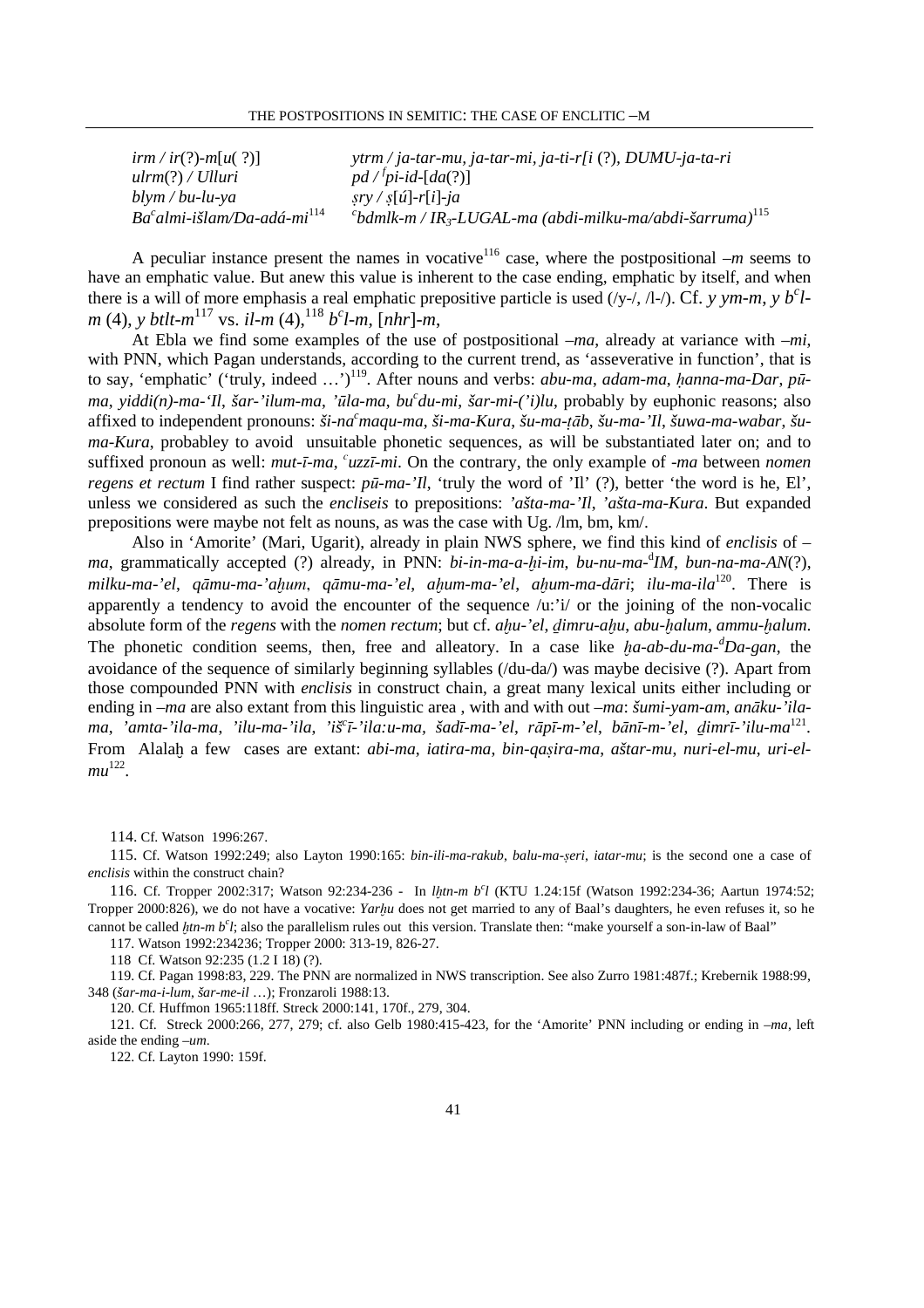Also a small group of PNN with enclitic –*ma/-mi* are found in Ak.EA, of either WS (*addu-mi*, *baalu-ma*, *balum-me*, *bin-azi-mi*, *bin-eli-ma*, *ba*≠lum-me, mut-ba≠lum-me, ra≠*manu-ma*) or Egyptian extraction (haya-ma, manie-ma, maiati-ma, naphurria-ma, nibmuaria-ma, teie-ma)<sup>123</sup>. No example of *enclisis* within a contruct chain is quoted.

In Hebrew some twenty six occurrences can be ascertained, more or less sures, but without no possibility to distinguish whether they carry 'mimation' or enclitic –*m*, what as we have already pointed out does not make much difference. Thosse belong to he most ancient layer of the language, here normalised: 'Ulam, 'Onam, 'Ahuzzam, Bil<sup>c</sup>am, Ga<sup>c</sup>tam, Horam, Zetam, Hupnam, Husham, Kimham, Malkam, Mish<sup>c</sup>am, <sup>c</sup>Iram, Pir<sup>c</sup>am, Shuham, Shephupham, Gershom, Hoham, Hemam, Ya<sup>c</sup>lam, Miryam, <sup>c</sup>Amram, Shim<sup>c</sup>am; also with internal *enclisis 'abi-ma-'el, le-mo-'el, 'al-mo-dad*<sup>124</sup>.

Also in Phoenician we met this enclisis in PNN, but those are some times difficult to analyse: *'d*m, 'rš-m, bd-m, bšr-m, grgš-m, drdš-m, ytn-m, knš-m, mgn-m, mtr-m, <sup>c</sup>z-m, <sup>c</sup>kbr-m, <sup>c</sup>rš-m, ṣrb-m, qnz-m, *š*§*p-m.* Neo-punic PNN of Semitic origin involving an enclitic –*m* are extremely rare; some of them are among the Phoenician just quoted $^{125}$ .

Ancient Aramaic PNN (including Hatra, Palmyre, Nabatea and Egipt) that carry a –*m* ending are almost non extant and the few ones could be easily be parsed as pl. or as foreign names  $126$ .

Epigraphic (Thamudean) Nord-Arabic offer a certain amount of PNN ending in –*n* which could be seen in some cases as an allomorph of the *enclisis -m*. This is practicaly non extant<sup>127</sup>.

The examples of PNN with enclitic *–m* in the ESA Sabaic inscriptions have been gathered by Tairan  $\int_a^b$  *fmnm*, *bglm*, *tymm*, *ghmm*, *hdkm*, *hlfm* and many other of the *mf*<sup>*l*</sup>(*m*) and *mhf<sup><i>el*</sup>(*m*) noun patterns<sup>128</sup>.

### 3) Verbs

The new set of lexemes to which  $-m$  is postponed is that of the verbal forms, not very frequent in Ugaritic: some three dozens with /yqtl/ and only a couple of examples with /qtl $129$ , in contrast with the common usage in Ak., central and peripheric. Tropper comments in this connexion: "Es ist damit zu rechnen, dass die EP *–m* dabei keine einheitliche Funktion besitzt<sup>"130</sup>. In fact, it appears attached to verbal forms either in indicative or volitive mode, namely, semantically undiferentiated. Both modes have in the inflexional verbal system their own markers. As pointed out above, also here the expanded form comes out some times in parallel (second position) with forms without such expansion (as it is

124. Cf. Layton 1990:1167ff., 236f).

125. Cf. Benz 1972:242ff.; Jongeling 1984:17ff.; Hoftijzer-Jongeling 1995.

126. Cf. Maraqten 1988; Abadi 1983; Stark 1971; Kornfeld 1978 (p. 133, 'Reversindex'. Names like *šlwmm*, *šlmm* [p. 73] could be parsed as /šlm-m/). Cf. also Al-Khraysheh 1986.

127. Cf. Shatnawi 2002:635. For the whole *corpus* of Epigraphical North- and South-Arabic PNN cf. Harding 1971.

128. Cf. Tairan 1992:9f. Cf. also Al-Said 1995; Hayajneh 1998; Avanzini 1989; and the classical work of Ryckmans 1934- 1935.

129. Cf. Tropper 2000: 829-30, Aartun 1974:57; Watson 1996: 226-229; Gordon 1998:104. Participles and infinitive are considered as nominal forms. For enclitic *–ma* with verbal forms cf. above on particular languages, mainly Ak.

130. Cf. Tropper 2000:829.

<sup>123.</sup> Cf. Hess 1993:202, 217; Layton 1990:160ff.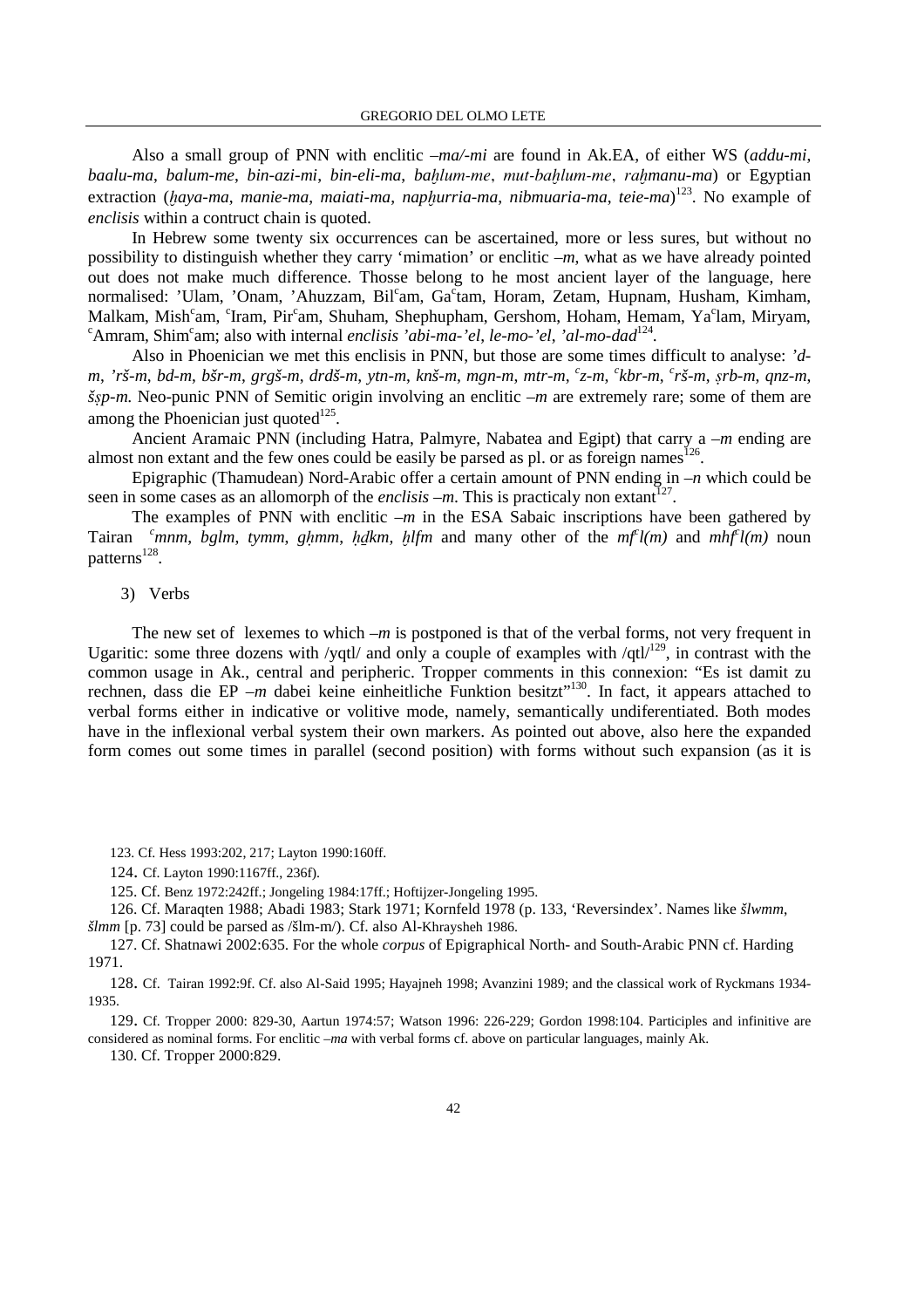rightly pointed out by Aartun), underlining in this way its semantic neutrality and its function of mere stylistic variant<sup>131</sup>. Some times the interpretation is disputed as far as the verbal form is concerned.

| $\sqrt{q}t$<br>$ktms-m$ (KTU 1.6 I 53)                                                                                                                                                                                                                                                                                                                                                                                                                                                                      | qry-m ab dbh (KTU 1.19 IV 29) <sup>132</sup>                                                                                                                                                                                                                                                                                                                                                                    |
|-------------------------------------------------------------------------------------------------------------------------------------------------------------------------------------------------------------------------------------------------------------------------------------------------------------------------------------------------------------------------------------------------------------------------------------------------------------------------------------------------------------|-----------------------------------------------------------------------------------------------------------------------------------------------------------------------------------------------------------------------------------------------------------------------------------------------------------------------------------------------------------------------------------------------------------------|
| verbal nominals<br><i>b yrd-m ars</i> (KTU 1.4 VIII 8f ) <sup>133</sup><br><i>nht-m htk/mmnn-m mt ydk</i> (KU 1.23:40) <sup>134</sup><br>l b <sup>c</sup> l yrd-m b <sup>c</sup> mq (KTU 1.151:13)(?) <sup>136</sup>                                                                                                                                                                                                                                                                                        | grš-m zbln $(1.16 \text{ V } 21 \text{ and par.})$<br>bk-m $y^cny$ (KTU 1.107:12/41) <sup>135</sup><br>$\check{s}lm\text{-}m$ (KTU 4.370:45) <sup>137</sup>                                                                                                                                                                                                                                                     |
| /yqtl/: indicative mode <sup>138</sup><br>$tlk-m r hmy$ (KTU 1.23:16)<br>b šm tg <sup>c</sup> r-m $\frac{c}{t}$ trt (KTU 1.2 IV 28)<br>qdš yuhd-m šb <sup>c</sup> r (KTU 1.4 IV 16)<br>w tmn tt $\{t\}$ mn-m (KTU 1.15 II 23-25)<br>$b^{\text{c}}l$ hmd-m yhmd-m <sup>139</sup><br>tšpk-m (KTU 1.17 VI 15f.)<br>w/ttld-m dt ymt-m (KTU 1.25 :2-4)<br>yšhm-m (KTU 1.175:7)<br>w lh y <sup>c</sup> l-m (KTU 2.14:14)(?) <sup>140</sup><br>$u$ šbt-m n[t]bt (KTU 2.36:15f.)<br>$t\check{s}m^c$ -m (KTU 2.71:9) | tirk-m yd il (KTU 1.23:33)<br>ysq-m l rbbt (KTU 1.4 I 26-28)<br>[ym]r-m $n^c m[n]$ (KTU 1.15 II 19f.)<br>l arş ksh tšpk-m (KTU1.17 VI 15f.)<br>// bn dgn yhrrr-m (KTU $1.12$ I 38s)<br>$l$ tbrkn alk brkt-m (KTU1.19 IV 32)<br>hm tġr-m $l$ mt (KTU 1.82:5)<br>bk- $m ycny$ (KTU 1.177:12)<br>tšmh-m ab (KTU 2.16:10f)<br>tad-m atr it (KTU 2.39 :33-34) <sup>141</sup><br>kd tt-m (KTU 4.710:9) <sup>142</sup> |
| yqtl : volitive mode<br>art-m pdh (KTU 1.2 I 18s)<br><i>lhm hm šty-m</i> $(1.4 \text{ IV } 35)$<br>w lhm-m <sup>c</sup> m ahy lhm<br>ytn-m qrt (KTU 1.23:3)<br>l htn-m bcl (KTU 1.24:25f) (W 92:236) <sup>144</sup>                                                                                                                                                                                                                                                                                         | at-m w ank ibgyh (KTU1.3 III 28) <sup>143</sup><br>ašt-m ktr (KTU 1.4 VII 15s.)<br>// w $\frac{5t}{m}$ cm a[hy] yn (KTU 1.5 I 24-25)<br>ib $t^c$ rb-m b bhth (KTU1.24:18-19)                                                                                                                                                                                                                                    |

131. As pointed out, it recalls the function of the Greek particles /µεν-δε/ as an 'ordering' devise without semantic bearing. Cf. Watson 1992:226 n. 25, who quotes Margalit's felicitous labelling of *bn-m il* as "a metrically elongated version of *bn il*" (Margalit 1980:64).

132. Cf. Aartun 1974:57; Tropper 2002:829f.; Watson 1992:226.

133. Cf. Aartun 1974:55; Watson 1992: 225, 226.

134. Cf. Aartun 1974: 39; Watson 1992:239.

135. Cf. Watson 1992:229.

136 Cf. Tropper 2002:830 (?).

137. Cf. Watson 1996:264 (?)

138. For those examples cf. Aartun 1974:57; Watson 1992:226-229, 242, 244; 1994 :96f.; 1996:261f, 264; Tropper 2002:334, 827, 832.

139. Here the possible emphasis comes from the rhetoric figure 'Semitic infinitive'; cf. *infra*.

140 The case is dubious; cf. Watson 1992:228 (Verret); but DUL 158 (< /clm/); KTU *w l iytlm*.

141. Cf. Watson 1992:228; but DUL 18. (< /adm/ II)

142. Dubious text: KTU 1.169:10; 2.16:10f; 3.8:9; Watson 1996:262ff..

143. Cf. *supra*, interpreted as a pronoun. (Tropper 2002:827; cf. Watson 1992:228).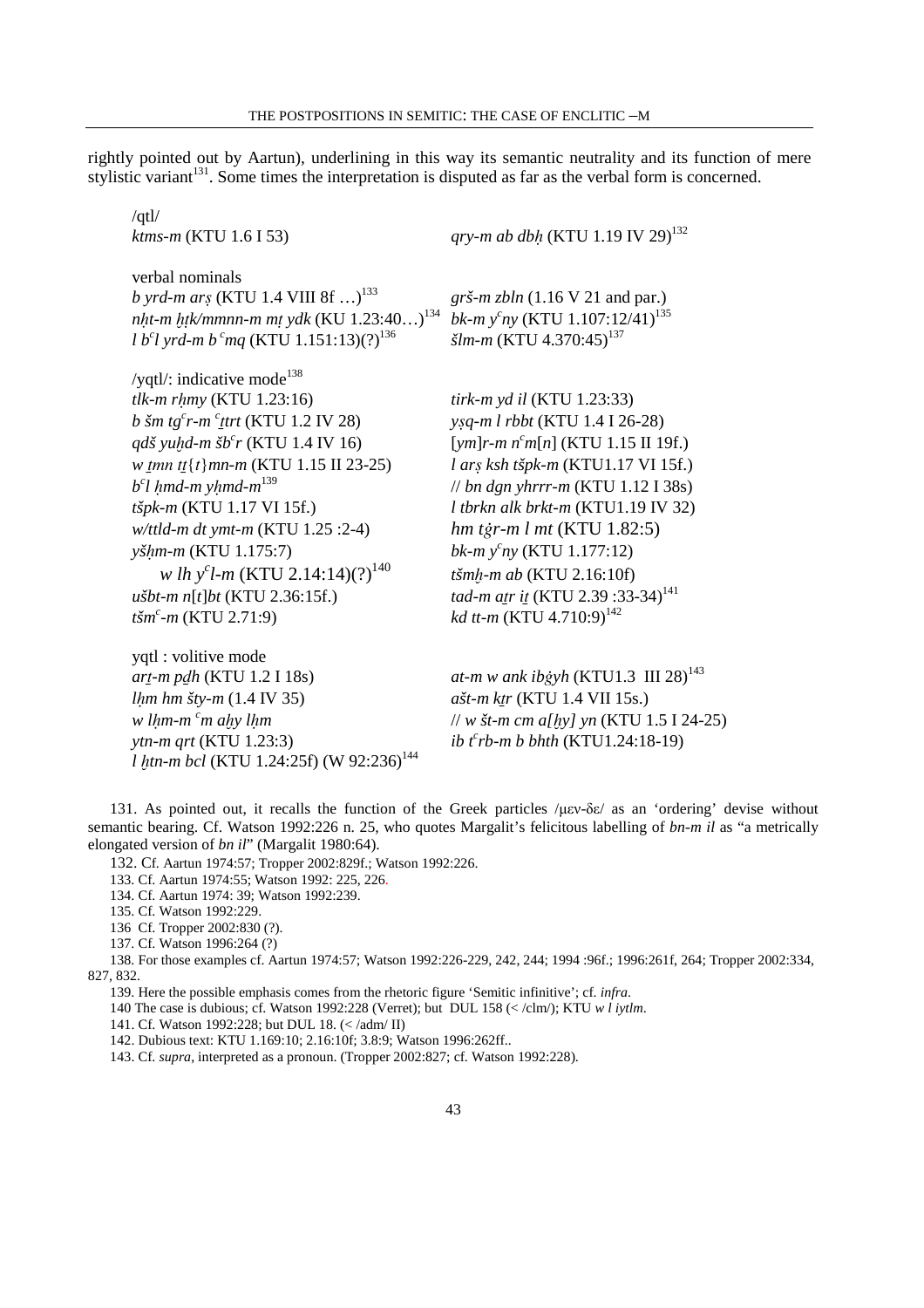Paronomastic inf. *rgm- argm*(*n/k*) (KTU 1.3 IV 31f) ywp<u>t</u>-m [*ywp*tn] (KTU 1.4 VI 13f) ú*md-m y*ú*mdm* (KTU 1.12:I:38, II 9) *rk-m ybrk* (KTU 1.15 II 18f) *w an mt-m amt* (KTU 1.17 VI 38) *lak-m ilak* (KTU 2.30 :19f) *yd<sup>c</sup> -m lyd<sup>c</sup>*

*pk-m ahpk lbš* (RS 92.2016:36')<sup>145</sup>

Many examples of this kind have also been found, or rather presumed, in Hebrew:

#### qtl

*w'klt-m <sup>c</sup>my* (1 Sm 9:19) *-m 'r*§ (Is 9:18) *wns-m mrhq* (Is 17:13 and similar)  $y \text{\'s}dd-m \text{ byt}$  (Is 23:1)  $ky \sin t$ *-m* <sup>*c*</sup> $yr \lg l$  (Is 25:2) *wktw[w]-m nws nsw* (Jr 46:5) (?) *t*úw*-m 'bsyh* (Jr 50:26) *nhrsw-m mgrwt* (Joel 1:17) *mty-m lthlh* (Zeph 3:19) *ršc ty-m 'lhy* (Ps 18:22 // 2 Sm 22:22) *hbty-m <sup>c</sup>wn* (Ps 26:8) *w c* §*my c*  $hzw$ *m p<sup><i>c*</sup>lwt (Ps 46:9)</sup> *hšbwt-m hrn 'pk* (Ps 85:4) *' khdw-m 'bwt-m* (Job 15:18) (?) *wy*§*ry k*§*l klw-m* (Job 17:7) *rp'ym y*ú*llw-m* (Job 26:5) *hpk-m šrš hrym* (Job 28:9)

#### yqtl

*tml'-m … twryš-m* (Ex 15:9) (?) *'*ú*z-m* (Ex 15:15) (?)  $yd-m(w)$  *k*'bn (Ex 15:16) (?) *y*ś*'-m dbrtyk* (Dt 33:3) *šk yd-m(w)* (1 Sam 2:9) (?) *y*śś*w-m mdbr w*§yh (Is 35:1) *' yhyh-m šm* (Is 65:20) *bmqbwt yhzqw-m*  $(Jr 10:4)$  (?) *wykšlw-m bdrkyhm* (Jr 18:15) *' ys*ú*bw-m* §  $c^c$ th y'kl-m ḥdš 't-ḥlqhhm (?) (Hos 5:7) *t*§yg-m bgb<sup>c</sup> *w <sup>c</sup>my tl'w-m lmšwbt* (Hos 11:7) *rgzw-m msgrwtyhm* (Mic 7:17) *lw' yzr<sup>c</sup> -m šmk <sup>c</sup>wd* (Nah 1:14) *šmr-m t*§*rnw* (Ps 12:8) *wm*ś*'ny '*§*myt(y)-m* (Ps 18:41) *y*ú*rgw-m msgrwtyhm* (Ps 18:46) *wyrq(y)d-m kmw-<sup>c</sup> 'dd-m <sup>c</sup> d-byt 'lohym* (Ps 42:5) *šm<sup>c</sup> b'rs tnh-m* (Ps 67:5) (?)  $y$ <sup>*sb*<sup>*c*</sup>*w*-*m hlm* (Ps 73:10) *is for smnw wnd<sup>c</sup>*</sup> *'th tšbh-m* (Ps 89:10) *ydty-m <sup><i>c</sup>dwtk* (Ps 119:152)</sup> *ydk'w-m lpny <sup>c</sup> š* (Job 4:19) *l*  $y$ *s<sup>th</sup>*<sup>c</sup>ny-m mrrym (Job 9:18) *t* 

*r*-gml-m (Is 63:7) *'gty-m nhmt lby (Ps 38:9) vrwty-m sbl škmw* (Ps 81:7)

*yrd-m*  $y^c q b$  (Nm 24:19) (?) 'ny lw' 'sty-m  $r^c h$  (Jer 17:16) *c yry* §*'*n (Jer 49:20)  $t\acute{s}yg$ -*m*  $bgb<sup>c</sup>h$  *mlhmh* (Hos 10:9) (?)  $d(w)$ -m(w) lš'l (Ps 31:18) (?)  *'l wy<sup>c</sup> n-m* (Ps 55:20)  $c_{yr} k^c$ *sb* (Ps 72:16)  $\check{s}$ r  $\check{s}$ *mnw* wnd<sup>c</sup>-m (Ps 78:3) *c* §*r r c h* (Ps 107:39) (?)  $\dot{x}$ *ptym bl-yd<sup>c</sup>w-m* (Ps 147:20)  $l^c$ *w-m mqwmw* (Job 8:18) *c(w)-m kškwr* (Job 12:25)

144. Cf. *supra* n. 116. In *yšl*ú*m* (KTU 1.100:6 and par.) no enclitic *–m* is to be accounted for (< /lúm/); Watson 1996:261). 145. Cf. Aartun 1974:55; Watson 1992:232-234; Tropper 2002:334f.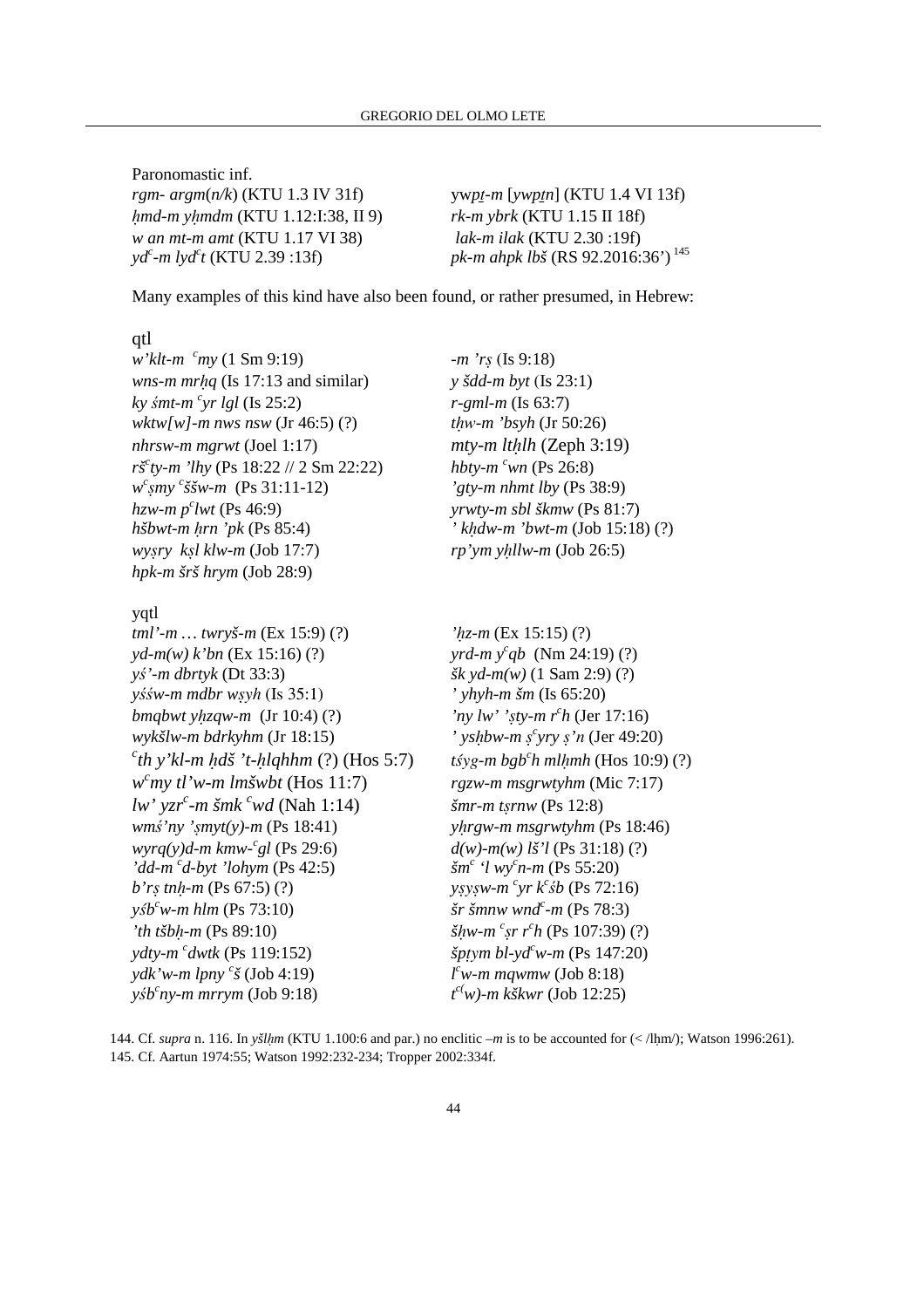| $hrp'ym$ yhllw-m (Job 26:5)               | $h''$ sh ky-yqw-m (Job 31:14) (?)      |
|-------------------------------------------|----------------------------------------|
| $wy\check{s}yb-m\;lnsh$ (Job 36:7)        | "ym tht--m (Job 40:12)                 |
| <i>ytgl<sup>c</sup>-m hrp</i> (Pr 20:3-4) | znh-m šalwm npšy (Lam $3:17$ )         |
| $yr'$ 'l ysyg-m (Sir 6:15)                |                                        |
| Verbal nominals and imp.                  |                                        |
| <i>lhtwt-m dyn dlym</i> (Is $10:2$ )      | $^{c}(h)$ -m rwhw (Is 11:15)           |
| khdwš-m tbn $($ Is 25:10 $)$              | $p(y)$ -m wbknrwt (Is 30:32) (?)       |
| 't-mw $\degree$ l spr hqh (Is 30:8)       | <i>wm nhr(y)-m (bw)</i> (Is 33:21) (?) |
| <i>sqlw-m 'bn</i> (Is $62:10$ )           | mth wbk-m nhltk (Jer $17:4$ )          |
| $k'$ yš ndh-m (Jer 14:9) (?)              | nsl-m kp $r^c$ (Hab 2:9)               |
| rhq-m šw <sup>c</sup> ty (Ps 22:2)        | hym špt-m (Ps 58:12) $(?)$             |
| <i>wr'w-m p<sup>c</sup>lwt</i> (Ps 66:5)  | $yt-m(w)$ ndbmw (Ps 83:12)             |
| wgw <sup>c</sup> -m $n^{c}r$ (Ps 88:16)   | mkh-m 'šwr (Pr 3:18)                   |
| lišgwt-m 'mry $d^c t$ (Pr 19:27)          | $ll$ - <i>m</i> mlkh (Lam 2 :2)        |
| wyhyl wdwm-m (Lam 3:26)                   |                                        |

In no other case the attribution of emphatic value to the postpositive  $\frac{\mu}{m}$  turns out to be more redundant than in case of paraphrastic infinitive (*alias* Semitic infinitive!), itself an emphatic morph by nature $^{146}$ .

For the rest this morph is to be found in all the Semitic languages<sup>147</sup>. But in this connexion the peculiar situation in Amharic has to be taken into account. There is in the morpho-syntaxis of this language the negative 'existence' morpheme *aldolläm …-m*, and the more gerenal negative verbal pattern,  $al$ -... -*m*, with perfect and imperfect as well<sup>148</sup>. Here the original semantic bearing of  $-ma$ , 'what, whatever' (cf. Latin *res*) is maybe preserved and its function as mere lexicalised sealing of the negative particle  $(\alpha a - \beta)$  is apparent<sup>149</sup>. It could be a good sample of the origin of this enclitic morph. In any case its presence in the periphery of the Semitic family could represent another confirmation of the 'edges law'. We may conclude that taking into account its general regularity, the *enclisis*  $\text{/-m(a)}$  does not have any peculiar semantic bearing (nor 'prolative'either) in case of being postponed to verbal forms. It appears as a lexicalised morph, the semantic nuance depending on the verbal modal system.

This verbal use of enclitic *–m* could be considered either as a secondary generalisation of *enclisis* starting from a peculiar grammatical function or as a primitive morph which has been lost or weakened in other languages (like 'mimation'). It could be so a linguistic phenomenon preserved in the linguistic edge (enclitic /-ma/ in general) and introduced into the verbal system by the generic/universal bearing of negation ('no… whatever may be'). In Ugaritic, and other later Semitic languages in general, it may imply hypercorrection, therefore used almost exclusively in poetry and 'solemn' texts.

#### 4) Nouns

146. Cf. Meyer 1972 III: 63; Joüon 1947:348ff.; Solá-Solé 1956:355-363: the pointed out 'modalidades' have nothing to do with the *enclisis –m*. For the paranomastic infinitive in Ak.EA cf. Rainey 1996 II:389f.

147. Cf. *supra* 'Language distribution'; Aartun 1974:57, n. 7. On the use of the 'word-divider' in this case in Ugaritic cf. Watson 1992:251.

148. Cf. Cohen 1936:164ff., 170ff, 332f; Leslau 1995:150; 164, 170.

149. Cf. Cat. 'no res' > 'res', 'nothing'. From this enclitic use would probably derive the value of  $/ma$  as a proclitic prepositive negative particle in Ar. and other languages?; *supra* n. 82.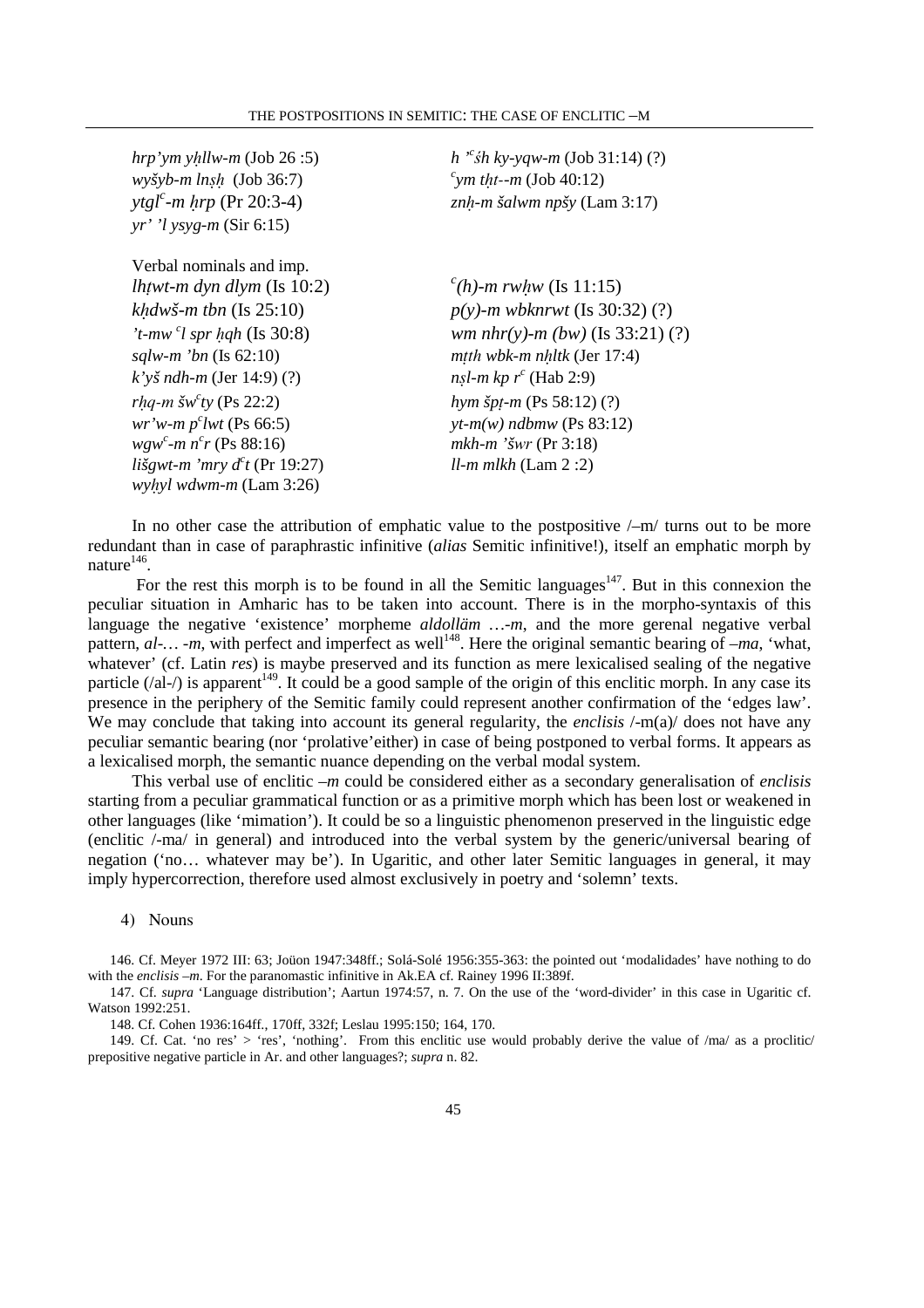But the real difficulty comes out in the apparently *multiform* uses<sup>150</sup> of this postposition with nouns. We are going to consider the different functions attributed to this morph by the various authors, taking into account only the *status absolutus* and the *status constructus* of the nouns, independently from their case ending determined by the syntactical function.

In case of nouns with adverbial function, this is indicated by the inflexional  $-a$  accusative morph<sup>151</sup>, the postpositional  $-m$  functioning just as a dispensable and neutral phonetic variant ('Erweiterung'). The kind of adverbial function is irrelevant for us, as far as the use of *enclitic* –m goes. Precisely, the multiplicity of such functions is the clearest argument against the attribution of any specific adverbial value to this postposition. Its function is merely lexically expasive and syntactically organising suffixed to adverbial accusatives or prepositional syntagmes:

a) Adverbial sealing

*Modal, 'material'*, etc.:

| $[a\check{g}hlk] \check{g}hh dm-m$    | // <i>šbt dqnh</i> $[mm^c-m]$ (1.3 V 10-11, 32f.) <sup>152</sup> |
|---------------------------------------|------------------------------------------------------------------|
| $g-m$ (KTU 1.6 I 10f)                 | dq an-m (KTU 1.6 I 22)                                           |
| $nhlm$ tlk nbt-m (KTU 1.6 IV 13)      | $\check{s}p\check{s}$ -m (KTU 1.14 III 3, 14 and par.)           |
| $ktr-m$ (1.14 I 16f.)                 | $zbln-m$ (KTU 1.14 I 16s)                                        |
| $ksp-m / hr$ s-m (1.14 IV 42f.)       | $^{c}$ ry-m (KTU 1.16 II 29)                                     |
| uzr-m (KTU 1.17 I 21s) <sup>153</sup> | $tn-m$ (KTU 1.18 IV 22)                                          |
| krm-m / hrnq-m (KTU 1.24 :22f.)       | $ur-m$ (KTU 1.39:8 and par.) (?)                                 |
| $p^{c}n-m$ (KTU 1.43 :24-25)          | $\check{slm-m}$ (KTU 1.46 :15 and par.)                          |
| mhtrt ptt- $m(1.92:25)$               | $\ell$ l-m (KTU 1.105:25f)                                       |
| $S$ rp-m (KTU 1.111 :6)               | <i>iyn-m</i> (KTU 1.112 :12) $(?)^{154}$                         |

Similar, although no so nunmerous examples can be found in other languages:

**Ak** : *urra(m) u* mūša(m), *an(n)umma*; more abundant in the **Ak.EA**: *ha-ia-ma* (EA 245:6), *ki-ta-ma* (EA 107:11), *ur-ra* / [*ù*] *mu-ša-am* (EA 73 :20f.), *mu-ša ur-ra-am* (EA 362 :33), *l*[*èl*]*la* / *le-lá-ma* (EA  $243:13/195:13$ <sup>155</sup>.

Also in this case Hebrew provides some clear and repeated examples: *pit'om*, *c êrom, 'umn*ā*-m*, hinnā-m, *rēqā-m<sup>156</sup>*; some new examples have been provided: *lhywt 'lmnwt šll-m* (Is 10:2); *rbym lhmym ly mr-m* (Ps 56:3).

150. Cf. in this regard Tropper's distribution; already Ginsberg (1945:6, n. 13) accepts Singer's observation that ending 'm' is many times adverbial, maybe in keeping with Heb. /–ām/ (úinnā*m*, *r*ē*g*ā*m*, *y*ō*m*ā*m*). But he does assert also that such ending, when is not a plural or dual ending, is *always* an adverbial o vocative ending.

151. Cf. Pope 1951:128; Watson 1992:251 ('stylistic'); Gordon 1998:103f.Tropper 2002:826 ('Erweiterung'). The concept 'adverbial' is rather imprecised.

152. This couple of examples and some others could be taken as objective accusatives.

153. Cf. Tropper 2000:827, for an alternative (ac. objet) cf. *infra*.

154. For those texts cf. Aartun 1974:52f.; Watson 1992:146, 232-234, 240-243; 1994:97f., 101; 1996:261, 265, 267; Tropper 2002:311-313, 322, 327, 331, 333. On *iyn-m* cf. Watson 1992:243; *ur-m* is ambiguous, Watson 94:101; Del Olmo Lete 2004:252ff.; so it is *ut-m drq-m amt-m* (Watson 1992:240).

155. Cf. Tropper 2002:311, 326, 332f., 826 – For a discussion of the 'adverbial' function of this morph and in general of the *-m* enclisis see Pope 1951; Aartun 1974:51, nn. 5 and 7; Watson 1992:231.

156. Cf. Tropper 2002:326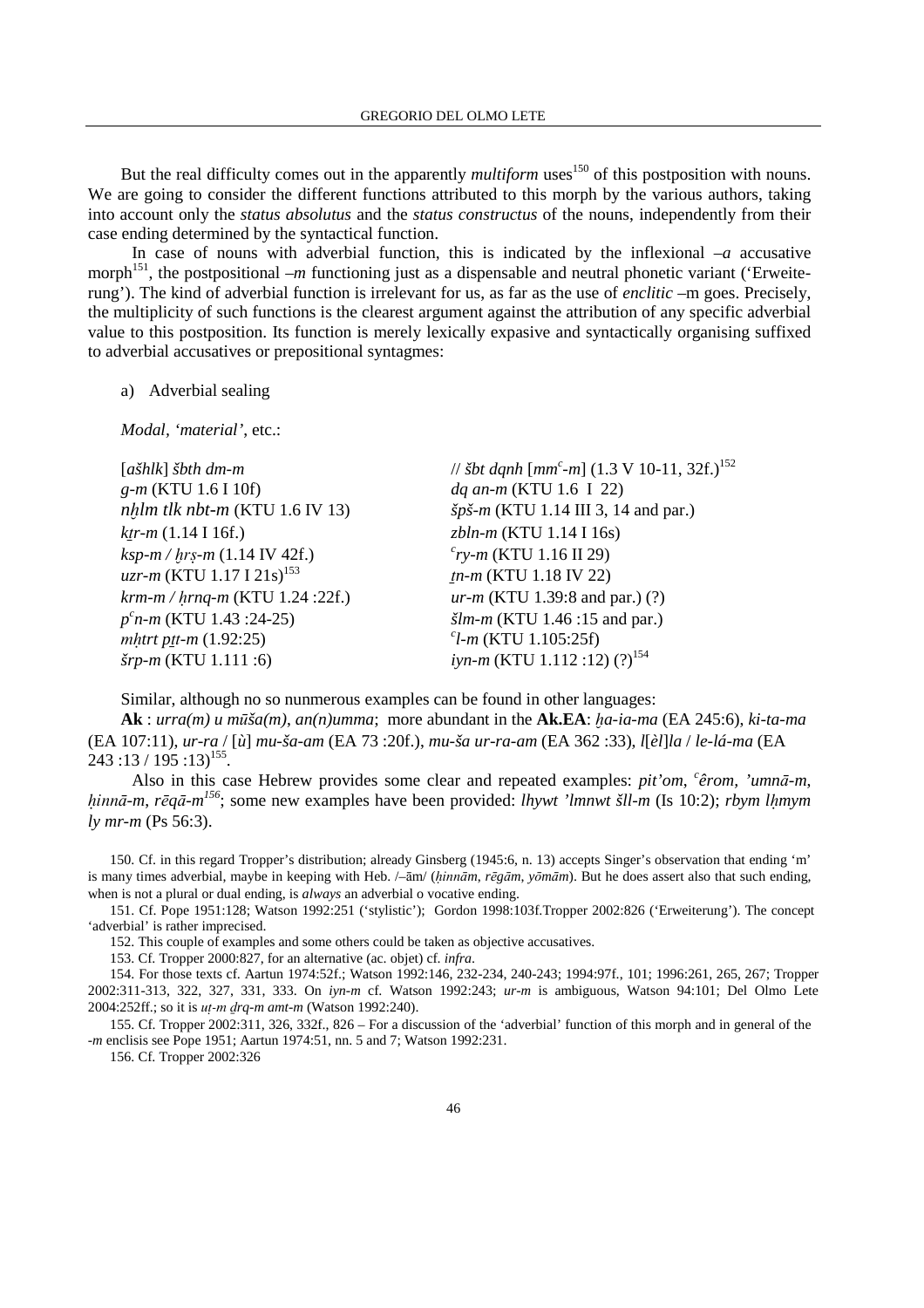A particular set of examples in Hebrew with this 'adverbial' sealing pressumes the presence of enclitic *–m* instead of the classical intensive plural:

*whdl 'yš-m* (Is 53:3, cf. maybe Ps 141:4) *r*§ *mr*ú*q-m* (Jr 8:19 , cf. Is 33:17) *hglt šlwm-m* (Jr 13:19) *sk <sup>c</sup> hk<sup>c</sup>ym tmrwr(y)-m* (Hos 12:15; cf. Jr 6:26; 31:15) *yšyr-m tšpţw* (Ps 58:2; cf. Ps 75:3) 'grh b'hlk <sup>*c*</sup>wlm-m (Ps 61:5, and many others) *yd* 'dwn(y)-m qšh (Is 19:4)<sup>157</sup>

*Locative* 

*bars* //  $b^cpr-m$  (KTU 1.3 III 14f)  $^{c}$ *lk pht §ly b šd-m* (KTU 1.6 V 17f) (?)  $^{c}$ *katr urbt-m* (KTU 1.169:3) *mrhqt-m qlny* (KTU 2.11:6 and par.)<sup>158</sup>

*bq-m* (Ez 26:10)

 $$  $\epsilon$ r-m tdu / pdr-m tdu (KTU 1.16 VI 6f.) *<sup>c</sup>md-m* (KTU 1.169:3)

The use of this morph is present in central Ak.(–m, -m-ma) and also manifestly in the Ak.EA.: *ka*ba-tu-ma ù șú-ú'-ru-ma (EA 282 :6-7), ba-aț-nu-ma (EA 232:11), șḥ-uḫ-ru-ma (EA 232 :11)<sup>159</sup>.

#### *Instrumental*

*m* $t$ -*m tgrš* (KTU 1.3 II 15 and par.) *ist b krpn-m* (KTU 1.4 IV 36f. and par.) *kltan-m* (KTU 1.14 II 15 and par.) *rh*[*t-m rt*] *ymll* (1.16 V 28) ( ?) *c nt šrz-m* (KTU 1.82:11) ? *ylm nb <sup>c</sup> vlm nb <sup>c</sup>nk smd-m* (KTU 1.82:16) (?)  $l\sin$ *m tlhk* (KTU 1.83:5)(?)  $^{c}$ *rp* ym <u>d</u>nbt-m (KTU 1.83:6f) (?)  $c_r$ <sup>c</sup> $r$ -*m* yn<sup>c</sup> *rnh* (KTU 1.100:65) *ss-m ysynh* (KU 1.100:66)  $\int_a^c dt$ -m  $y^c$ *dynh* (KTU 1.100:66) *<i>yblt-m yblnh* (KTU 1.100 :66f.)<sup>160</sup>

*temporal* 

 $^{c}$ *l-m* (KTU 1.41:8 and similar)  $hdt$ -*m* (KTU 1.91:13f) (?) *ahr šapš-m* (KTU 1.14 IV 37)<sup>161</sup>

b) No adverbial bearing

*With absolute/attributive forms* 

157. Cf. Hummel 1967: 100f.

158. For the those examples cf. Aartun 1974:54f; Watson 1992:224, 234, 241; 1994:97-99, 101; 1996:259, 267; Tropper 2002 :327, 331, 830. *s<sup>c</sup>t b šd-m \tipb* (KTU 1.14 III 7f.) and *w b grn-m \tipst* (Krt 214-215, 111-112) are ambiguous (=? m. pl.); cf. Aartun 1974:53; Watson 1992:240.

159. Cf. GAG 87f; Tropper 2002:326. In other Semitic languages this adverbial meaning is taken up by the corresponding preposition.

160. Cf. Aartun 1974 :52ff.; Watson 1992:230, 237f.., 241; 1994:99f.; 1996:266 (!); Tropper 2002:327f., 331, 333. Pardee is right, I think, in being sceptic about the 'instrumental' value of this morph (cf. Watson 1992:238).

161. Cf. Tropper 2002:328, 322, 332. In other NWS languages: **Heb.** *y*ō*m*ā*-m (le*ú*em yôm*ām *w*ā*l*ā*yl*ā*h* [Ps 42:5]); **JAram.**  *y*ĕ*m*ā*-m*; **Syr.** ī*m*ā*-m* (Brockelmann GVG I, 474). See also *h*§*hry-m* in Meša<sup>c</sup> 's inscription (Blau 1980:143-145).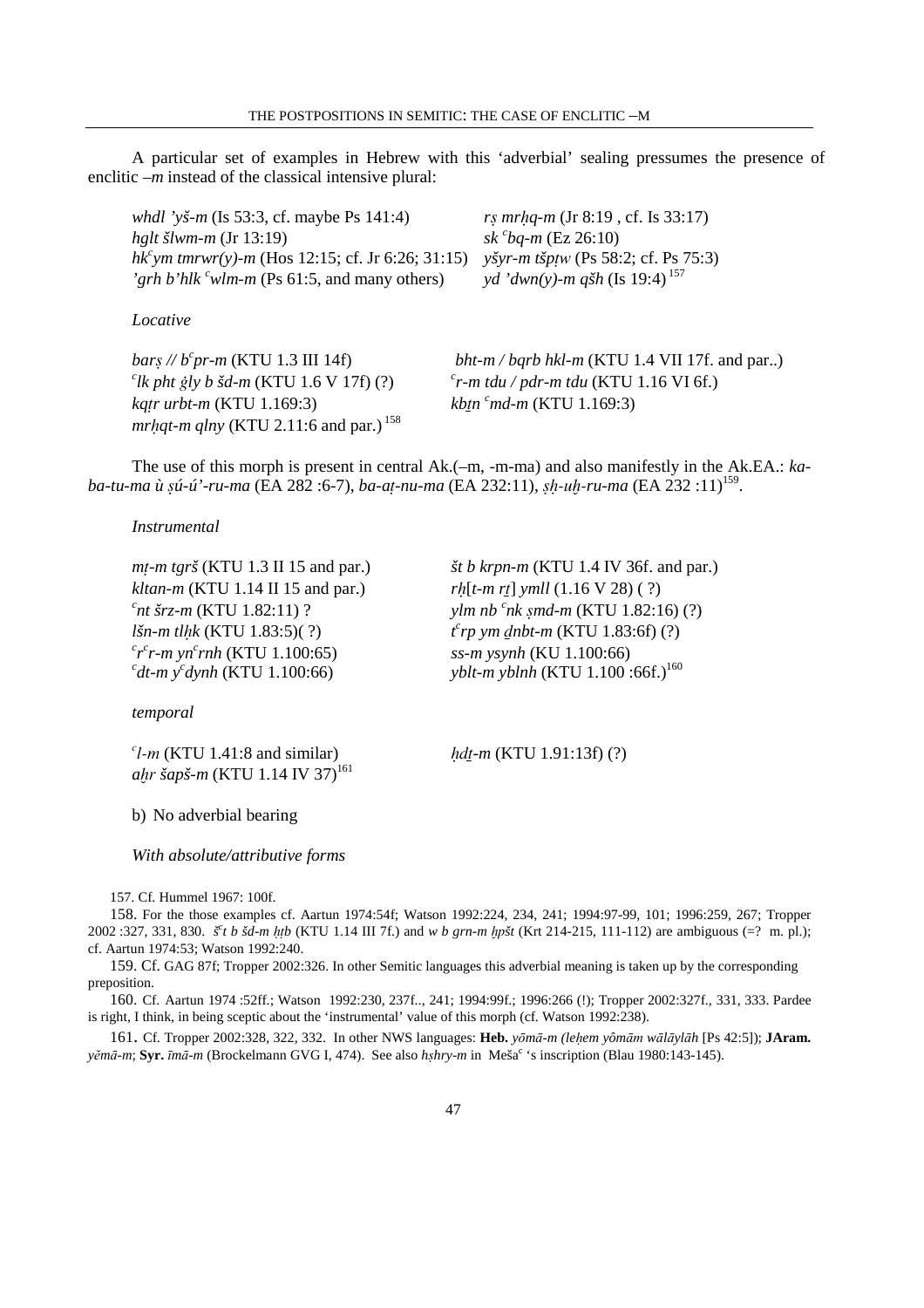*nhr il rb-m* (KTU 1.3 III 39) *mġd <u>t</u>dt yr*∤-*m* (1.14 II 31)<sup>162</sup> *zbl<sup>c</sup>rš-m yšu* (KTU 1.14 II 45) §pn ú*l-m qdš* / ú*l-m adr* (KTU 1.16 I 7-9)  $b$  *šb<sup>c</sup>* ym-m (KTU 1.17 I 15) *m*]¨*n rgm-m argmn* (KTU 1.17 VI 39) (?) *qšt-m* [*kl*] *mhrm* (KTU 1.17 VI 39f) ( ?) *lpn ll*  $\int$ <sup>c</sup>srm-m (1.132:16f) *lg yn-m* (KTU 4.44:28)<sup>163</sup>

*šgrk hh-m* (KTU 1.17 VI 35) *ib-m š§q ly* (KTU 2.33:27f.) (?)

In Hebrew many examples have been put forward of this particular morph, independent, in balance with suffixed pronouns or in their place:

*yqww hmym … 'l-mqw(h)-m* (Gn 1:9) *qr' ym-m* (Gn 1:10) *ygd <sup>c</sup> qb-m* (Gn 49:19-20) §  $^{c}$ *qt-m šm<sup>c</sup>ty* (Ex 3 :7) (?) *whnš'rym bkm ... blbb-m* (Lv 26:36) *bmhqq bmš<sup>c</sup>nt-m* (Nm 21:18) (?)  $\gamma$ *l* msy $\gamma$ (*w*)-*m* (Nm 23:22, cf. 24:8) *yr-m c ly dš'* (Dt 32:2) *m*ś*n'yw-m(n) yqwmwn* (Dt 33:11) (?) *ym wdrw-m* (Dt 33:23) *l'dyr-m … k gbwr-m* (Judg 5:13) (?) *<sup>c</sup>*  $^{c}$ *l sws wprš(y)-m* (1 Re 20:28) 'm-yhyw hț'ykm kšny-m (Is 1:18; 1QIs<sup>a</sup>: kšny) șdqt șdyq(y)-m (Is 5:23) *wnś ns lgwy-m mrhq* (Is 5:26) *'y-m 'pw'* (Is 19:12, cf.2 Re 19:13)  $msgr-(w)m$  *rb*  $ymym$  *(Is 24:22) c -m lbqrym* (Is 33:2) *mqw(h)-m-nhrym* (Is 33:21) (?) *bl-y*ú*zqw trn-m* (Is 33:23)  $k'$ *yn*  $ngdw-m'ps$  (Is 40:17; 1QIs<sup>a</sup>:  $ngdw$ ) : *ngdw*) *'yn-g*ú*lt l*ú*m-m* (Is 47:14) *wl' y*ú*sr l*ú*-m (*Is 51:14) *'kn lšqr-m gb<sup>c</sup>wt* (Jr 3:23) *zqn* <sup>c</sup>m-ml' ymy-m (Jer 6:11) *h*s *šwht lšn-m* (Jer 9:7)  $c$ <sub>Vr</sub>-m l' nwšbh (Jr 22:6) *šlhym 't-hzmwrh 'l 'p-m* (Ez 8:17)  $bs't$ <sup>c</sup><sub>z</sub>bnyk mym-m (Ez 27:33) *bqhl* <sup>*c*</sup>*mym rby-m* (Ez 32:3) (?)  $\ell$ *l*<sub>1</sub> gylk <sup>*c*</sup>my-m (?) (Hos 9:1) lh-m-k yśymw mzwr (Ob 7)  $b$ *vwm*  $^{c}$ *d-m* (Ob 13)  $\alpha$ <sup>c</sup>wntnw / kl ht't-m (Mich 7:19) *wksb'-m sbw'ym* (Nah 1:10) *hbnhr(y)-m* ú*rh* (Hab 3:8) *wygdlw <sup>c</sup> l-gbwl-m* (Zeph 2:8) whd*k rš<sup>c</sup> whdk*  $r\check{s}^c(y)$ *-m (Job 40:12) lm<sup>c</sup> n hby*à *al-m<sup>c</sup>*  $<sup>c</sup>$ *wrh 'l-m špt swyt* (Ps 7:7) (?)</sup> *tkyn lb-m / 'znk* (Ps 10:17) *'th yhwh tšmr-m / t*§*rn* (Ps 12:8) *bny 'l-m* (Ps 29:1, cf. Ps 82:1) *blb ym(y)m* (Ps 46:3) *pdywn npšw-m* (Ps 49:9) *lblwt š'l-m zbl lw* (Ps 49:15) *l' smw'lhym lngd-m* (Ps 54:5) *wym rhqy-m* (Ps 65:6) *tkyn dgn-m / tkynh* (Ps 65:10) *'dny-m bšn 'šyb* (Ps 68:23)  $\int g^c y r \, r d-m$  (Ps 68:28)  $y b q^c$  §*wr-m* (Ps 78:15, cf. vs. 20) *h'klt-m / wtšqm* (Ps 80:6) (?) *w'šl*úh/b*š*ryrwt lb-m (Ps 81:13) *lw / mslwt blbb-m* (Ps 84:6) *nkbdwt-m dbr* (Ps 87:3)

162. Those two examples could be mere m.p; cf. Watson 1992:240.

163. Cf. Aartun 1974:39, 52f.; Watson 1992:225, 231, 234, 237, 243; 1994:95; 1996:260, 265; Tropper 2002:228, 331 (*<sup>c</sup> rš-m* alternatively adverbial), 827 (*qšt-m* could be n.pl.).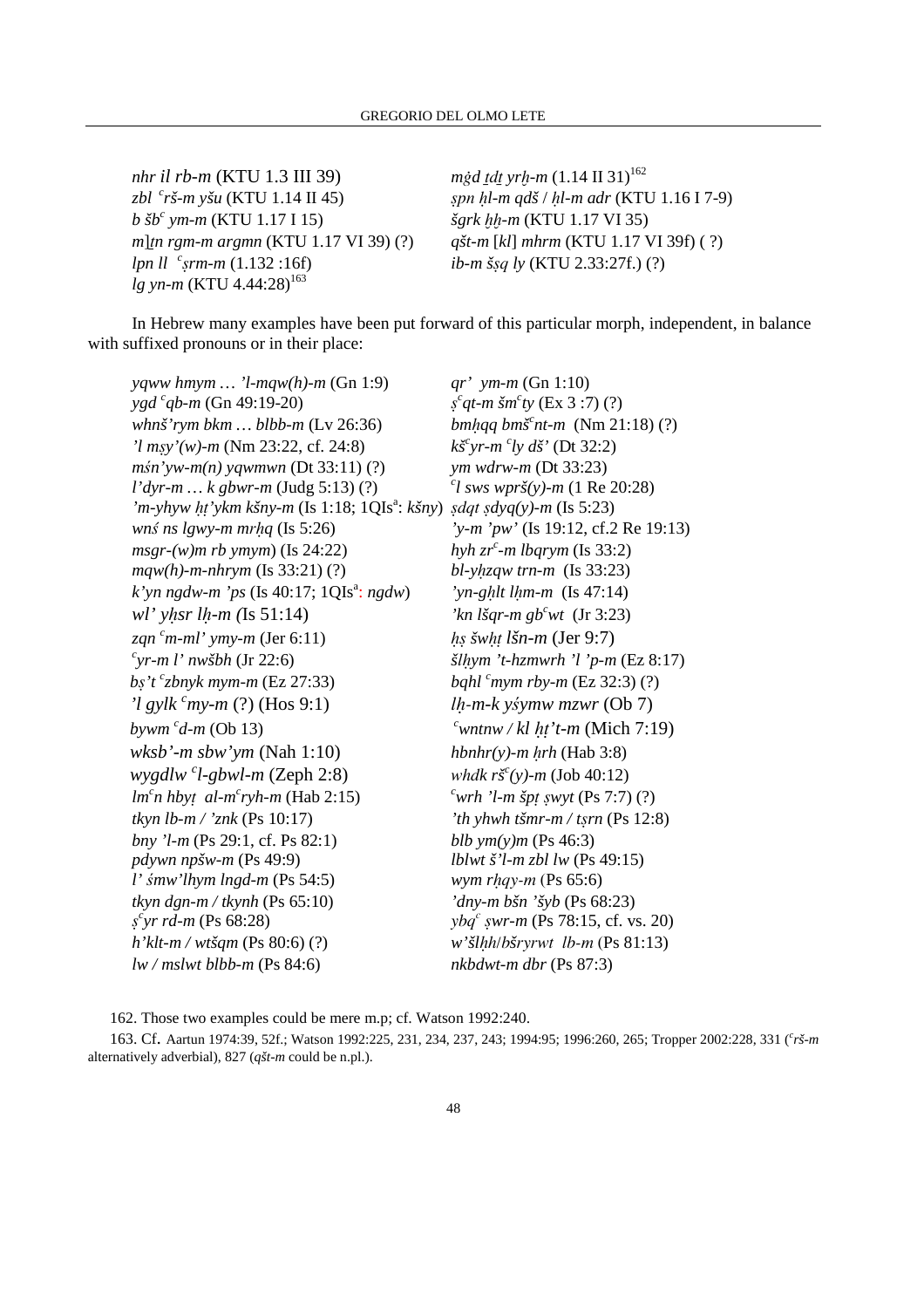*kyrḥ* y<sup>c</sup>wn <sup>c</sup>wl-m (Ps 89:38) *pnk / tsp rwh-m* (Ps 104:29) *'*úrytw / *šm-m* (Ps 109:13) *hb*≥ú*-m byhwh* (Ps 125:1) *'yš-m p<sup>c</sup> l(y)-'wn* (Ps 141:4) *<sup>c</sup> wmyd <sup>c</sup> ry*§*y-m* (Job 6:23) *mwt-m <sup>c</sup> l*ú*qr 'bwt-m* (Job 8:8) (?) *w'yn mlk-m* (Job 11:3) *wl' y<sup>c</sup> rw mšnt-m* (Job 14:12) *y lw' k*ú*dw-m 'bwt-m* (Job 15:18) (?) *wl'-y*Ã*h l'r*§ *mnl-m* (Job 15:29)  $lm\tilde{s}l^c$ *my-m* (Job 17:6) *hn l' byd-m twbm* (Job 21:16) *why' <sup>c</sup>wn plyly-m* (Job 31.11) *wtqrb … lm mwt-m* (Job 33:22) *b c wt*ú*lt 'ny-m 'bdh* (Pr 11:7) (?) *mlk-m 'wr* (Pr 15:29-30) *t'bt mlk(y)-m* (Pr 16:12) *dbry yšr-m* (Pr 16:13) *w*§*dyq-m kkpyr yb*Ãú (Pr 28:1) ( ?) *ksp swg-m ..* ś*ptym dlq-m* (Pr 26:23)  $\dot{m}$ *inšy dm(y)-m* (Pr 29:10) *m*<sup>c</sup>'srh šlt(y)-m (Ecl 7:199 ( ?) <sup>c</sup>ml hksyl-m (Ecl 10:15)  $b^{c}$ s*lt(y)-m ymk hmqrh* (Ecl 10 :18) (?) § *wl'* ú*lw bh ydw-m* (La4:6) *u*ú */ bš*ú*ytwt-m* (Lam 4:20) *w'l tt<sup>c</sup> lm bgwy<sup>c</sup> bg'wn lb-m* (Sir 48:19)<sup>164</sup>

*c z-m lk* (Ps 90:4, cf. Ps 62:12-13)  $c$ <sup>*ly-m bym swp* (Ps 106:7: MT  $c$ <sup>*l*</sup> *ym*)</sup>  $^{c}bd$  *hpšy-m* (Job 3:19)  $mwt-m$ <sup>c</sup>smty (Job 7:15) *c rw mšnt-m* (Job 14:12) *y-m ydk* (Job 18 :5)  $h'rh<sup>c</sup>wl-m$  (Job 22:15) *mkl-m šmr* (Pr 4:23) (?)  $dwr-m(h)$  rmw <sup>c</sup> vn vw (Pr 30:13) *c q lb-m* (Lam 2:18) *hbl 'dm bgwyt-m (?)* (Sir 41:11)

c) Within the construct chain

A peculiar case of enclitic *–m* in Ugarit is offered by the *enclisis* of this morph between the *nomen regens* and *the nomen rectum* of the construct chain. The morpheme seems to be restricted to the NWS area. So besides in Ugaritic we find it in the Canaanite of EA in different kinds of morpho-syntactic structures (nouns, infinitives and clauses): *šusu-mi abiia*, "the plunders of my father", LÚ.MEŠ *ubili-mi* KASKAL.HÁ *šarri*, "the porters of the king's caravans", *abat-mi* URU *Magidda*<sup>ki</sup>, "the destroying of Megiddo", *ase-mi* ERÍN.MEŠ *pitati*, 'the going forth of the army", *awat-mi tišteme ištu ašranu-um*, "the word that you have been hearing from there"; even with preposition: *ana-mi* LUGAL *gabbu*, "(it is) to the king (that) everything belongs"<sup>165</sup>. In contrast, it is not present in the Ak. from Mari, Alalah and Emar outside PNN, to my knowledge. For Nortwest Semitic languages this construction can be traced from Ebla to the Aramaic dialects. The same can be said of the expanded prepositions /bm, lm, km/ (cf. *supra*). Ugaritic in turn provides a fairly large amount of occurrences, all of them in literary texts:

*b* mry-m *spn* (KTU 1.3 IV 1) *thr-m iqnim* (KTU 1.4 V 19, 34f) *lbi-m thw* (KTU 1.5 I 14f) *il-m ar*§ (KTU 1.5 V 5f ;1.19 III 35)  $c$ <sub>nt</sub> *šd-m il* (KTU 1.6 IV 2) *tkm-m hmt* (KTU 1.14 II 22) *bn-m il* (KTU 1.16 I 9f.) *q*§-m ar§ / *ks-m mhyt* (KTU 1.16 III 3f)

164. For those texts cf. n. 103. In the Yabne inscription *yônê-m* is read (Vogt 1960:183-84: < *y*ā*n*ā, 'opress').- For other languages cf. *supra Language distribution*.

165. Cf. Rainey 1996 III:236.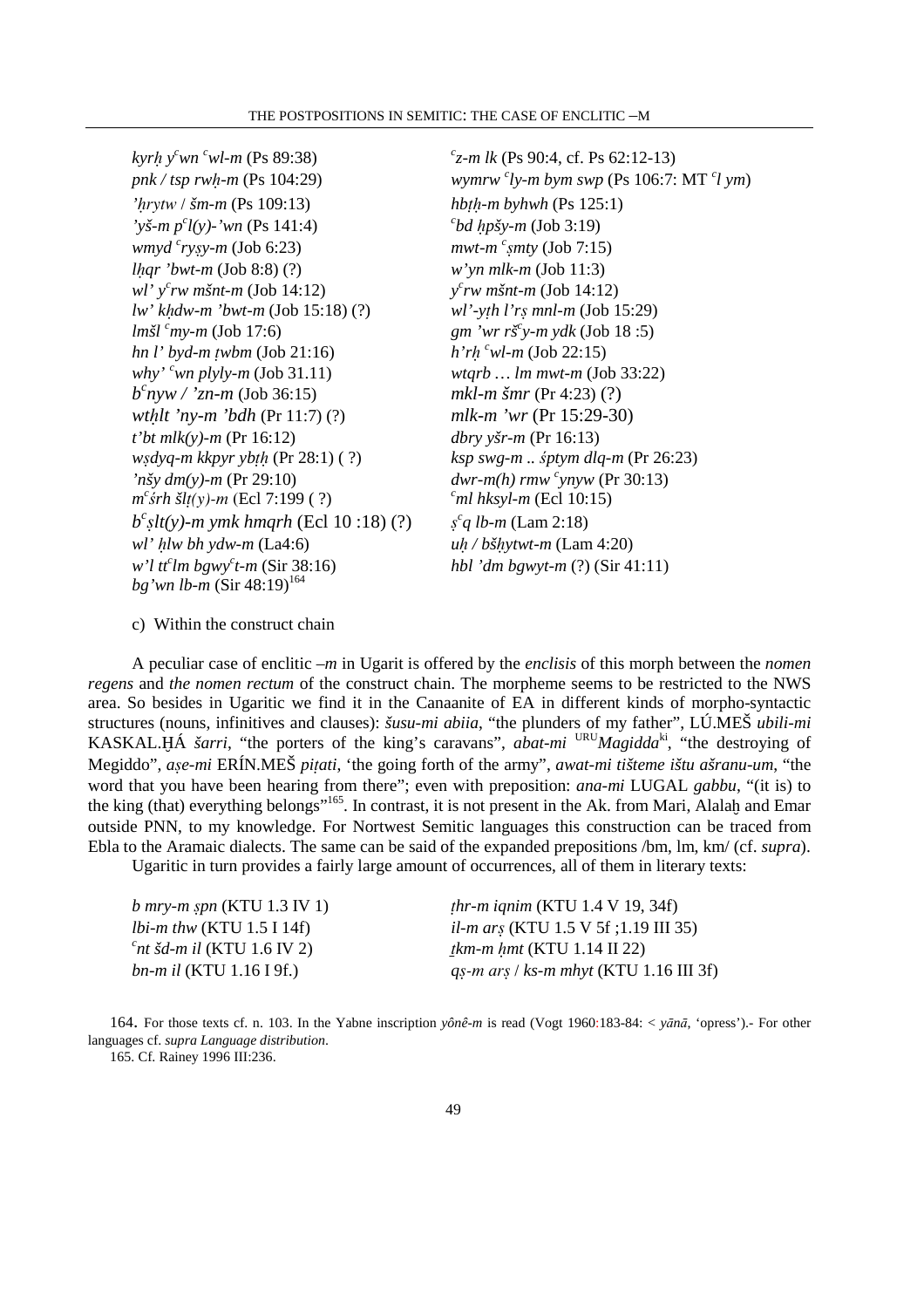$gr\check{s}$ *-m zbln* (KTU 1.16 V 12, 21)<sup>166</sup> *b qrb-m asm* (KTU 1.19 II 18, 25) pd-m ri*šh*[*m*] (KTU 1.19 II 31) zbr-m gpn / șmd-m gpn (KTU 1.23:9)<sup>167</sup> *mrqd-m dšn* (KTU 1.108 :4-5) *psl-m ṣnr* (KTU 4.370:45) (?)<sup>168</sup>

 *pr c -m* §*dk* (KTU 1.17 V 37f), *b c dh bht-m mnt* (KTU 1.100:70s) *c* (KTU 2.81 :17) ( ?)

Following in the footsteps of Ugaritic, certain Hebraists have found hundreds of examples in the Hebrew Bible, many of which can be explained in other ways. Here is a selection:

| bhrry-m $\check{s}^c$ yr (Gn 14:5)                                                                 | $hnhly-m'rnwn$ (Nm 21:14)                                                        |  |
|----------------------------------------------------------------------------------------------------|----------------------------------------------------------------------------------|--|
| gwy-m sryw (Nm 24:8: $*$ gewê)                                                                     | kwkb-m $y^c q b$ // šbt-m yśr'l (Nm 24:17)                                       |  |
| gwy- $m^c$ mw (Dt 32:43)                                                                           | $mtny-m$ qrnyw (Dt 33:11)                                                        |  |
| $mn\text{-}hrmty\text{-}m$ swpym $(1 \text{ Sm } 1:1)$                                             | $yd^c$ - <i>m</i> ngn (1 Sm 16:16, cf. vs.18)                                    |  |
| my-m lhs (1 Re 22:27; Is 30:20; 2 Cro 18:26) k šny-m kšlg (Is 1.18)                                |                                                                                  |  |
| mktb-m $cml$ (Is 10:1)                                                                             | byd-m $zc$ my (Is 10:5)                                                          |  |
| $^{c}$ ry-m $^{c}$ zw (Is 17:9)                                                                    | whrb y'ry-m sōr (Is 19:6)                                                        |  |
| $'$ rgy-m hwry (Is 19:9)                                                                           | mbw'-m ' $r_s$ (Is 23:1)                                                         |  |
| 'rbwt-m mrwm $(Is 24:18)$                                                                          | $\check{s}$ mny-m hlwmy yyn (Is 28:1)                                            |  |
| gmwly-m hlb $^{c}$ tyqy-m šdym (Is 28:9)                                                           | $k'wb-m'rs$ (Is 29:4)                                                            |  |
| $my-m$ lhs (Is 30:20; 1QIsa my lhs)                                                                | $kplg(y)$ -m ym(Is 32:2)                                                         |  |
| $mqw-mnhrym$ (Is 33:21)                                                                            | $kl$ y'ry-m sôr (Is 37:25b)                                                      |  |
| $b\check{s}^{\text{c}}$ lw-m ym (Is 40:12; 1QIs <sup>a</sup> $b\check{s}$ w <sup>c</sup> lw my ym) | wm <sup>c</sup> my-m 'yn 'yš ty (Is 63:3; 1QIs <sup>a</sup> : m <sup>c</sup> my) |  |
| 'lhy-m 'mt hw' 'lhy-m hyym $Jr$ 10:10)                                                             | btwk-m ym (Ez 26:12) (cf. supra n. 91)                                           |  |
| $nw\check{s}bt-m$ ym(y)-m (Ez 26:17)                                                               | $hrbwt-m$ <sup>c</sup> lm (Ez 26:20)                                             |  |
| bm <sup>c</sup> mqy-m ym (Ez 27:34; cf. Is 51:10; Ps 69:3, 15) hmt-m yyn (Hos 7:5)                 |                                                                                  |  |
| $kmrym(y)$ <sup>c</sup> l <sup>c</sup> l lhy(h)-m (Hos 11:4)                                       | ktbn-m $\epsilon$ sbm (Hos 13:2)                                                 |  |
| $lhm hm 'mry-m zbh$ (Hos 13:2)                                                                     | wnšlmh pry-m śptnw (Hos 14:3)                                                    |  |
| bty-m $rbym$ (Am 3:15)                                                                             | lmny 'šwr w <sup>c</sup> ry-m şôr (Mi 7:12)                                      |  |
| wlmny-m swr w <sup>c</sup> d nhr (Mic 7:12)                                                        | $m\check{s}mry-m hbl \check{s}w'$ (Jon 2:9)                                      |  |
| 'pyqy-m ym (Ps 18:16, cf. 2 Sm 22:16: 'pyqy-ym) $\degree$ yny-m rmym (Ps 18:28)                    |                                                                                  |  |
| mhr(y)-m $s^c r$ (Ps 42:7)                                                                         | <i>'lhy-m sb'wt</i> (Ps 59:6)                                                    |  |
| "yr-m swr (Ps 60:11=2Chr 11:5; Ps 31:22)                                                           | $hry-m gbnnym$ (Ps 68:17)                                                        |  |

166. Maybe ac. object of p.p.; Watson 92:234.

167. A reverse paraphrastic construction, itself emphatic.

168. Fotr those texts cf. Watson 1992:225, 226 n. 25, 240, 242; 1994:96; 1996 :264; Tropper 2002:828. I leave aside a long list of dubious or even improbable cases quoted by Watson in his three articles: *thmt-m* (KTU 1.19 I 45), *hlq-m* (KTU 1.3 II 14, 28), ydy dbb-m (KTU 1.169:1), mizrt-m (KTU 1.5 VI 16f.),  $l$  zt-m (KTU 1.169:10f), tr-m (KTU 1.16 II 25f.), tt-m (KTU 1.16 II 52), *hn mt-m* (KTU1.6 VI 48), *yrm-m* (KTU 1.9 I 9), \*r-/*\*r-m* (KTU 1.16 VI 43f.), *qš-m* (KTU 1.16 VI 47f), *š-m b<sup>c</sup> l* (KTU 1.16 VI 56), *m*≠*n-m* (KTU 1.83:4), *<sup>c</sup> šr-m* (KTU 4.392:3), nú*š-m* (KTU 1.100:73), *(b) <sup>c</sup> l-m* (KTU 1.148 :3 …), *w grnn <sup>c</sup> r-m šrn pdr-m* (KTU 1.14 III 6f…), *l mt-m* (KTU 1.15 V 16), *lbu-m* (KTU 1.2 III 20), *<sup>c</sup> d mt-m* (KTU 1.117 :7'), *<sup>c</sup>* §*r-m* (KU 1.119 :20f), *mtk mlk-m* (KTU 1.119:25), *<sup>c</sup> b*[*d*]*m sglth at* (KTU 2.39:12), ¨¨*t-m* ≠*zr* (KTU 4.141 :7, 9), ¨*l*¨*t-m b<sup>c</sup> lm* (KTU 4.360:6f), *l ahl-m* (KTU 1.19 IV 49f),  $\delta b^c$  b-ym-m (KTU 1.17 V 3; but cf. 1.17 I 15: *b*  $\delta b^c$  ym-m), *tkmt my-m* (KTU 1.19 IV 28, 37), *dt rbt-m* (KTU 1.4 I 30), *r c t-m* (KTU 1.169:20), *pslt-m* (KTU 1.5 VI 18 and par.), [*k*]*mt-m tbknn* (KTU 1.15 V 14f.), *kbd-m tbqrn* (KTU 1.78 :5f), *hbl tt-m* (KTU 1.1 IV 8), *mlth-m* (4.778:7; cf. Tropper 2002 832).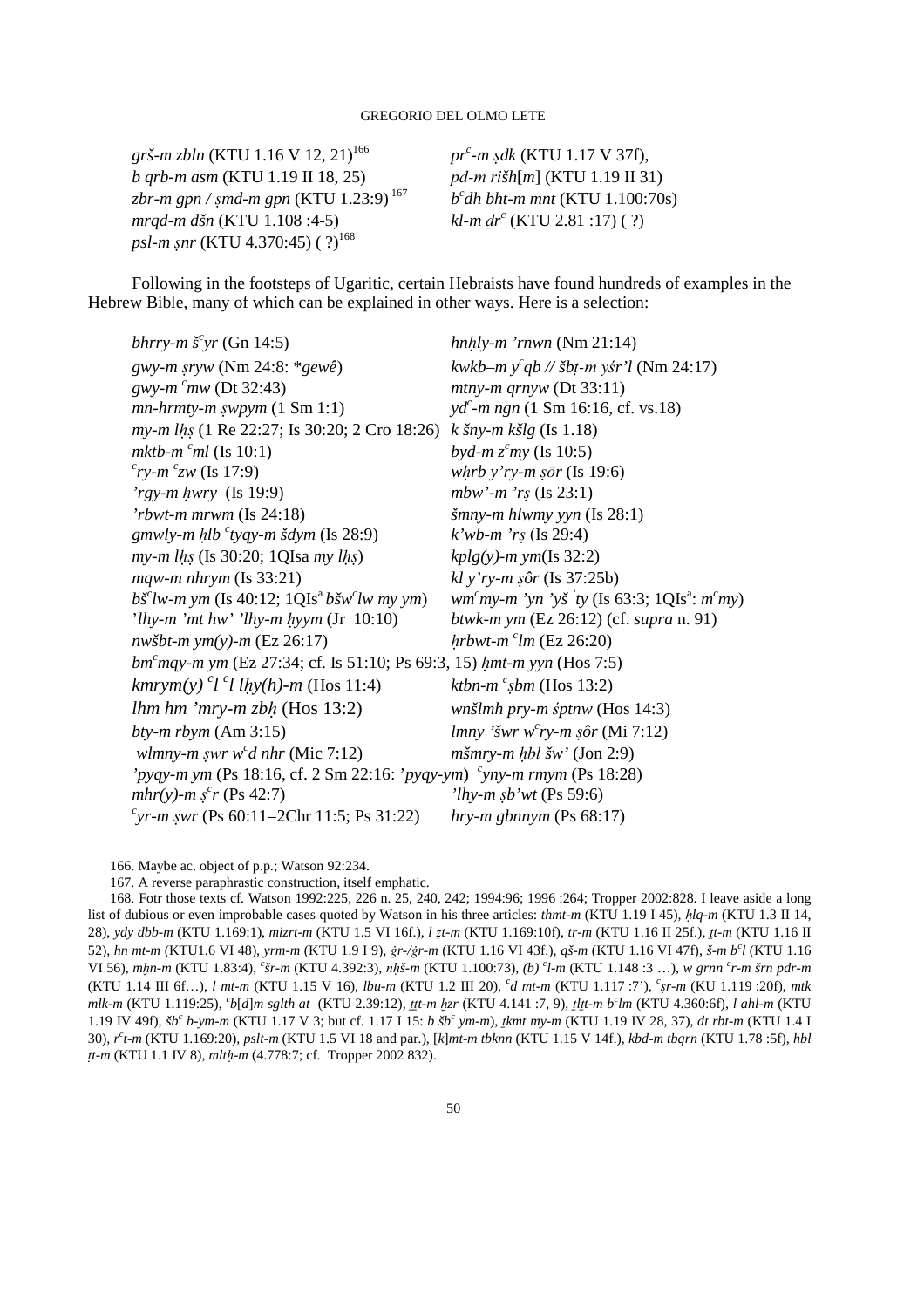| 'alpy-m šnan (Ps $68:18$ )                   | mlky-m $qdm$ (Ps 74:12)                  |
|----------------------------------------------|------------------------------------------|
| ymy-m $qdm$ (Ps 77:6)                        | $my-m$ <sup>c</sup> bwt (Ps 77:18)       |
| <i>rby-m <math>^{c}</math>mym</i> (Ps 85:51) | bmhšky-m (b)mslwt (Ps 88:7)              |
| $mr\mu m$ -m š $hr$ (Ps 110:3)               | hšmy-m šmym (Ps 115:16)                  |
| yhwh- $m$ sywn (Ps 128:5)                    | $wy\check{s}^c$ mhrb-m pyhm (Job 5:15)   |
| $mwt$ - $m$ <sup>c</sup> smwty (Job 7:15)    | $^{c}$ mqh-m š'wl (Job 11:8)             |
| wghw-m gbr yksh $(Job 33:1)$                 | 'mry-m 'mt (Pr 22 :21)                   |
| 'hbh-m bnwt yrwšlym (Song 3:10)              | bhdry- $m$ byt (Sir 4:15)                |
| yswr-m $lbw$ (Sir 10:12)                     | $^{c}$ l zbh-m $^{c}$ šq (?) (Sir 35:12) |
| $hmwry - mc w l m (Sir16:7)$                 | bdrk- $m$ htp (Sir32:21)                 |
| <i>ymy-m mspr</i> (Sir 37:25) <sup>169</sup> |                                          |

A couple of examples can be found in Phoenician-Punic as well: the Pirgi text *hkkbm il* seems too transgressive (article and –*m* ending) and liable to another interpretation (cf. *hbtm il*, "those houses"; but *lkwkby-'l* Is 14:13); nevertheless a text like *rb khnm 'lm nrgl*, "Chief Priest of the god Nergal" (KAI 59:2) leaves no doubt on the use of the *enclisis*<sup>170</sup> .

So as for the nominal construct chain the morph seems limited to  $NWS^{17}$ . Leaving aside its assessment as an 'emphatic' particle, which has no support whatever in the texts, the explanation of this construction has to be sought outside the syntactical and semantic field, maybe as a phonetically bound phenomenon. In this connexion the large proportion (approaching 75%) of Ugaritic and Hebrew *nomina recta* beginning with a glottal /'/ or glottalised stops ('emphatic') and preceded by *nomina regentia* ending in vowel is interesting. Maybe the *enclisis* –*m(a)* serves in this position to ease the correct delivery of the construct chain (glottal phonemes)<sup>172</sup>. Being a free and dispensable morph it could be extended to other phonemes and at the same time, be omitted in many others. Maybe too this was the reason for the genesis of the expanded prepositions (morphologically also a 'construct chain') from which the pattern extended to other syntagms.

# d) Special syntactic patterns

Another point linking the Akkadian with the Ugaritic syntax, although this time in the opposite direction to my way of thinking, has also attracted the attention of Semitists in relation to the morph –*ma*. This is its well attested value as a coordinative particle or marker in Ak.<sup>173</sup> Van Soldt notes, as a specific feature of Ak.Ug that "the enclitic –*m* appears … after a word is used for a second or third time in the

169. For those texts cf. *supra* n. 103.. Ps 115:16: *hašš*ā*mayi*m *š*ā*mayim lyhwh*, is translated 'caelum caelorum' by Jerome (cf. 1QIsa: Is 1.18; 30:20; 40:12, 17; 63:3), asumimg a reading *haššāmē-m šāmayim*. For its assumption in the modern Hebrew grammar of Classical Hebrew cf. Joüon-Muraoka 1993:341f. (prepositions), 473 (construct chain); Meyer1969 II:117, 180f.; 1972 III:25f., 31

170. Cf. Krahmalkov 2001:215f., 268; Dahood 1966:412; McDaniel 1968:203-05. Even if *ilm* could be taken as n.s.m. 'god' (Krahmalkov 2000:52), there remains jet the first *enclisis khn-m*.

171. For the few examples in other Semitic languages cf. on the particular lenguages *supra*.

172. Tropper 2002:160 in relation to the enclitic –*wn* asserts: "man beachtet, dass *wn* gerade vor Wortformen bezeugt ist, die mit /'/ und /<sup>c</sup>/ anlauten ... Es könnten somit euphonische Gründe für die Verwendung der erweiterten Konj. *wn* anstelle der eifachen Konj. *w* veranwortlich sein". I thank Dr. Watson for calling my attention to Tropper's suggestion of which I was unaware.

173. Cf. Von Soden 1995:257ff.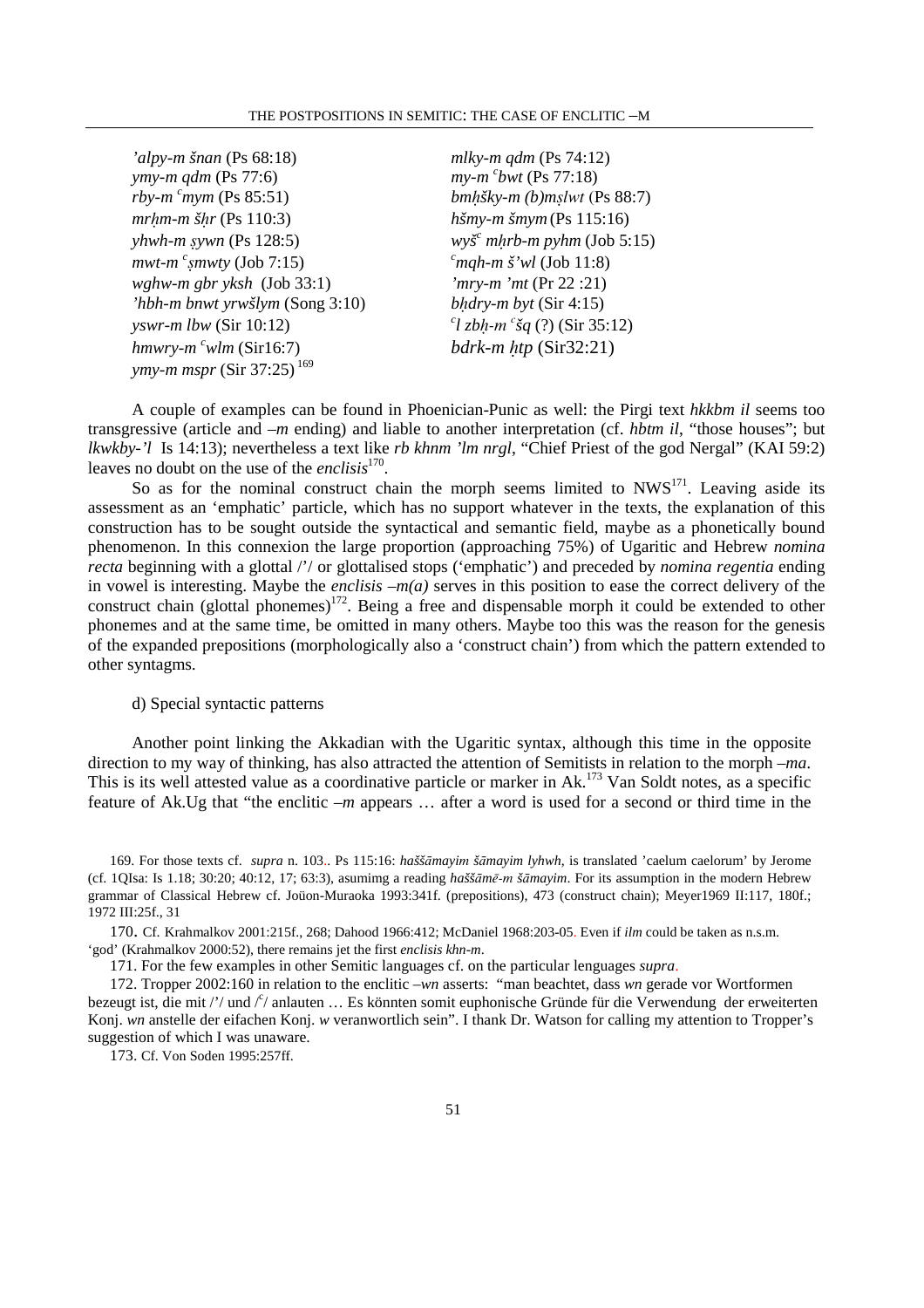same clause or context<sup>"174</sup>. And he provides examples of *enclisis* with verbs, nouns and names. Till now authors were rather reluctant to accept such a function in Ugaritic (Pope, Aartun, Hummel, Watson in principle), even though it may not be alien to its original meaning as a Universal Semantic, as we said above. But given its sporadic appearance in accordance with the examples put forward and the well attested conjunctive-coordinative particle/w/ in Ug. it seems sensible to reject it<sup>175</sup>.

Now, the examples adduced from Ugaritic do not fit this pattern. The two put forward by Van Soldt reproduce a prosodic parallelism. The first (*y*§*q* ... *y*§*q-m*, KTU 1.4 I 26-28) is preceded by two other *y*§*q… y*§*q…* and followed by another, in different verses certainly. This kind of parallellism is normally paratactic or asyndetic, so the –*m* in this structure has the usual function of ballast variant. It would be strange if this construction appeared only once in the whole of Ugaritic poetry. The second example does not fit the pattern since the word are not the same  $\left(\frac{bar}{s} / \frac{b^c}{prm}$ , KTU 1.3 III 14f.) nor is it even sure that this is an enclitic *–m*.

Similar examples are proposed by Tropper also with the meaning "ebenfalls, noch(mals), noch ein…"<sup>176</sup>, basically from the administrative and cultic sphere in this case. The one taken from the mythological realm (KTU 1.23:14f) already presents the copulative conjunction /w/, so that the –*m* is redundant in this sense ( $\delta b^c d$  ... w ...  $\delta b^c d$ -m). The other three cultic texts are controversial in their interpretation: *yrh-m kty* (KTU 1.123:7) probably has a gloss or copula character (["*ksa*, who] is the *yrh* kassite"<sup>177</sup>; for <sup>*c*</sup>ntm, "the two Anats", dubious to the author himself (?), cf. my own explanation<sup>178</sup>. In the case of *ilh/ilhm/ilhm* (KTU 1.41:13f.; cf. 1.39:5), the repetition "for … and also for … and also for… (the same deity)" makes little sense in an administrative cultic record<sup>179</sup>. Once more we are dealing with an isolated case which must correspond to specific cultic reasons<sup>180</sup>. In the administrative lists dealing with *nhl* ( $n h l/w nh l m/w nh l m$ ...) (KTU 4:66:4ff and par.) again the presence of the copulative conjunction makes the enclitic  $-m$  (?) a simple redundant marker, unless we are dealing with a specific legal formula implying for instance successive generations of heirs (?). The other examples which imply the postpositional ballast variant are not relevant.

The case of sequentially repeated words belongs to the well known distributive pattern in Semitic (cf. Sp. 'día a día'), so the –*m* just seals here off this function through a sort of adverbialisation:

| <i>ym ym-m</i> (KTU 1.1 V 2f )                          | <i>išt išt-m</i> (KTU 1.2 I 32f) $(?)$       |
|---------------------------------------------------------|----------------------------------------------|
| skn-m / $\emph{c}$ dn $\emph{c}$ dn-m (KTU 1.12 II 52f) | $kmr kmr-m$ (KTU 1.19 I 12) (?)              |
| mnk mnk-m (KTU 3.2 :12f)                                | <i>bnš bnš-m</i> (KTU 3.516f) <sup>181</sup> |

On the other hand *npš-m npš* (KTU 1.133:2-3) is a scholarly exercise, amended by the canonical text 1.5 I 14f and going counter to the postulated pattern (in first position) To presume here a case of 'topicalisation' would be to go too far away. To atmost it could be a case of 1, p. suffixed pronoun  $(\frac{1}{r})$ with enclictic *–m*.

174. Cf. Van Soldt 1991:514f. ('also, likewise').

177. Cf. in this sense the 'anaphoric/identificative' function of Seminara, *supra* p. 7.

178. Cf. Del Olmo Lete 1999:282ff.

179. Cf. also my explanation: Del Olmo Lete 1999:107ff, add  $f'/f'm/fm$ , *ibd*. p. 213ff; and Del Olmo Lete 2004:348ff. According to the Akk. use the –*m* is set after the last item.

180. Maybe it answers to a sporadic/unique cultic practice reflected in KTU 1.161:1ff where the royal divinised ancestors are called on in three instances: the last dead sovereign, he and (one of) his predecessor(s) , all the others (?).

181. Cf. Watson 1992:240; 1996:260, 267; Tropper 2002:830f.

<sup>175.</sup> The asyndetic use is also well attested n Ugaritic: *l ašt atty n<sup>c</sup>ry* (KTU 2.33:28f.) and in lists (cf. KTU 4.147 and similar). 176. Cf. Tropper 2000:831f.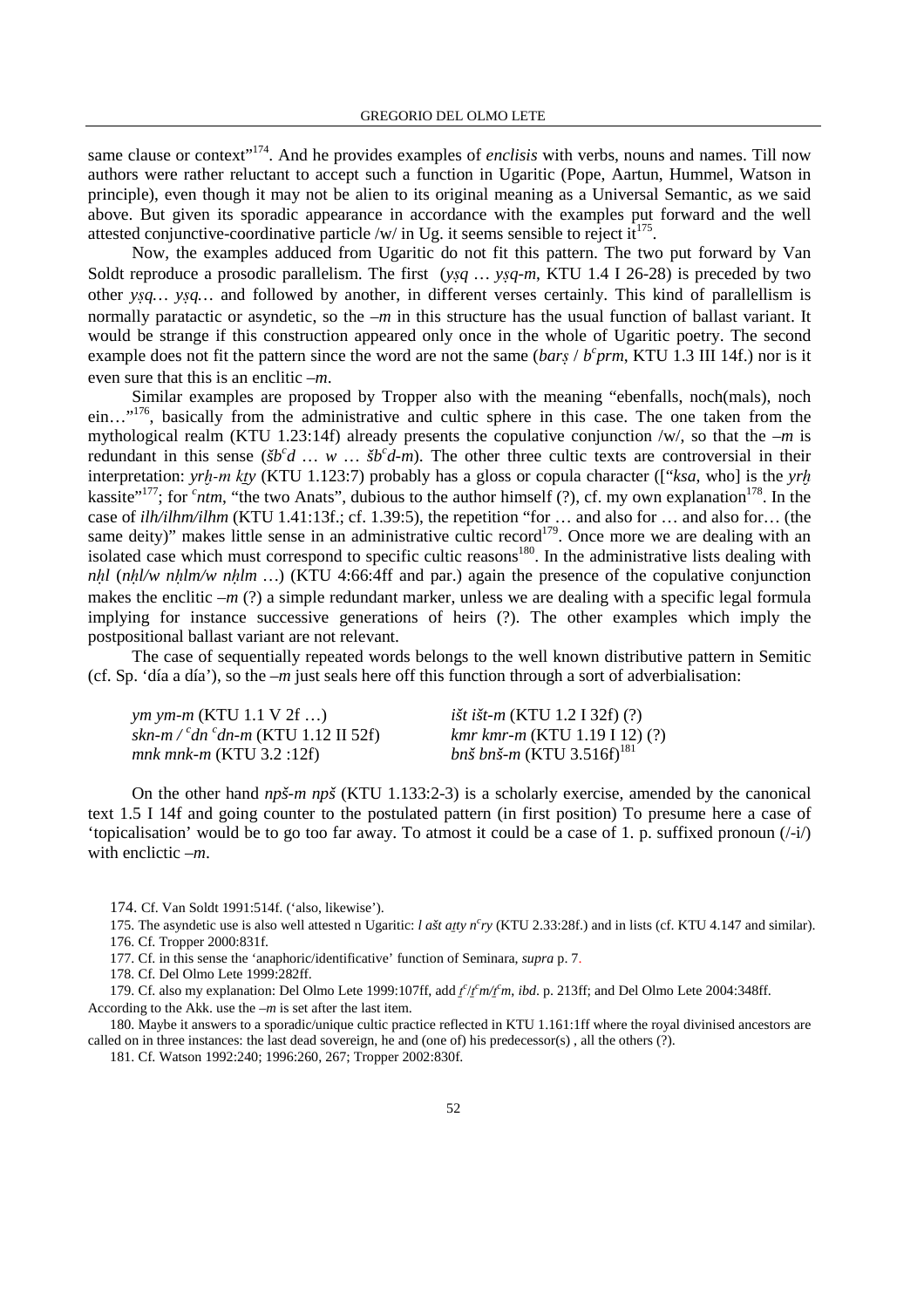Finally they appear to be some Ak. loans in peripheral Ak.EA and Ak.Ug.:

| ša-at-ta ša-ta-ma (EA 38:11)                                 | <i>i-na</i> MU.KAM MU.KAM-ti-ma (RS 20.33 :26') |
|--------------------------------------------------------------|-------------------------------------------------|
| u <sub>4</sub> -mi ú u <sub>4</sub> -mi-ma (EA 147 :7.28.67) | du-na du-na-ma (EA 109:54) <sup>182</sup>       |
| lum-na lum-na-ma (EA113 :13;116:41)                          |                                                 |

In these frozen wordings the *–ma* also seals off the distributive meaning meant by the repetition, implying a sequential unity more than a coordination of items ('one after another', more than 'one and the other').

In case of b) distant repetition, the examples adduced do not fit Van Soldt's pattern either, but some runs counter to it; in any case they are to be viewed from the same parallelistic pattern mentioned:

| $dt/dt$ -m (KTU 1.4 VI 33ff)                                                                     | $b/b$ -m (KTU 1.10 III 29f; 1.19 II 18, 25)         |
|--------------------------------------------------------------------------------------------------|-----------------------------------------------------|
| hl-m qdš / hl-m adr / hl rhb (KTU 1.16 I 7-9) $pr^c$ -m / $pr^c$ -m / $pr^c$ -m (KTU 1.17 V 3ff) |                                                     |
| <i>ib-m / ib</i> (KTU 2.33:27f)                                                                  | [y] $d^{c}$ / yd <sup>c</sup> -m (KTU 2.39 :10, 14) |
| <i>bd / bd-m</i> (KTU 4.132:1f.)                                                                 | $l/l$ -m (KTU 4.223:6-9 <sup>183</sup> )            |
| Cumming up we cunner the common epinion that rejects the conjunctive function of the             |                                                     |

Summing up, we support the common opinion that rejects the conjunctive function of the enclitic –*m* in Ugaritic, a typically Akkadian morph that did not have clear reflections in Ugaritic texts.

## **Conclusions**

Enclitic/postpositional *–m* must be considered as a prosodic enlargement/expansion with an *original* generalising semantic value ('whatever [it may be]'). As such it had an indefinite nuance at the semantic level but definite at the syntagmatic/syntactic level. Attached to verbs that could take a certain reassumptive/prolative bias (depending on the place of the verbal predicate in the phrase), mostly related to the object complement; attached to nouns its indefinite/generalising value could suppose a sort of 'explicitation' (or 'focussing' or call of attention not of intention) of either the individuum (definite value) or the category/species (indefinite), leaving aside its function as a mere stylistic 'ballast variant' without any semantic value whatever. This can be ascertained particularly in the so called 'adverbial' function of this morph. Its original indefinite semantic value as a 'Universal Semantic' enabled it to 'explicit' the nominal adverbial function, signified already by the inflexional ending, whatever it may be. And so we cannot speak of 'modal, locative, instrumental, vocative, etc. enclitic *–m*', because the morph has not any of those values, nor any general emphasising force. For this function the language has its either own pre- and postpositional morphs or suprasegmental pitch. On the contrary, its value is rather 'generalising', that being the reason why it can function as a general postpositive *enclisis*.

Very soon however the original value was lost and the postpositional –*m* became *lexicalised*, a phenomenon that appear clearly in its attachment to particles and PNN. At the present level of grammatical reading of our texts this morph does not have a semantic relevance, only a prosodic /phonetic redundancy. The morph has more a phonetic value (rounding off of the word sound and clause rhythm) than a semantic one. It appears as optional and dispensable as a mere lexicalised postposition, of euphonic-stylistic expansive nature without a semantic value of its own, almost as a deictic particle of

<sup>182.</sup> Cf. Van Soldt 1991:515; Tropper 2002:831.

<sup>183.</sup> Cf. Tropper 2002:828, 832; Watson 1992:225, 227, 238, 242-244; 1994:96; 1996:260; Van Sodlt 1991:515. In the case of particles (b, l, bd, dt,) the expaxion *–m* is simply a ballast variant; cf. *supra.*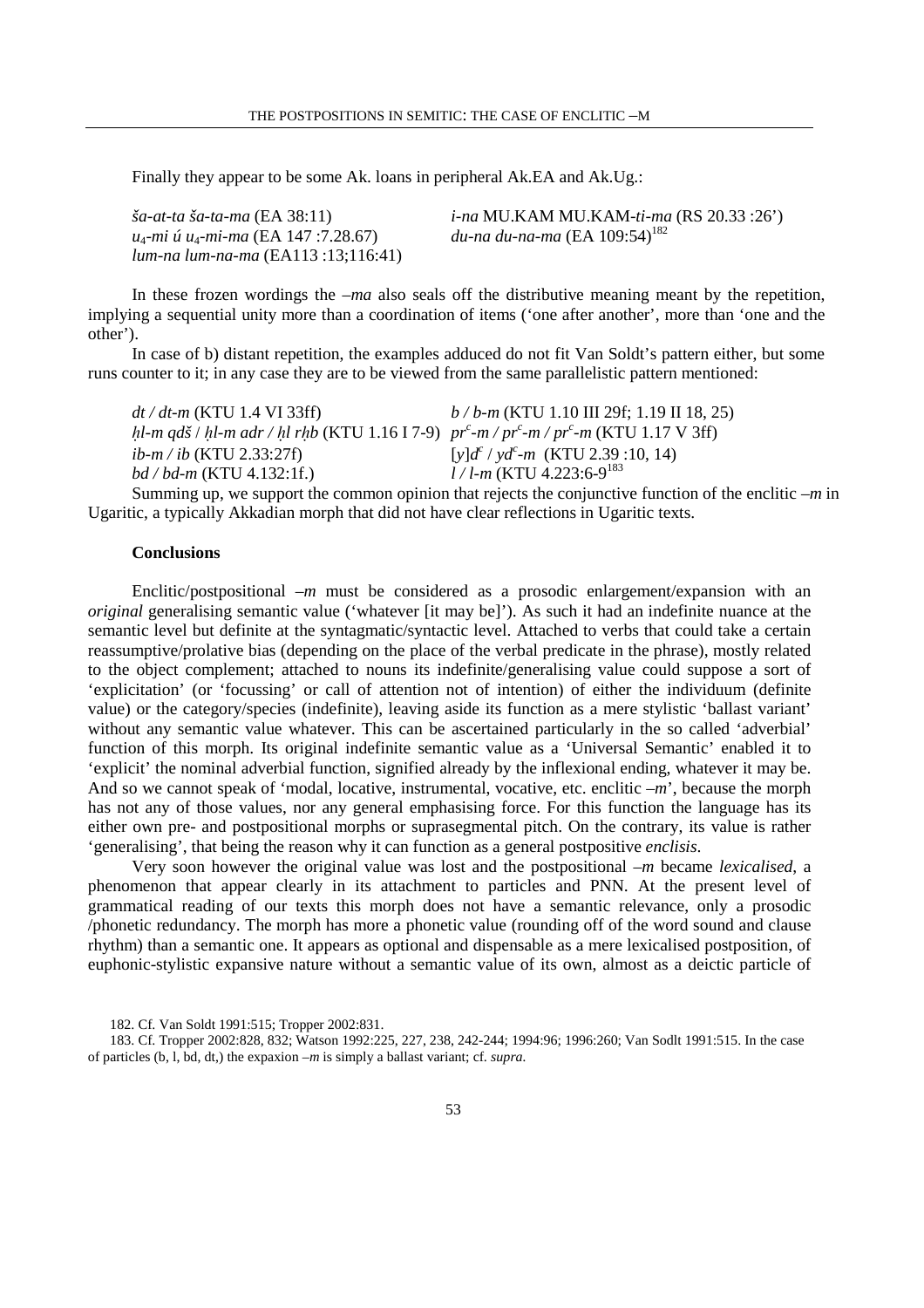second degree that 'points out' semantic and syntactic functions already embebed in the morpho-syntaxis of the discourse.

## BIBLIOGRAPHY:

- Aartun, K. 1974. *Die Partikeln des Ugaritischen* I/II (AOAT 21/1), Kevelaer/Neukirchen-Vluyn, pp. 51- 61.
- Aartun, K. 1980. "Die belegten Partikelformen in den ugaritischen Texten aus Ras Ibn Hani", *UF* 12:1- 6.
- Abbadi, S. 1983. *Die Personennamen der Inschriften aus Hatra*, Hildesheim/Zürich/New York 1983.
- Althann, R. 1983. *A Philological Analysis of Jeremiah 4-6 in the Light of Northwest Semitic* (BibOR 38).
- Al-Khraysheh, F. 1986. *Die Personennamen in den nabatäischen Inschriften des Corpus Inscriptionum Semiticarum*, Diss. Universitát Marbug/Lahn.
- Al-Said, S.F. 1995. *Die Personennamen in den minäischen Inschriften* (AWLM.VOK, 41), Wiesbaden.
- Amor Ruibal, A. 1905. *Los problemas fundamentals de la filología comparada*. Primera/Segunda Parte Madrid/Barcelona/París/Leipzig (reimpr. 2005).
- Archi, A., ed. 1988. *Eblaite personal Names and Semitic Name-Giving. Papers of a Symposium held n Rome July 15-17*, 1985 (ARES 1), Rome.
- Arnaud, D. 1998. "Le dialecte d'Alalah: un examen prélimainaire", *AuOr* 16:143-186.
- Avanzini, A., ed. 1998. *Problemi di onomastica semitica meridionale* (Seminari di Orientalistica, 1), Pisa.
- Barr, J. 1968.*Comparative Philology and the Text of the Old Testament*, Oxford 1968.
- Barth, J. 1967. *Pronominalbildung in den semitischen Sprachen*, Hildesheim (repr. of 1913 ed.).
- Barth, J. 1976. *Nominalbildung in den semitischen Sprachen*, Hildesheim (repr. of 1894 ed.).
- Barth, J. 1972. "Zur Nunation (Mimation) im Hebräisch.-Aramäischen.", in *Sprachwissenschaftliche Untersuchungen zum Semitischen. Erster Teil*, Amsterdam (repr. from 1907), pp. 26-29.
- Bauer, H., Leander, P. 1962. *Historische Grammatik der hebräischen Sprache des Alten testaments*, Hildesheim (repr. 1922 ed.).
- Beeston, A.F.L. 1984. *Sabaic Grammar*, Manchester.
- Benz, F.L. 1972. *Personal Names in the Phoenician and Punic Inscriptions* (Studia Pohl 8), Rome.
- Blau, J. 1979-1980. "Short philological Notes on the Inscription of Meša<sup>c</sup>", *Maarav* 2:143-157.
- Blejer, H.A.R. 1986. *Discourse Markers in Early Semitic, and their Reanalyses in Subsequent Dialects*, Dis Univ. of Texas-Austin.
- Blommerde, A.C.M. 1969. *Northwest Semitic Grammar and Job* (BibOr, 22). Rome.
- Boadt, L. 1980. *Ezekiel's Oracles against Egypt. A Literary and Philological Study of Ezekiel 29-32* (BibOr 37), Rome.
- Böhm, G. 1986. "Mimation and Nunation eine grosserythräische Glosse", *AAP* 7:33-67.
- Borer, H., Grodzinsky, Y. 1986. "Syntactic cliticization and lexical cliticization: the case of Hebrew dative clitics", in H. Borer, ed., *Syntax and semantics.* Vol. 19: *The Syntax of pronominal clitics*, Orlando FL, pp. 175-217.
- Brockelmann, C. 1961. *Grundriss de vergleichenden Grammatik der semitischen Sprachen*, I-II, Hildesheim (repr. of 1908/1913 ed.).
- Buccellati, S. 1996. *A Structural Grammar of Babylonian*, Wiesbaden.
- Carruba, O. 1969. *Die Satzeinleitenden Partikeln in den indogermanischen Sprachen Anatoliens* (Incunabula Gaeca xxxii), Roma.
- Cathcart, K.J. 1973. *Nahum in the Light of Northwest Semitic* (BibOr 26), Rome.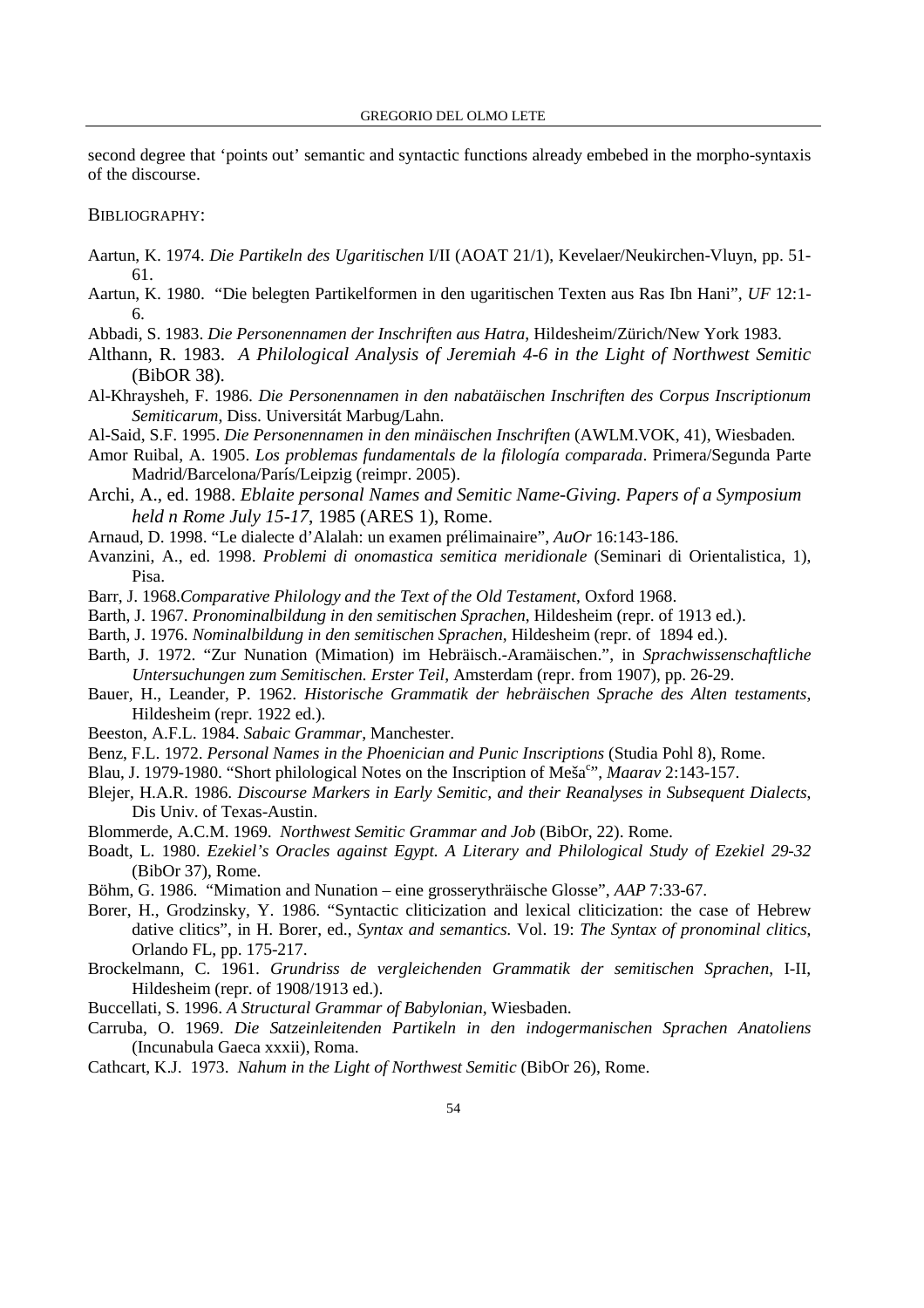Cazelles, H. 1951. "La mimation nominale en Ouest-Sémitique", *GLECS* 5:79-82.

- Ceresco, A.R. 1980. *Job 29-31 in the Light of Northwest Semitic* (BibOr 36), Rome.
- Cohen, C. 1990. "In Search of Enclitic Mem in Biblical Books from Jonah ibn Janah to H. L. Ginsberg", in *Seper Zikkaron le-Elon 'Uzziel*, Jerusalem, pp. 30-36 (Heb.).
- Cohen, Chr. 2004. "The Enclitic *mem* in Biblical Hebrew: Its Existence and Initial Discovery", in Cohen, Ch., Hurvitz, Av., Paul, Sh.M., eds, *Sefer Moshe. The Moshe Weinfeld Jubilee Volume, Studies in the Bible and the Ancient Near East, Qumran, and Post-Biblical Judaism*, Winona Lake, pp. 231-260.
- Cohen, M. 1936. *Traité de langue amharique (Abysinie)* (Travaux et Mémoires de l'Institut d'Etnologie, xxiv), Paris.
- Dahood, M. 1956. "Enclitic *mem* und emphatic *lamed* in Ps 85, 4", *Biblica* 37:338-340.
- Dahood, M. 1965. *Ugaritic-Hebrew Philololgy* (BibOr 17), Rome.
- Dahood, M. 1965. "Punic *hkkbm 'l* and Isa 14,13", *Or* 34:170-172.
- Dahood, M. 1966. "Hebrew-Ugaritic Lexicography IV", *Biblica* 47:403-419.
- Dahood, M. 1966/1968(19813)/1970. *Psalms III 101-150* (Anchor Bible 16, 17, 17A), Garden City NY.
- Dahood, M. 1968a. "G.R. Driver and the Enclitic *mem* in Phoenician", *Biblica* 49:89-90.
- Dahood, M. 1968b. "*HDK* in Job 40,12", *Biblica* 34:509-510.
- Dalman, G. 1960. *Grammatik des Jüdish-palästinischen Aramäisch*, Darmstadt (repr. of 1905/1927 ed.).
- de Langhe, R. 1946. "L'enclitique canaanéenne –m(a)", *Le Museon* 54 :89-111.
- del Olmo Lete, G. 1971. "Notas críticas al texto hebreo de Jr 14-17", *Claretianum* 11:283-358.
- del Olmo Lete, G. 1998. "The Monoconsonantal Lexical Series in Semitic", *AuOr* 16:66-71.
- del Olmo Lete, G. 1999. *Canaanite Religion according the liturgical texts of Ugarit*, Bethesda MD.
- del Olmo Lete, G. 2004. "The Ugaritic Ritual Texts. A New Edition and Commentary. A Critical Assessment", *UF* 36:539-648.
- del Olmo Lete, G. 2006. "Las listas de los reyes de Ugarit", in del Olmo Lete, G., Feliu, Ll., Millet Albà, A., eds., Šapal tibnim mû illāku. *Studies Presented to Joaquin Sanmartín on th occasion of his 65th Birthday* (AuOr Supl. 22), Sabadell (Barcelona) 2006, pp. 165-171.
- de Moor, J. 1971. *The Seasonal Pattern in the Ugaritic Myth of Baclu Accoring to the Version of Ilimilku*  (AOAT 16), Kevelaer/Neukirchen-Vluyn.
- den Dikken, M. 1995. *Particles: on the syntax of verb-particle, traidic, and causative constructions*, New York.
- Denniston, J.D. 1954- *The Greek Particles*, Oxford 1954.
- Diem, W. 1975. "Gedanken zur Frage der Mimation und Nunation in den semitischen Sprachen", *ZDMG* 125:239-258.
- Dillmann, A., Bezold, C. 1907. *Ethiopic Grammar*, London.
- Dolgopolsky, A. 1989. "Problems of Semitic comparative morphology: mimation and nunation", in *Proceedings of the sixth annual meeting (Tel Aviv, April 16th, 1989)*, Jerusalem, pp. iii-vii.
- Dolgopolskij, A. 1991. "Two problems of Semitic historical linguistics: 1. Mimation and nunation", in *Fs. Leslau 1991* I, pp. 328-339.
- Driver, G.R. 1956. *Canaanite Myths and Legends* (Old Testament Studies, 3), Edinburgh.
- Ehling, K. 1979. *Verwendungen der Deixis beim sprachlichen Handel …*, Frankfurt a. Main.
- Emerton, J.A. 1996. "Are there Examples of Enclitic *mem* in the Hebrew Bible?", in Fox , M. *et al.*, eds., *Texts, Temples and Traditions. A Tribute to Menachem Haran*, Winona Lake, pp. 321-328.
- Even-Zohar, I. 1982. "The emergence of speech organisers in a renovated language: the case of Hebrew void programatic connectives", in N.E. Enkvist, ed., *Impromptu speech: A Symposium* (Meddelanden från stiftelsen för Åbo Akademi forskningsinstitut, 78), Åbo, pp. 179-193.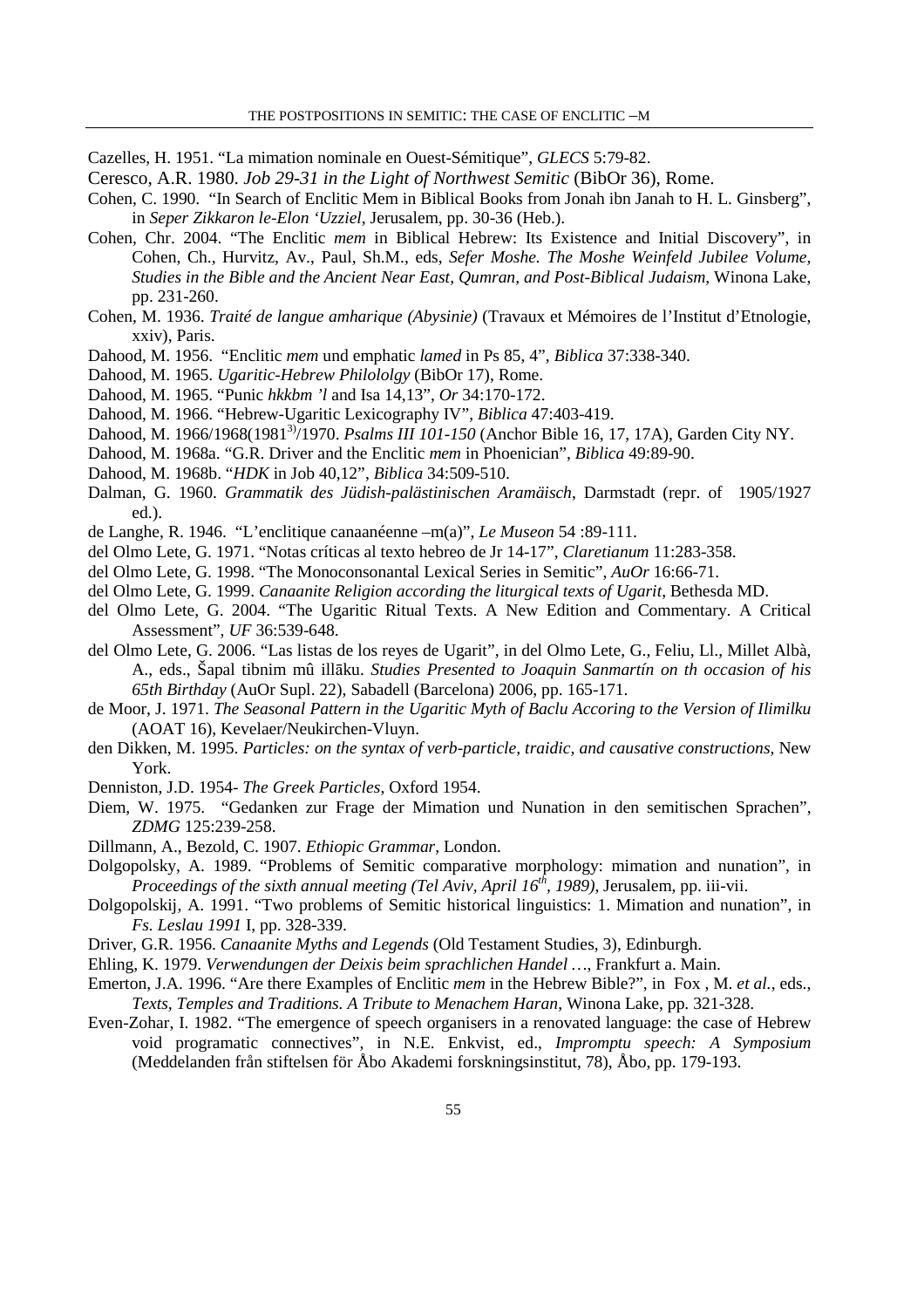- Faber, A. 1988. "Indefinite Pronouns in Early Semitic", in Y.L. Arbeitman, ed., *Fucus: A Semitic /Afrasian Gathering in Remembrance of Albert Ehrman* (Amsterdam Studies in the Theory and History of Linguistic Science, Series IV - Current Issues in Linguistic Theory, 58), Amsterdam /Philadelphia, pp. 21-38.
- Finet, A. 1956 *L'accadien des lettres de Mari* (Académie Royale de Belgique.CLScMP, Mémoires, 51) ; Bruxelles.
- Frendo, A. 1981. "The broken construct chain in Qoh 10, 10b", *Biblica* 62 :544-545.
- Friedrich, J., Röllig, W. 1999<sup>3</sup>. Phönizisch-punische Grammatik (AnOr 55), Roma.
- Fronzaroli, P. 1988. "Typologies onomastiques à Ebla", in Al. Archi, ed., *Eblaite Personal Names and Semitic Name-giving* (AREA 1), Roma, pp. 1-24.
- Garbini, G. 1960. *Il Semitico di Nord-Ovest* (Quaderni della sezione linguistica degli Annali, 1), Napoli .
- Garr, R. 1985. *Dialect Geography of Syria-Palestine, 1000-586 B.C.E.*, Philadelphia.
- Gelb, I.J. 1969. *Sequential Reconstruction of Proto-Akkadian* (OIUCh. Assyriological Studies, 18), Chicago.
- Gelb, I. 1930. "La mimazione e la nunazione nelle lingue semitiche", *RSO* 12:217-265.
- Gelb, I. 1980. *Computer-Aided Analysis of Amorite* (AS 21), Chicago.
- Giacumakis, G. 1970. *The Akkadian of Alalah* (JanLin 59), The Hague.
- Gordon, C.H. 1998. *Ugaritic Textbook* (AnOr 38), Roma.
- Ginsberg, H.L. 1945. "The North-Canaanite Myth of Anat and Aqhat", *BASOR* 97, 1945:15-23.
- Gütterbock, H.G., Höffner, H.A. 1989. *Chicago Hittite Dictionary of the Oriental Institute, L-N,* Chicago IL.
- Gröndahl, F. 1967. *Der Personennamen der Texte aus Ugarit* (Studia Pohl 1), Rom.
- Harding, G.L. 1971. *An Index and Concordance of Pre-Islamic Arabian Names and Inscriptions* (Near and Middle East Series 8), Toronto.
- Hasselbach, R. 2005. *Sargonic Akkadian. A Historical and Comparative Study of the Syllabic Texts*, Wiesbaden.
- Hayajneh, H. 1998. *Die Personennamen in den qatabänischen Inschriften*, Hildesheim/Zürich/New York.
- Hess, R.S. 1993. *Amarna Personal Names* (ASORDissertation Series 9), Winona Lake IN.
- Hetzron, R. 1975. "Genetic Classification and Ethiopian Semitic", in Bynon, J./Th., eds, *Hamito-Semitica*, The Hague, pp. 103-127.
- Hetzron, R. ed. 1997. *The Semitic Languages*, London.
- Hoftijzer, J., Jongeling, K. 1995. *Dictionary of the North-West Semitic Inscriptions*, Part One/Two, Leiden.
- Huehnergard, J. 1898. *The Akkadian of Ugarit* (HS 34), Atlanta GE.
- Huffmon, H.B. 1965. *Amorite Personal Names in the Mari Texts: A Structural and Lexical Study*, Baltimore ML.
- Hummel, H.D. 1957. "Enclitic *mem* in Early Northwest Semitic, specialy Hebrew", *JBL* 76:85-107 [Diss. Johns Hopkins Univ. 1955].
- Irwin, W.H. 1977. *Isaiah 28-33. Translation with Philological Notes* (BiOr, 30), Rome.
- Izre'el, Sh. 1991. *Amurru Akkadian: A Linguistic Study*, Vol. I (HSS 40), Atlanta GE.
- Izre'el, Sh. 1998. *Canaano-Akkadian* (Languages of the World/Materials 82), München/Newcastle.
- Jirku, A. 1953. "Die Mimation in der nordsemitischen Sprache und einige Bezeichnungen der altisraelitischen Mantik", *Biblica* 34:78-80.
- Jongeling, J. 1984. *Names in Neo-Punic Inscriptions*, Groningen.
- Joüon, P., Muraoka, T. 1993. *A Grammar of Biblical Hebrew.* Part One/Two (Subsidia biblica 14/I-II), Roma.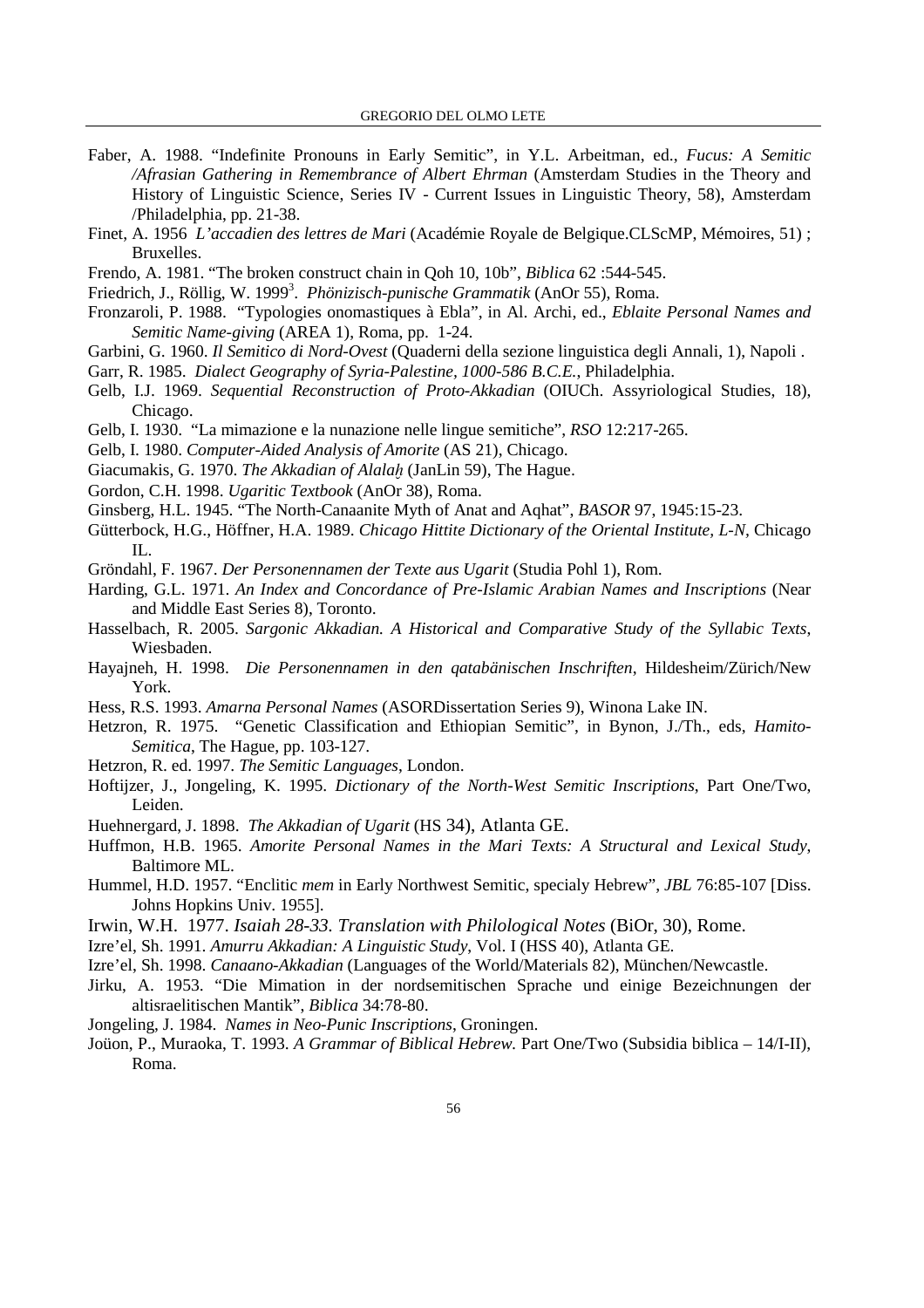Kane, Th.L. 1990. *Amharic-English Dictionary*, I/II, Wiesbaden.

- Kogan, L. 1997. "Tigrinya", in Hetzron, R., ed., *The Semitic Languages* (Routledge Language Family Descriptions), London, pp. 424-445.
- Kornfeld, W. 1978. *Onomastica Aramaica aus Ägypten* (ÖAWPhHKSB 333), Wien.
- Krahmalkov, Ch.R. 2001. *A Phoenician-Punic Grammar* (HdO I/54), Leiden.
- Krebernik, M. 1988. *Die Personennamen der Ebla-Texte. Ein Zwischenbilanz* (BBVO 7), Berlin.
- Kühner, R. 1914. *Ausführliche Grammatik der lateinischen Sprache*. Zweiter Band. *Satzlehere*. Zweiter teil, Hannover.
- Kuhnick, W. 1914. *Nordwestsemitische Studien zum Hoseabuch* (BibOr 27), Rome.
- Labat, R. 1932. *L'Akkadien de Boghaz-Köi. Étude sur la langue des Lettres, Triatés et Vocabulaire trouvés a Boghaz-Köi*, Bordeaux.
- Lambert, W.G. 1967. "The Language of Mari", in J.-R. Kupper, ed., *La civilisation de Mari. XV<sup>e</sup> RAI* ... *(Liège, 4-8 juillet 1966)* (Bibliotèque de la Faculté de Philosophie et Lettres de l'Université de Liège, Fasc. CLXXII), Paris, pp. 29-38.
- Lambdin, W.Th.O. 1978. *Introduction to Classical Ethiopic* (Ge<sup>c</sup>ez) (HSS 24), Missoula MT.
- Layton, S.C. 1990. *Archaic Features of Canaanite Personal Names in the Hebrew Bible* (HSM 47), Atlanta GE.
- Leslau, W. 1979. *Etymological Dictionary of Gurage (Ethiopic)*, vol III *Etymological Section*, Wiebaden.
- Leslau, W. 2000. *Introductory Grammar of Amharic* (PLO NS 21), Wiesbaden.
- Leslau, W. 1995. *Reference Grammar of Amharic*, Wiesbaden.
- Limet, H. 1975. "Observations sur la grammaire des anciennes tablettes de Mari", *Syria* 52:37-52.
- Lipiński, Ed. 1997. *Semitic Languages. Outline of a Comparartive Grammar* (OLA 80), Leuven.
- Littmann, E. 1922. "Die Partikel *–ma* im Harari", *ZA* 33:103-122.
- Liverani, M. 1964. "Un tipo de espressione indefinita in accadio e in ugaritico", *RSO* 39:199-202.
- Maraqten, M. 1988. *Die semitischen Personennamen in den alt- und reichsaramäischen Inschriften aus Vorderasien*, Hildesheim/Zürich/New York.
- Margalit, B. 1980. *A Matter of 'Life' and 'Death'. A Study of the Baal-Mot Epic* (CTA 4-5-6) (AOAT 206), Kevelaer/ Neukirchen Vluyn.
- Mason, J. 1996. *Tigrinya Grammar*, Larenceville NY.
- McDaniel, Th.F. 1968. "Philological Studies in Lamentations, I/II", *Biblica* 49:27-53, 199-220.
- Meyer, R. 1966/1969/1972. *Hebräische Grammatik* (Sammlung Göschen 763/763a/763b/764/764a /764b /5765), Berlin.
- Michel, W.L. 1987. *Job in the Light of Northwest Semitic*. Volume I (BibOr 42), Rome.
- Moscati, S., ed. 1964. *An Introduction to the Comparative Grammar of the Semitic Languages. Phonology and Morphology* (PLO NS 6), Wiesbaden.
- Muraoka, T. 1985. *Emphatic Words and Structures in Biblical Hebrew*, JeruPsem/Leiden.
- Muraoka, T., Porten, B. 1998. *A Grammar of Egyptian Aramaic* (HdO I, 32), Leiden.
- Nebes, N. 1991. "Die enklitischen Partikeln des Altsüdarabischen", in *Études sud-arabes. Recueil offert à Jacques Ryckmans* (PIOL 39), Louvain-la-Neuve, pp. 133-151.
- Pagan, J.M. 1998. *A Morphological and Lexical Study of Personal Names in the Ebla Texts* (ARES III); Roma.
- Penar, T. 1975. *Northwest Semitic Philology and the Hebrew Fragments of Ben Sira* (BibOr 28), Rome.
- Pope, M.H. 1994. "Ugaritic Enclitic –*m*", *JCS* 5, 1951, 123-8 (= *Probative Pontificating in Ugaritic and Biblical Literature: Collected Essays* (UBL 10), Münster, pp. 325-335).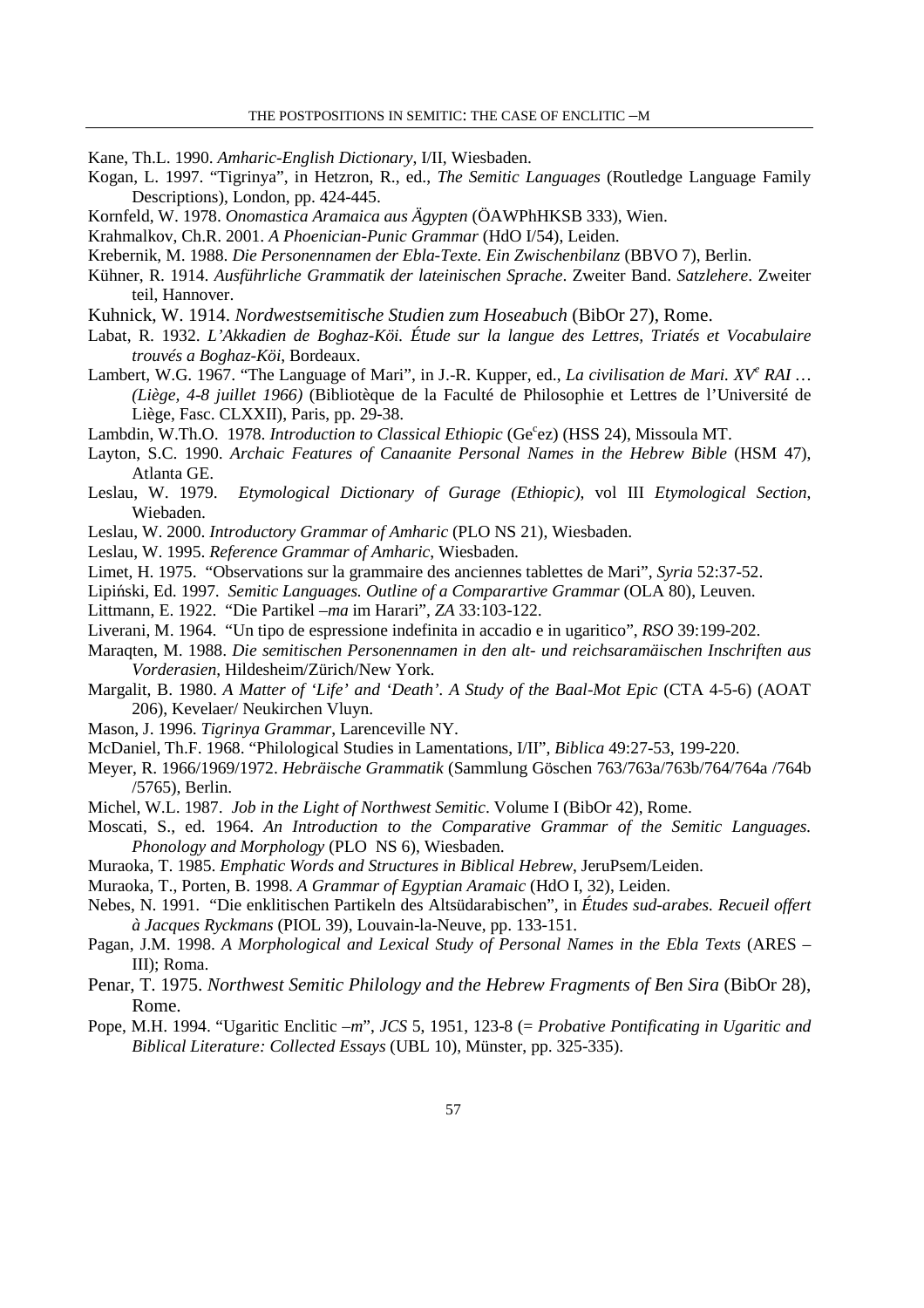- Rainey, A.F. 1996. *Canaanite in the Amarna Tablets. A Linguitic analysis of the Mixed Dialect Used by the Scribes from Canaan* (HdO I/25, I-IV), Leiden.
- Rasmussen, C.G. 1981. *A Study of Akkadian Personal Names form Mari*, Ann Arbor MI.
- Raz, Sh., 1983. *Tigre Grammar and Texts* (Afroasiatic Dialects, 4), Malibu CA.
- Reiner, E. 1966. *A Linguistic Analysis of Akkadian*, The Hague.
- Robins, R.H. 1975. *General Linguistics. An Introductory Survey*, London.
- Rummel, S., ed. 1981. *Ras Shamra Parallels. The Texts from Ugarit and the Hebrew Bible*. Vol. 3 (AnOr 51), Roma.
- Ryckmans, G. 1934-1935., *Les noms propres sudsémitiques*, I-III, Louvain.
- Sabottka, L. 1972. *Zephanja. Versuch einer Neuübersetzung mit philologischem Kommentar* (BibOr 25), Rom.
- Sachs, A.J. 1939?. *Slip-Catalogue of Canaanite Amarna Contexts in which the Suffix* me/mi *Occurs*, Diss. Johns Hopkins.
- Sanmartín, J. 1987. "Una nueva gramática ugarítica", *AuOr* 5:301 (review of Segert's Grammar).
- Sapir, E. 1921/1949. *Language*, New York.
- Sarna,M. 1955. "Some Instances of the Enclitic-*m* in Job", *JJS* 6:108-110.
- Shatnawi, M.A. 2002. "Die Personennamen in den tamusdischen Inschriften. Ein Beitrag zur altsüdarabischen Namengebung", *UF* 34:619-784.
- Segert, St. 1976. *A Grammar of Phoenician and Punic*, München.
- Segert, St. 1984. *A Basic Grammar of the Ugaritic Language*, Berkeley/Los Angeles/London.
- Segert, St. 1990. *Altaramäisches Grammatik mit Bibliographie, Chrestomatie und Glossar*, Leipzig.
- Simeone-Senelle, M.-Cl. 1997. "The Modern South Arabian Languages", in R. Hetzron, ed., *The Semitic Languages* (Routledge Language Family Descriptions), London, pp. 378-423.
- Singer, E.A.O. 1942-1943. "The 'final *–m*' (*ma*?) in the Ugaritic Tablets", *BJPES* 10:54-63.
- Singer, E.A.O. 1948. "The vocative in Ugaritic", *JCS* 2:1-10.
- Shlonsky,U. 1988. "Complementizer-clíticization in Hebrew and the Empty Category Principle", *Natural language and linguistic theory* [*NLLT*]6:191-205.
- Stamm, J.J. 1959. *Die akkadische Namengebung* (Mitteilungen der vorderasiatisch-aegyptischen Gesellschaft, 44), Leipzig.
- Stein, P. 2003. *Untersuchungen zur Phonologie und Morphologie der Sabäischen* (Epigraphische Forschungen auf der Arabischen Hlabinseln, 3), Rahden.
- Stark, J.K. 1971. *Personal Names in Palmyrene Inscriptions*, Oxford.
- Streck, M.P. 2000. *Das amurritische Onomastikon der altbabylonischen Zeit*. Band 1 (AOAT 271/1), Münster.
- Tairan, S.A. 1992. *Die Personenamen in den altsabäischen Inschriften. Ein Beitrag zur altsüdarabischen Namengebung*, Hildesheim/Zürich/New York..
- Tromp, N.J. 1969. *Primitive Conceptions of Death and the Nether World in the Old Testament* (BibOr, 21), Rome.
- Tropper, J. 2000. *Ugaritische Grammatik* (AOAT 273), Münster.
- Tropper, J. 2002. *Altäthiopisch. Grammatik des Ge<sup>c</sup> ez mit Übungstexten und Glossar* (ELO 2), Münster.
- van der Merwe, C.H.J. 1989. "The vague term emphasis", *JS/TS* 1:118-132.
- van der Weiden, W.A. 1970. *Le Livre des Proverbes. Notes philologiques* (BibOr 23), Rome.
- van Dijk, H.J. 1968. *Ezekiel's Prophecy on Tyre (Ez. 26,1 28.19)* (BibOr, 20), Rome.
- van Soldt, W.H. 1991. *Studies in the Akkadian of Ugarit Dating and Grammar* (AOAT 40), Kevelaer /Neukirchen-Vluyn.
- Viganó, L. 1976. *Nomi e titoli di YAHWH alla luce del semitico del Nord-ovest* (BiOr 31), Rome.